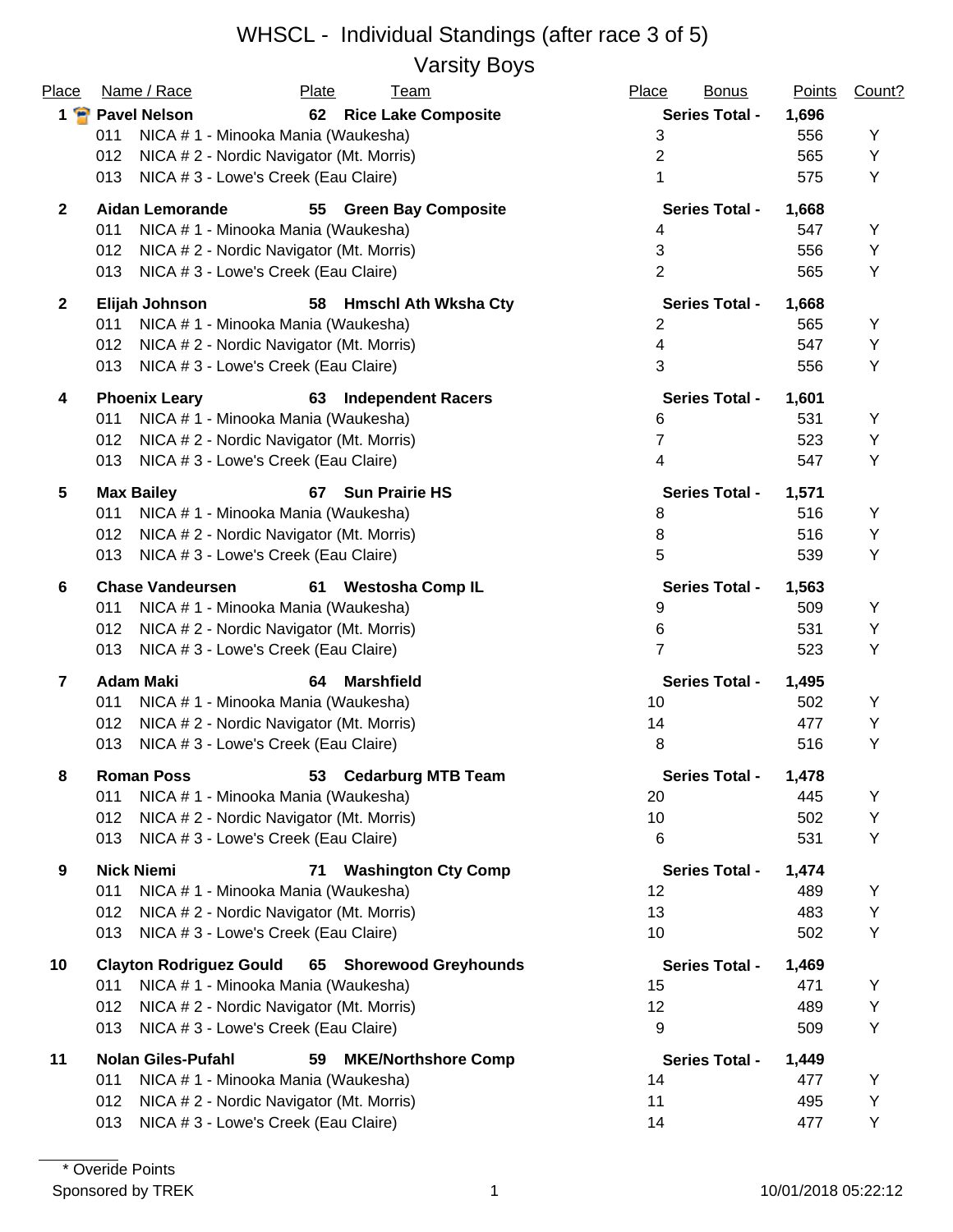Varsity Boys

| Place | Name / Race<br>Plate<br><u>Team</u>                       | Place<br><b>Bonus</b> | <b>Points</b> | Count? |
|-------|-----------------------------------------------------------|-----------------------|---------------|--------|
| 12    | <b>Hunter Schmitt</b><br>57<br><b>Washington Cty Comp</b> | <b>Series Total -</b> | 1,416         |        |
|       | 011<br>NICA # 1 - Minooka Mania (Waukesha)                | 13                    | 483           | Υ      |
|       | 012<br>NICA # 2 - Nordic Navigator (Mt. Morris)           | 19                    | 450           | Υ      |
|       | 013<br>NICA # 3 - Lowe's Creek (Eau Claire)               | 13                    | 483           | Υ      |
| 13    | <b>Malachi Berry</b><br>54 Fall Creek Comp                | <b>Series Total -</b> | 1,415         |        |
|       | 011<br>NICA # 1 - Minooka Mania (Waukesha)                | 17                    | 460           | Υ      |
|       | 012<br>NICA # 2 - Nordic Navigator (Mt. Morris)           | 17                    | 460           | Υ      |
|       | NICA # 3 - Lowe's Creek (Eau Claire)<br>013               | 11                    | 495           | Υ      |
| 14    | <b>Madison West HS</b><br><b>Arlen Slaymaker</b><br>68    | <b>Series Total -</b> | 1,399         |        |
|       | 011<br>NICA # 1 - Minooka Mania (Waukesha)                | 18                    | 455           | Υ      |
|       | 012<br>NICA # 2 - Nordic Navigator (Mt. Morris)           | 18                    | 455           | Υ      |
|       | 013<br>NICA # 3 - Lowe's Creek (Eau Claire)               | 12                    | 489           | Υ      |
| 15    | <b>Bridger Flory</b><br><b>Rhinelander HS</b><br>66       | <b>Series Total -</b> | 1,386         |        |
|       | NICA # 1 - Minooka Mania (Waukesha)<br>011                | 19                    | 450           | Υ      |
|       | 012<br>NICA # 2 - Nordic Navigator (Mt. Morris)           | 15                    | 471           | Υ      |
|       | 013<br>NICA # 3 - Lowe's Creek (Eau Claire)               | 16                    | 465           | Υ      |
| 16    | <b>Daxton Mock</b><br>Lake Mills HS<br>72                 | <b>Series Total -</b> | 1,150         |        |
|       | NICA # 1 - Minooka Mania (Waukesha)<br>011                | 1                     | 575           | Υ      |
|       | NICA # 2 - Nordic Navigator (Mt. Morris)<br>012           | 1                     | 575           | Υ      |
| 17    | <b>Eli Keyes</b><br><b>Shorewood Greyhounds</b><br>69     | <b>Series Total -</b> | 1,078         |        |
|       | NICA # 1 - Minooka Mania (Waukesha)<br>011                | 5                     | 539           | Υ      |
|       | NICA # 2 - Nordic Navigator (Mt. Morris)<br>012           | 5                     | 539           | Υ      |
| 18    | <b>Byrne Dobrient</b><br>50 Blackhawk Composite           | <b>Series Total -</b> | 974           |        |
|       | 011<br>NICA # 1 - Minooka Mania (Waukesha)                | 16                    | 465           | Υ      |
|       | 012<br>NICA # 2 - Nordic Navigator (Mt. Morris)           | 9                     | 509           | Υ      |
| 19    | <b>Cedarburg MTB Team</b><br><b>Evan Gregory</b><br>51    | <b>Series Total -</b> | 960           |        |
|       | 011<br>NICA # 1 - Minooka Mania (Waukesha)                | 11                    | 495           | Υ      |
|       | 012<br>NICA # 2 - Nordic Navigator (Mt. Morris)           | 16                    | 465           | Υ      |
| 20    | <b>Seth Petersen</b><br>56 La Crosse Logan HS             | <b>Series Total -</b> | 911           |        |
|       | NICA # 1 - Minooka Mania (Waukesha)<br>011                | 21                    | 440           | Υ      |
|       | NICA #3 - Lowe's Creek (Eau Claire)<br>013                | 15                    | 471           | Υ      |
| 21    | <b>Trevor Flinton</b><br><b>Independent Racers</b><br>60  | <b>Series Total -</b> | 523           |        |
|       | NICA # 1 - Minooka Mania (Waukesha)<br>011                | $\overline{7}$        | 523           | Y      |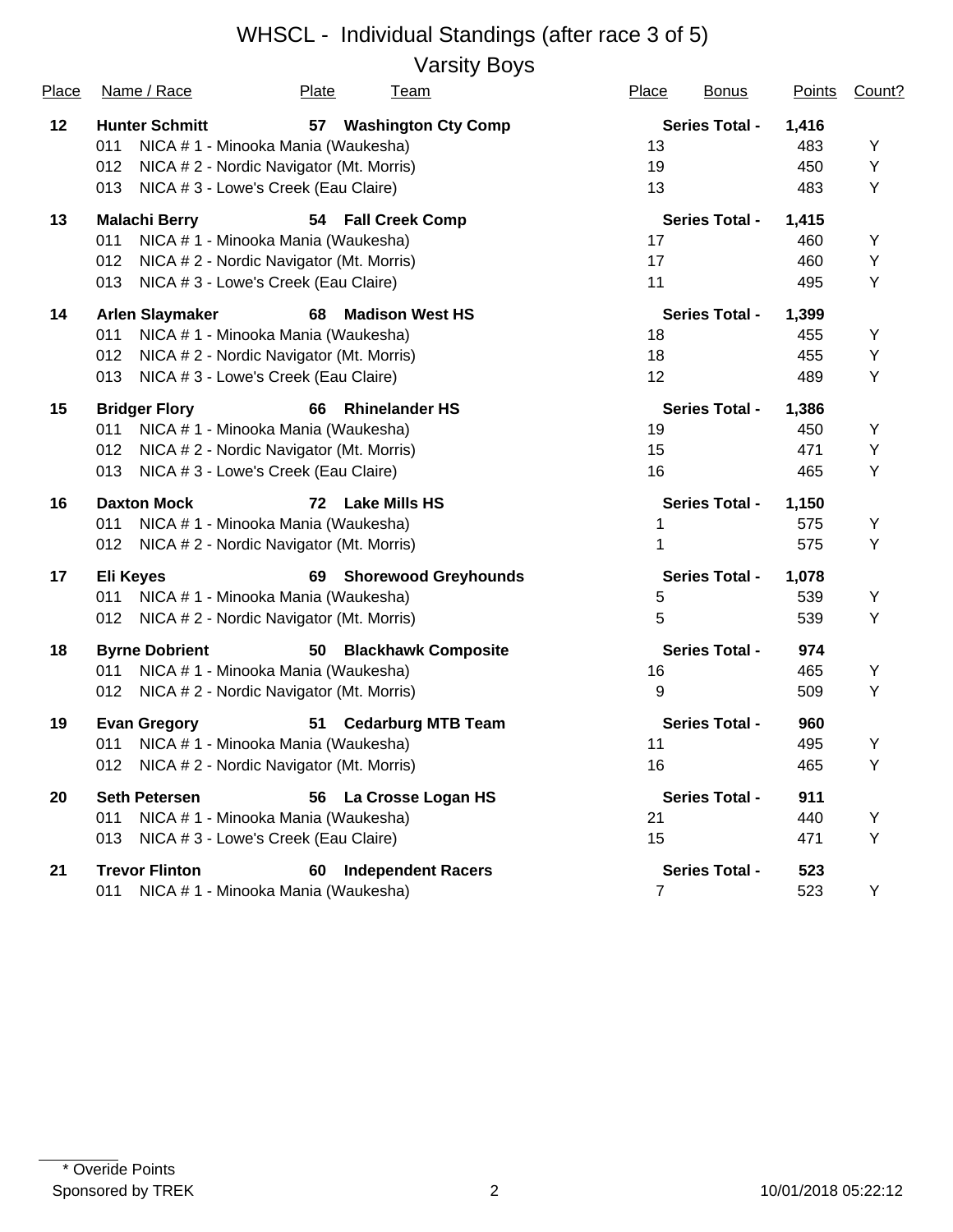### WHSCL - Individual Standings (after race 3 of 5) D1 JV III Bovs

| Place                   | Name / Race                                     | Plate<br><b>Team</b>               | Place | <b>Bonus</b>          | <b>Points</b> | Count? |
|-------------------------|-------------------------------------------------|------------------------------------|-------|-----------------------|---------------|--------|
| 1 P                     | Joshua Caron                                    | 228 Sun Prairie HS                 |       | <b>Series Total -</b> | 1,610         |        |
|                         | 011<br>NICA # 1 - Minooka Mania (Waukesha)      |                                    |       | 1                     | 540           | Y      |
|                         | 012<br>NICA # 2 - Nordic Navigator (Mt. Morris) |                                    |       | 2                     | 530           | Υ      |
|                         | 013<br>NICA # 3 - Lowe's Creek (Eau Claire)     |                                    |       | 1                     | 540           | Υ      |
| $\mathbf{2}$            | <b>Cole Hagen</b>                               | 236 Hmschl Ath Wksha Cty           |       | <b>Series Total -</b> | 1,600         |        |
|                         | 011<br>NICA # 1 - Minooka Mania (Waukesha)      |                                    |       | 2                     | 530           | Y      |
|                         | 012<br>NICA # 2 - Nordic Navigator (Mt. Morris) |                                    |       | 1                     | 540           | Υ      |
|                         | NICA # 3 - Lowe's Creek (Eau Claire)<br>013     |                                    |       | $\overline{2}$        | 530           | Υ      |
| $\mathbf{3}$            | lan Tweedie                                     | <b>Mukwonago HS</b><br>233         |       | <b>Series Total -</b> | 1,512         |        |
|                         | NICA # 1 - Minooka Mania (Waukesha)<br>011      |                                    |       | 4                     | 512           | Y      |
|                         | 012<br>NICA # 2 - Nordic Navigator (Mt. Morris) |                                    |       | 5                     | 504           | Υ      |
|                         | NICA # 3 - Lowe's Creek (Eau Claire)<br>013     |                                    |       | 6                     | 496           | Υ      |
| 4                       | <b>Charlie De Vogel</b>                         | 218 Shorewood Greyhounds           |       | <b>Series Total -</b> | 1,492         |        |
|                         | 011<br>NICA # 1 - Minooka Mania (Waukesha)      |                                    |       | 5                     | 504           | Y      |
|                         | NICA #2 - Nordic Navigator (Mt. Morris)<br>012  |                                    |       | $\mathbf{3}$          | 521           | Υ      |
|                         | 013<br>NICA # 3 - Lowe's Creek (Eau Claire)     |                                    |       | 10                    | 467           | Υ      |
| 5                       | <b>Karl Herring</b>                             | <b>Madison West HS</b><br>207      |       | <b>Series Total -</b> | 1,488         |        |
|                         | 011<br>NICA # 1 - Minooka Mania (Waukesha)      |                                    |       | 7                     | 488           | Y      |
|                         | NICA # 2 - Nordic Navigator (Mt. Morris)<br>012 |                                    |       | 6                     | 496           | Υ      |
|                         | 013<br>NICA # 3 - Lowe's Creek (Eau Claire)     |                                    |       | 5                     | 504           | Υ      |
| 6                       | <b>Zane Bannink</b>                             | 234 Shorewood Greyhounds           |       | <b>Series Total -</b> | 1,460         |        |
|                         | 011<br>NICA # 1 - Minooka Mania (Waukesha)      |                                    |       | 9                     | 474           | Y      |
|                         | NICA # 2 - Nordic Navigator (Mt. Morris)<br>012 |                                    |       | 9                     | 474           | Υ      |
|                         | 013<br>NICA # 3 - Lowe's Creek (Eau Claire)     |                                    |       | 4                     | 512           | Y      |
| $\overline{\mathbf{r}}$ | <b>Owen Roltgen</b>                             | <b>Sun Prairie HS</b><br>227       |       | <b>Series Total -</b> | 1,422         |        |
|                         | 011<br>NICA # 1 - Minooka Mania (Waukesha)      |                                    |       | 8                     | 481           | Y      |
|                         | 012<br>NICA # 2 - Nordic Navigator (Mt. Morris) |                                    |       | 11                    | 460           | Υ      |
|                         | 013<br>NICA # 3 - Lowe's Creek (Eau Claire)     |                                    |       | 8                     | 481           | Y      |
| 8                       | <b>Frederick Wisner</b>                         | <b>Rhinelander HS</b><br>225       |       | <b>Series Total -</b> | 1,376         |        |
|                         | 011<br>NICA # 1 - Minooka Mania (Waukesha)      |                                    |       | 12                    | 454           | Y      |
|                         | 012<br>NICA # 2 - Nordic Navigator (Mt. Morris) |                                    |       | 13                    | 448           | Υ      |
|                         | NICA # 3 - Lowe's Creek (Eau Claire)<br>013     |                                    |       | 9                     | 474           | Υ      |
| 9                       | <b>Cole Shanks</b>                              | <b>Hmschl Ath Wksha Cty</b><br>235 |       | <b>Series Total -</b> | 1,375         |        |
|                         | 011<br>NICA # 1 - Minooka Mania (Waukesha)      |                                    |       | 10                    | 467           | Υ      |
|                         | 012<br>NICA # 2 - Nordic Navigator (Mt. Morris) |                                    |       | 12                    | 454           | Υ      |
|                         | 013<br>NICA # 3 - Lowe's Creek (Eau Claire)     |                                    |       | 12                    | 454           | Υ      |
| 10                      | <b>Jack Tobin</b>                               | 211<br><b>Madison West HS</b>      |       | <b>Series Total -</b> | 1,372         |        |
|                         | NICA # 1 - Minooka Mania (Waukesha)<br>011      |                                    |       | 15                    | 436           | Υ      |
|                         | 012<br>NICA # 2 - Nordic Navigator (Mt. Morris) |                                    |       | 7                     | 488           | Υ      |
|                         | 013<br>NICA # 3 - Lowe's Creek (Eau Claire)     |                                    |       | 13                    | 448           | Υ      |
| 11                      | <b>Hoyt Hall</b>                                | <b>Marshfield</b><br>214           |       | <b>Series Total -</b> | 1,360         |        |
|                         | NICA # 1 - Minooka Mania (Waukesha)<br>011      |                                    |       | 6                     | 496           | Y      |
|                         | 012<br>NICA # 2 - Nordic Navigator (Mt. Morris) |                                    |       | 28                    | 376           | Υ      |
|                         | NICA # 3 - Lowe's Creek (Eau Claire)<br>013     |                                    |       | $\overline{7}$        | 488           | Υ      |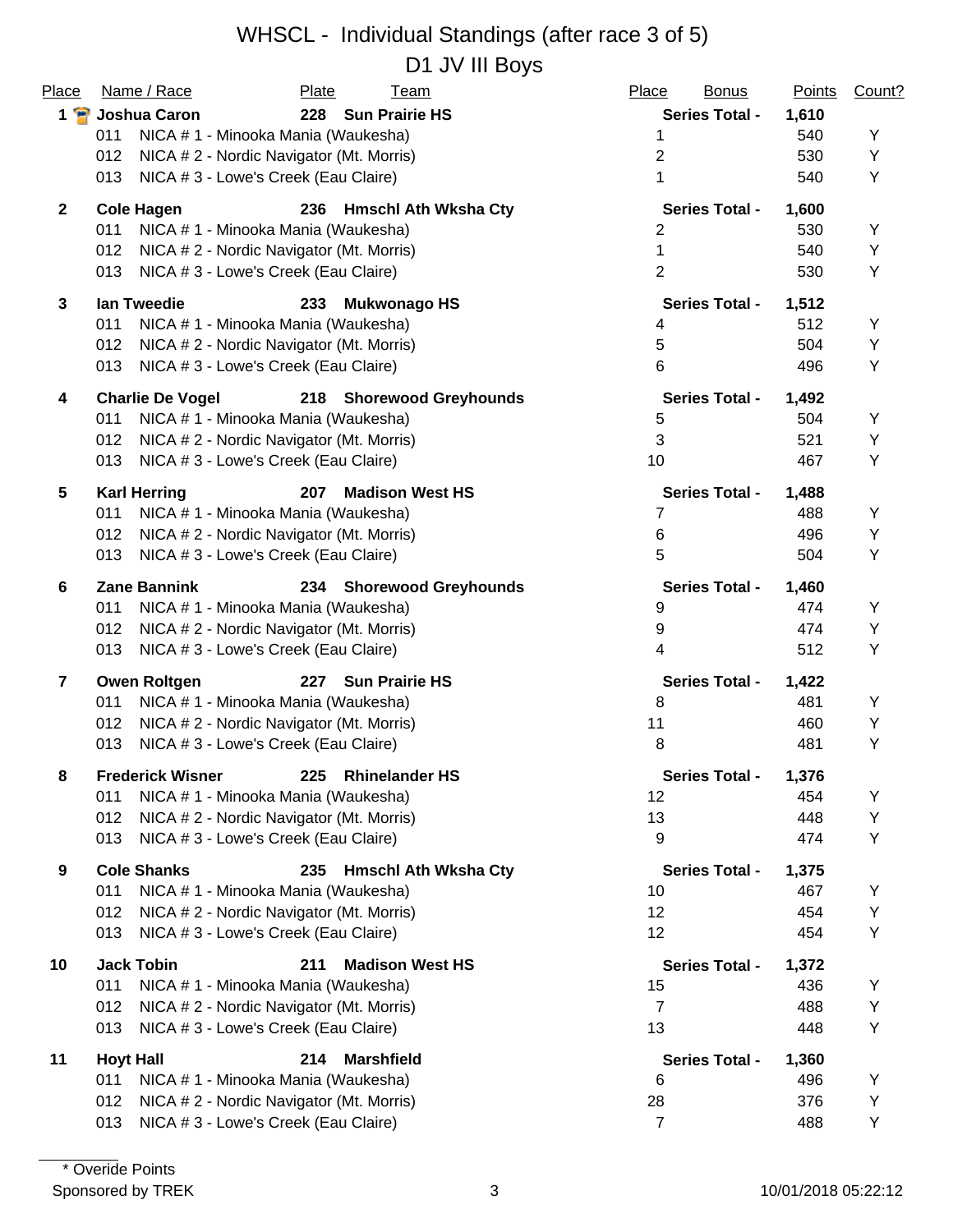D1 JV III Boys

| Place | Name / Race                                     | Plate | <b>Team</b>                 | Place | <b>Bonus</b>          | <b>Points</b> | Count? |
|-------|-------------------------------------------------|-------|-----------------------------|-------|-----------------------|---------------|--------|
| 12    | <b>Josh Perry</b>                               |       | 204 La Crosse Logan HS      |       | <b>Series Total -</b> | 1,359         |        |
|       | 011<br>NICA # 1 - Minooka Mania (Waukesha)      |       |                             | 13    |                       | 448           | Υ      |
|       | NICA # 2 - Nordic Navigator (Mt. Morris)<br>012 |       |                             | 8     |                       | 481           | Υ      |
|       | 013<br>NICA # 3 - Lowe's Creek (Eau Claire)     |       |                             | 16    |                       | 430           | Υ      |
| 13    | <b>Caden Boge</b>                               |       | 203 La Crosse Logan HS      |       | <b>Series Total -</b> | 1,334         |        |
|       | 011<br>NICA # 1 - Minooka Mania (Waukesha)      |       |                             | 14    |                       | 442           | Υ      |
|       | 012<br>NICA # 2 - Nordic Navigator (Mt. Morris) |       |                             | 10    |                       | 467           | Υ      |
|       | NICA # 3 - Lowe's Creek (Eau Claire)<br>013     |       |                             | 17    |                       | 425           | Υ      |
| 14    | <b>Ben Lawyer</b>                               | 212   | <b>Marshfield</b>           |       | <b>Series Total -</b> | 1,326         |        |
|       | 011<br>NICA # 1 - Minooka Mania (Waukesha)      |       |                             | 16    |                       | 430           | Υ      |
|       | 012<br>NICA # 2 - Nordic Navigator (Mt. Morris) |       |                             | 15    |                       | 436           | Υ      |
|       | 013<br>NICA # 3 - Lowe's Creek (Eau Claire)     |       |                             | 11    |                       | 460           | Υ      |
| 15    | <b>Nick Koprowski</b>                           |       | 226 Sun Prairie HS          |       | <b>Series Total -</b> | 1,309         |        |
|       | NICA # 1 - Minooka Mania (Waukesha)<br>011      |       |                             | 17    |                       | 425           | Υ      |
|       | 012<br>NICA #2 - Nordic Navigator (Mt. Morris)  |       |                             | 14    |                       | 442           | Υ      |
|       | 013<br>NICA # 3 - Lowe's Creek (Eau Claire)     |       |                             | 14    |                       | 442           | Υ      |
| 16    | Jake Brozyna                                    | 208   | <b>Madison West HS</b>      |       | <b>Series Total -</b> | 1,225         |        |
|       | 011<br>NICA # 1 - Minooka Mania (Waukesha)      |       |                             | 18    |                       | 420           | Υ      |
|       | 012<br>NICA # 2 - Nordic Navigator (Mt. Morris) |       |                             | 22    |                       | 400           | Υ      |
|       | 013<br>NICA # 3 - Lowe's Creek (Eau Claire)     |       |                             | 21    |                       | 405           | Υ      |
| 17    | <b>Tanner Boge</b>                              |       | 205 La Crosse Logan HS      |       | <b>Series Total -</b> | 1,211         |        |
|       | 011<br>NICA # 1 - Minooka Mania (Waukesha)      |       |                             | 22    |                       | 400           | Υ      |
|       | 012<br>NICA # 2 - Nordic Navigator (Mt. Morris) |       |                             | 23    |                       | 396           | Υ      |
|       | 013<br>NICA # 3 - Lowe's Creek (Eau Claire)     |       |                             | 19    |                       | 415           | Υ      |
| 18    | <b>Jack Harris</b>                              | 216   | <b>Mukwonago HS</b>         |       | <b>Series Total -</b> | 1,200         |        |
|       | NICA # 1 - Minooka Mania (Waukesha)<br>011      |       |                             | 26    |                       | 384           | Y      |
|       | 012<br>NICA # 2 - Nordic Navigator (Mt. Morris) |       |                             | 18    |                       | 420           | Υ      |
|       | 013<br>NICA # 3 - Lowe's Creek (Eau Claire)     |       |                             | 23    |                       | 396           | Υ      |
| 19    | <b>Ben Baur</b>                                 | 213   | <b>Marshfield</b>           |       | Series Total -        | 1,168         |        |
|       | 011<br>NICA # 1 - Minooka Mania (Waukesha)      |       |                             | 25    |                       | 388           | Y      |
|       | NICA #2 - Nordic Navigator (Mt. Morris)<br>012  |       |                             | 24    |                       | 392           | Υ      |
|       | 013<br>NICA # 3 - Lowe's Creek (Eau Claire)     |       |                             | 25    |                       | 388           | Υ      |
| 20    | <b>Shane Smith</b>                              | 217   | <b>Mukwonago HS</b>         |       | <b>Series Total -</b> | 1,137         |        |
|       | 011<br>NICA #1 - Minooka Mania (Waukesha)       |       |                             | 30    |                       | 369           | Y      |
|       | NICA #2 - Nordic Navigator (Mt. Morris)<br>012  |       |                             | 26    |                       | 384           | Υ      |
|       | 013<br>NICA # 3 - Lowe's Creek (Eau Claire)     |       |                             | 26    |                       | 384           | Υ      |
| 21    | <b>Isak Keyes</b>                               | 219   | <b>Shorewood Greyhounds</b> |       | <b>Series Total -</b> | 1,033         |        |
|       | 011<br>NICA # 1 - Minooka Mania (Waukesha)      |       |                             | 3     |                       | 521           | Υ      |
|       | NICA # 2 - Nordic Navigator (Mt. Morris)<br>012 |       |                             | 4     |                       | 512           | Υ      |
| 22    | <b>Jack Hietpas</b>                             | 220   | <b>Shorewood Greyhounds</b> |       | <b>Series Total -</b> | 890           |        |
|       | NICA # 1 - Minooka Mania (Waukesha)<br>011      |       |                             | 11    |                       | 460           | Y      |
|       | NICA # 2 - Nordic Navigator (Mt. Morris)<br>012 |       |                             | 16    |                       | 430           | Υ      |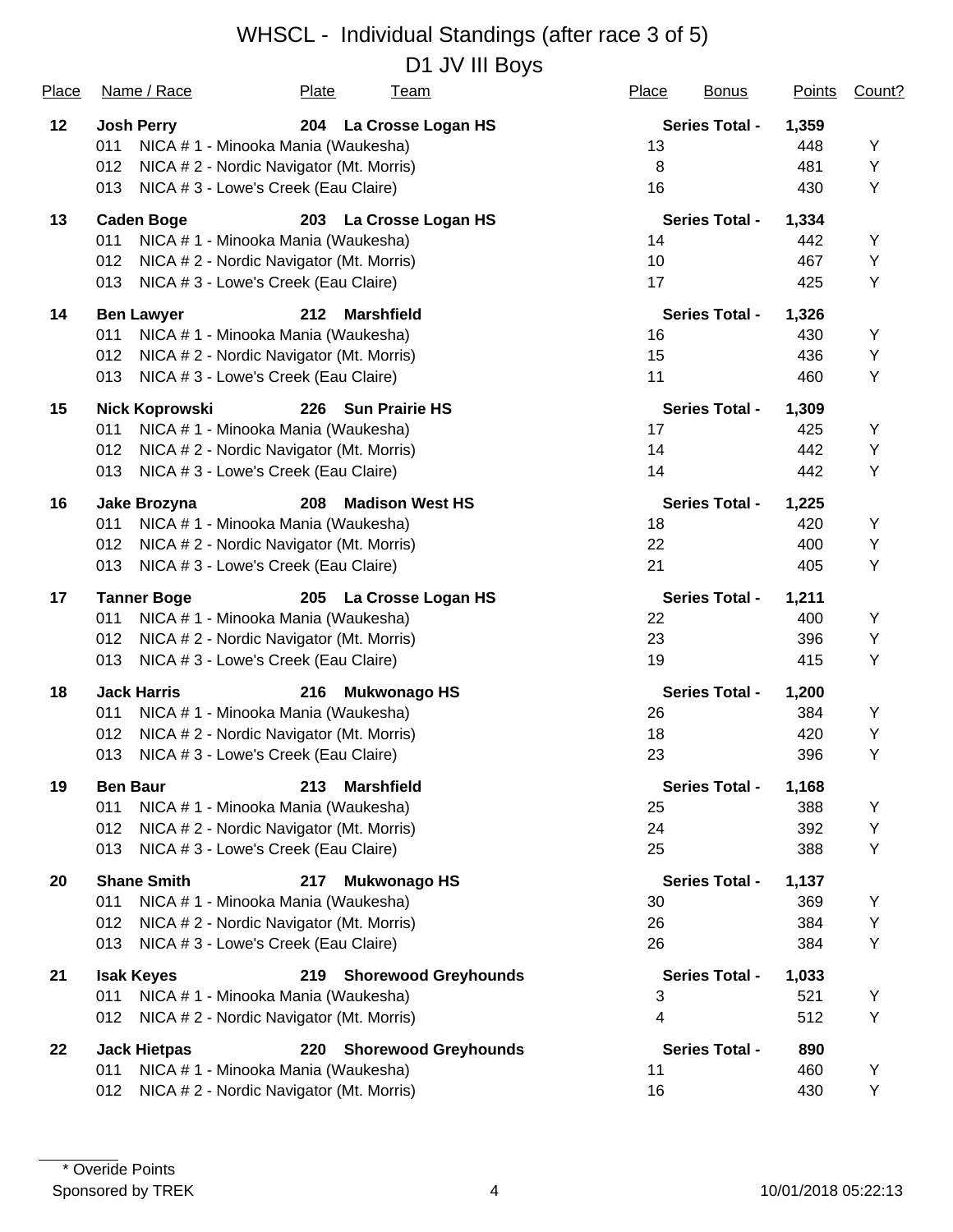# WHSCL - Individual Standings (after race 3 of 5) D1 JV III Boys

| Place | Name / Race                                     | Plate<br><b>Team</b>             | Place<br><b>Bonus</b> | Points | Count? |
|-------|-------------------------------------------------|----------------------------------|-----------------------|--------|--------|
| 23    | <b>Bergen Frank-Loron</b>                       | 223 Verona HS                    | <b>Series Total -</b> | 825    |        |
|       | NICA # 1 - Minooka Mania (Waukesha)<br>011      |                                  | 19                    | 415    | Y      |
|       | NICA # 2 - Nordic Navigator (Mt. Morris)<br>012 |                                  | 20                    | 410    | Y      |
| 23    | <b>Jared Schwartz</b>                           | 215<br><b>Menomonee Falls HS</b> | <b>Series Total -</b> | 825    |        |
|       | 012<br>NICA # 2 - Nordic Navigator (Mt. Morris) |                                  | 19                    | 415    | Y      |
|       | NICA #3 - Lowe's Creek (Eau Claire)<br>013      |                                  | 20                    | 410    | Y      |
| 25    | <b>Max Dorr</b>                                 | 209<br><b>Madison West HS</b>    | <b>Series Total -</b> | 817    |        |
|       | 011<br>NICA # 1 - Minooka Mania (Waukesha)      |                                  | 24                    | 392    | Y      |
|       | NICA # 2 - Nordic Navigator (Mt. Morris)<br>012 |                                  | 17                    | 425    | Y      |
| 26    | <b>Sam Novak</b>                                | 242<br>La Crosse Logan HS        | <b>Series Total -</b> | 816    |        |
|       | 011<br>NICA # 1 - Minooka Mania (Waukesha)      |                                  | 23                    | 396    | Y      |
|       | 013<br>NICA # 3 - Lowe's Creek (Eau Claire)     |                                  | 18                    | 420    | Y      |
| 27    | <b>Ethan Lewellin</b>                           | 202<br><b>Lake Mills HS</b>      | <b>Series Total -</b> | 810    |        |
|       | NICA # 1 - Minooka Mania (Waukesha)<br>011      |                                  | 20                    | 410    | Y      |
|       | NICA # 3 - Lowe's Creek (Eau Claire)<br>013     |                                  | 22                    | 400    | Y      |
| 28    | <b>Marcos Pi</b>                                | 230<br><b>Madison West HS</b>    | <b>Series Total -</b> | 793    |        |
|       | NICA # 1 - Minooka Mania (Waukesha)<br>011      |                                  | 21                    | 405    | Υ      |
|       | 012<br>NICA # 2 - Nordic Navigator (Mt. Morris) |                                  | 25                    | 388    | Υ      |
| 29    | Jaden Solari                                    | 232<br><b>Madison West HS</b>    | <b>Series Total -</b> | 785    |        |
|       | NICA # 1 - Minooka Mania (Waukesha)<br>011      |                                  | 27                    | 380    | Y      |
|       | 012<br>NICA # 2 - Nordic Navigator (Mt. Morris) |                                  | 21                    | 405    | Υ      |
| 30    | <b>Trevor Iggulden</b>                          | 239 Sun Prairie HS               | <b>Series Total -</b> | 764    |        |
|       | NICA # 1 - Minooka Mania (Waukesha)<br>011      |                                  | 29                    | 372    | Υ      |
|       | 013<br>NICA #3 - Lowe's Creek (Eau Claire)      |                                  | 24                    | 392    | Υ      |
| 31    | <b>Jake Statz</b>                               | 210<br><b>Madison West HS</b>    | <b>Series Total -</b> | 756    |        |
|       | NICA # 1 - Minooka Mania (Waukesha)<br>011      |                                  | 28                    | 376    | Y      |
|       | 012<br>NICA # 2 - Nordic Navigator (Mt. Morris) |                                  | 27                    | 380    | Y      |
| 32    | Koppäiny Bodor                                  | 222 SPASH                        | <b>Series Total -</b> | 521    |        |
|       | 013 NICA # 3 - Lowe's Creek (Eau Claire)        |                                  | 3                     | 521    | Y      |
| 33    | <b>Marcus McEllistrem</b>                       | 224 Eau Claire Mem HS            | <b>Series Total -</b> | 436    |        |
|       | NICA #3 - Lowe's Creek (Eau Claire)<br>013      |                                  | 15                    | 436    | Y      |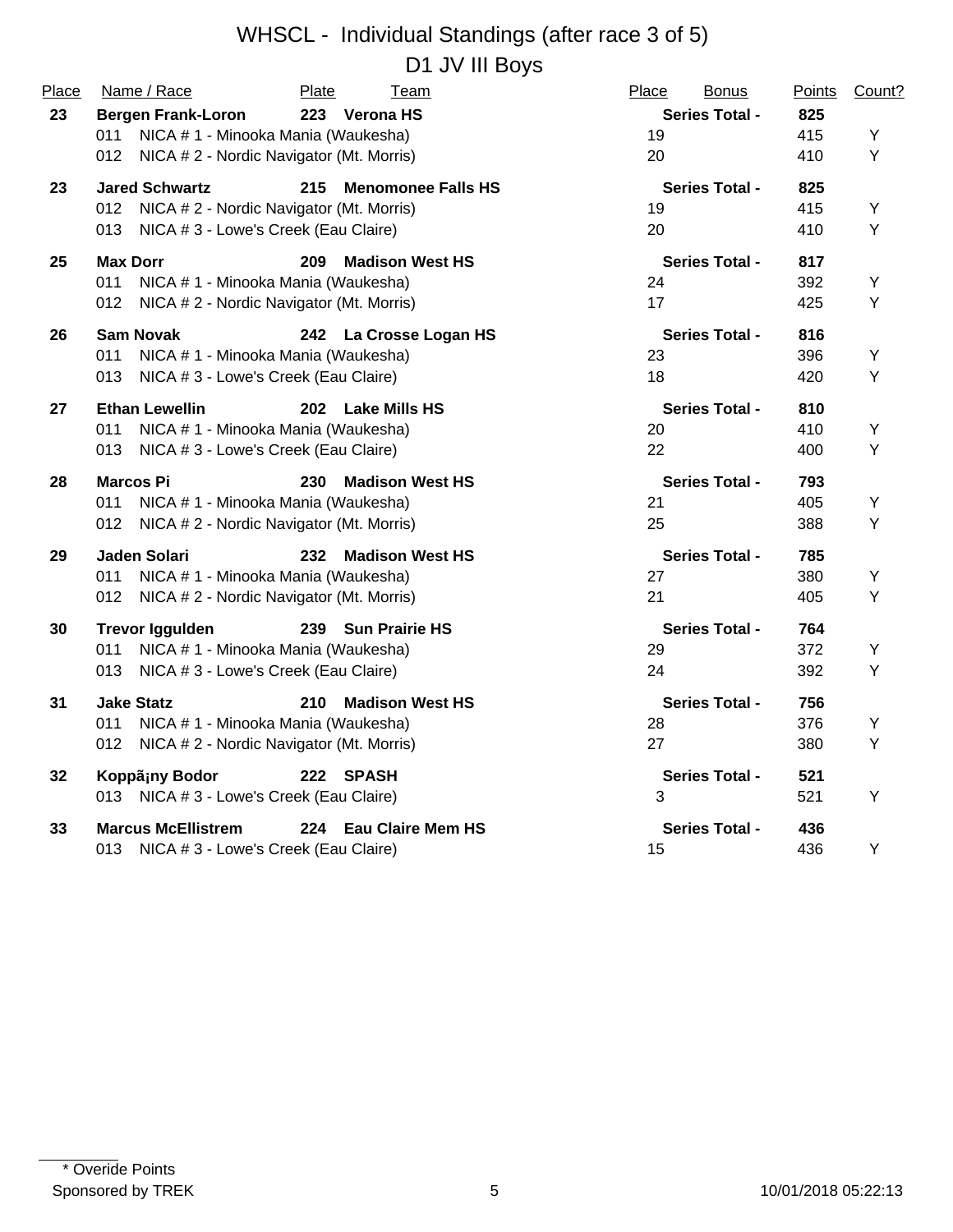### WHSCL - Individual Standings (after race 3 of 5) D<sub>2</sub> JV III Bovs

| Place          | Name / Race<br><b>Plate</b><br><b>Team</b>                | Place<br><b>Bonus</b> | <b>Points</b> | Count? |
|----------------|-----------------------------------------------------------|-----------------------|---------------|--------|
| 1 P            | 303 Fall Creek Comp<br><b>Isaiah Berry</b>                | <b>Series Total -</b> | 1,601         |        |
|                | 011<br>NICA # 1 - Minooka Mania (Waukesha)                | 3                     | 521           | Y      |
|                | 012<br>NICA # 2 - Nordic Navigator (Mt. Morris)           |                       | 540           | Y      |
|                | NICA # 3 - Lowe's Creek (Eau Claire)<br>013               | 1                     | 540           | Υ      |
| $\mathbf{2}$   | <b>Bennett Gargulak</b><br>315 Rice Lake Composite        | <b>Series Total -</b> | 1,522         |        |
|                | 011<br>NICA # 1 - Minooka Mania (Waukesha)                | $\overline{2}$        | 530           | Y      |
|                | NICA # 2 - Nordic Navigator (Mt. Morris)<br>012           | $\overline{7}$        | 488           | Y      |
|                | 013<br>NICA # 3 - Lowe's Creek (Eau Claire)               | 5                     | 504           | Y      |
| 3              | <b>Kevin Urban</b><br><b>Westosha Comp IL</b><br>339      | <b>Series Total -</b> | 1,451         |        |
|                | NICA # 1 - Minooka Mania (Waukesha)<br>011                | 6                     | 496           | Y      |
|                | 012<br>NICA # 2 - Nordic Navigator (Mt. Morris)           | 10                    | 467           | Y      |
|                | NICA # 3 - Lowe's Creek (Eau Claire)<br>013               | $\overline{7}$        | 488           | Υ      |
| $\mathbf{3}$   | <b>Louis Hindman</b><br><b>Marquette Senior HS</b><br>328 | <b>Series Total -</b> | 1,451         |        |
|                | NICA # 1 - Minooka Mania (Waukesha)<br>011                | 7                     | 488           | Υ      |
|                | NICA # 2 - Nordic Navigator (Mt. Morris)<br>012           | $\,6$                 | 496           | Y      |
|                | NICA # 3 - Lowe's Creek (Eau Claire)<br>013               | 10                    | 467           | Y      |
| 5              | <b>Emory Hutchens</b><br>333 Cambridge HS                 | <b>Series Total -</b> | 1,429         |        |
|                | NICA # 1 - Minooka Mania (Waukesha)<br>011                | 10                    | 467           | Υ      |
|                | NICA # 2 - Nordic Navigator (Mt. Morris)<br>012           | 8                     | 481           | Y      |
|                | 013<br>NICA # 3 - Lowe's Creek (Eau Claire)               | 8                     | 481           | Y      |
| 6              | <b>Edward Hale</b><br>313 La Crosse Composite             | <b>Series Total -</b> | 1,370         |        |
|                | 011<br>NICA # 1 - Minooka Mania (Waukesha)                | 13                    | 448           | Υ      |
|                | NICA # 2 - Nordic Navigator (Mt. Morris)<br>012           | 9                     | 474           | Y      |
|                | 013<br>NICA # 3 - Lowe's Creek (Eau Claire)               | 13                    | 448           | Y      |
| $\overline{7}$ | <b>Drexler Pearson</b><br>310<br><b>Janesville</b>        | <b>Series Total -</b> | 1,358         |        |
|                | NICA # 1 - Minooka Mania (Waukesha)<br>011                | 5                     | 504           | Υ      |
|                | NICA # 2 - Nordic Navigator (Mt. Morris)<br>012           | 40                    | 342           | Υ      |
|                | 013<br>NICA # 3 - Lowe's Creek (Eau Claire)               | 4                     | 512           | Y      |
| 8              | <b>Caden Holm</b><br>340<br>906 Adventure Comp            | Series Total -        | 1,356         |        |
|                | 011<br>NICA # 1 - Minooka Mania (Waukesha)                | 12                    | 454           | Υ      |
|                | 012<br>NICA # 2 - Nordic Navigator (Mt. Morris)           | 13                    | 448           | Y      |
|                | NICA # 3 - Lowe's Creek (Eau Claire)<br>013               | 12                    | 454           | Y      |
| 9              | <b>Zack Keating</b><br>311<br><b>Janesville</b>           | <b>Series Total -</b> | 1,346         |        |
|                | 011<br>NICA # 1 - Minooka Mania (Waukesha)                | 9                     | 474           | Υ      |
|                | 012<br>NICA # 2 - Nordic Navigator (Mt. Morris)           | 14                    | 442           | Y      |
|                | NICA # 3 - Lowe's Creek (Eau Claire)<br>013               | 16                    | 430           | Υ      |
| 10             | <b>Kaleb Moore</b><br><b>Green Bay Composite</b><br>309   | <b>Series Total -</b> | 1,335         |        |
|                | 011<br>NICA # 1 - Minooka Mania (Waukesha)                | 11                    | 460           | Υ      |
|                | NICA # 2 - Nordic Navigator (Mt. Morris)<br>012           | 19                    | 415           | Y      |
|                | 013<br>NICA # 3 - Lowe's Creek (Eau Claire)               | 11                    | 460           | Y      |
| 11             | <b>Porter Thorpe</b><br><b>Wausau East</b><br>319         | <b>Series Total -</b> | 1,323         |        |
|                | NICA # 1 - Minooka Mania (Waukesha)<br>011                | 8                     | 481           | Υ      |
|                | NICA #2 - Nordic Navigator (Mt. Morris)<br>012            | 22                    | 400           | Y      |
|                | 013<br>NICA # 3 - Lowe's Creek (Eau Claire)               | 14                    | 442           | Υ      |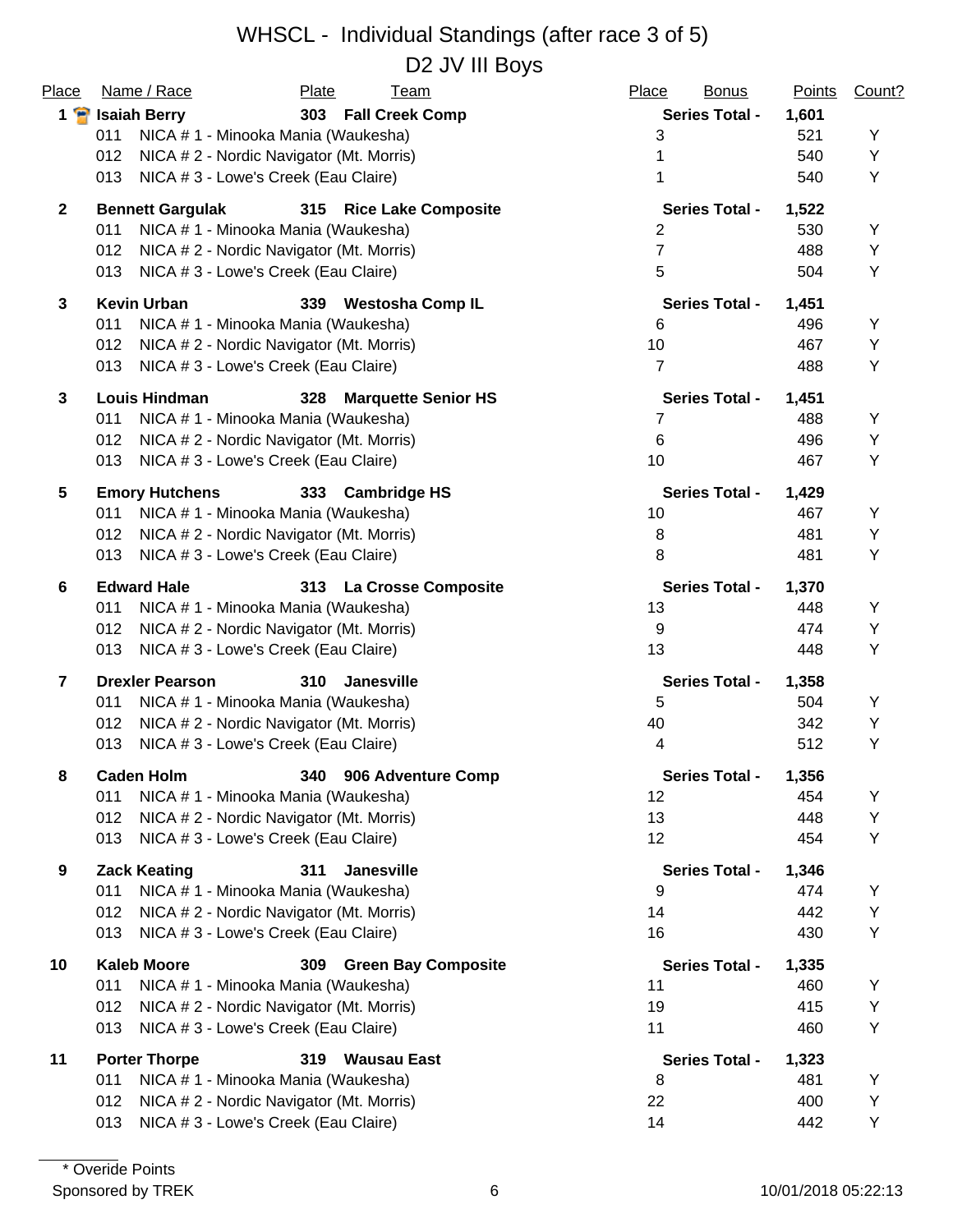D2 JV III Boys

| <b>Place</b> | Name / Race             | Plate<br><u>Team</u>                     | Place<br><b>Bonus</b> | <b>Points</b> | Count? |
|--------------|-------------------------|------------------------------------------|-----------------------|---------------|--------|
| 12           | <b>Tanner Johnson</b>   | 317 Sun Prairie Cards                    | <b>Series Total -</b> | 1,314         |        |
|              | 011                     | NICA # 1 - Minooka Mania (Waukesha)      | 14                    | 442           | Υ      |
|              | 012                     | NICA # 2 - Nordic Navigator (Mt. Morris) | 15                    | 436           | Υ      |
|              | 013                     | NICA # 3 - Lowe's Creek (Eau Claire)     | 15                    | 436           | Υ      |
| 13           | <b>Kaden Degenhardt</b> | 325 Wildlands Riders                     | <b>Series Total -</b> | 1,245         |        |
|              | 011                     | NICA # 1 - Minooka Mania (Waukesha)      | 20                    | 410           | Υ      |
|              | 012                     | NICA # 2 - Nordic Navigator (Mt. Morris) | 16                    | 430           | Υ      |
|              | 013                     | NICA # 3 - Lowe's Creek (Eau Claire)     | 21                    | 405           | Υ      |
| 13           | <b>Joe Banish</b>       | 355<br><b>Westosha Comp</b>              | <b>Series Total -</b> | 1,245         |        |
|              | 011                     | NICA # 1 - Minooka Mania (Waukesha)      | 17                    | 425           | Υ      |
|              | 012                     | NICA # 2 - Nordic Navigator (Mt. Morris) | 21                    | 405           | Υ      |
|              | 013                     | NICA # 3 - Lowe's Creek (Eau Claire)     | 19                    | 415           | Υ      |
| 15           | <b>Kody Molitor</b>     | 326 Westosha Comp                        | <b>Series Total -</b> | 1,238         |        |
|              | 011                     | NICA # 1 - Minooka Mania (Waukesha)      | 25                    | 388           | Υ      |
|              | 012                     | NICA #2 - Nordic Navigator (Mt. Morris)  | 17                    | 425           | Υ      |
|              | 013                     | NICA #3 - Lowe's Creek (Eau Claire)      | 17                    | 425           | Υ      |
| 16           | <b>Wyatt Clement</b>    | <b>Marquette Senior HS</b><br>329        | <b>Series Total -</b> | 1,210         |        |
|              | 011                     | NICA # 1 - Minooka Mania (Waukesha)      | 22                    | 400           | Υ      |
|              | 012                     | NICA # 2 - Nordic Navigator (Mt. Morris) | 20                    | 410           | Υ      |
|              | 013                     | NICA # 3 - Lowe's Creek (Eau Claire)     | 22                    | 400           | Υ      |
| 17           | <b>Ethan Janssen</b>    | 320 Washington Cty Comp                  | <b>Series Total -</b> | 1,188         |        |
|              | 011                     | NICA # 1 - Minooka Mania (Waukesha)      | 23                    | 396           | Υ      |
|              | 012                     | NICA # 2 - Nordic Navigator (Mt. Morris) | 12                    | 454           | Υ      |
|              | 013                     | NICA # 3 - Lowe's Creek (Eau Claire)     | 42                    | 338           | Υ      |
| 17           | <b>Ethan Cramer</b>     | <b>Blackhawk Composite</b><br>301        | <b>Series Total -</b> | 1,188         |        |
|              | 011                     | NICA # 1 - Minooka Mania (Waukesha)      | 24                    | 392           | Y      |
|              | 012                     | NICA # 2 - Nordic Navigator (Mt. Morris) | 18                    | 420           | Υ      |
|              | 013                     | NICA # 3 - Lowe's Creek (Eau Claire)     | 28                    | 376           | Υ      |
| 19           | Nino Breeden            | 337 Westosha Comp NPier                  | Series Total -        | 1,187         |        |
|              | 011                     | NICA # 1 - Minooka Mania (Waukesha)      | 19                    | 415           | Y      |
|              | 012                     | NICA # 2 - Nordic Navigator (Mt. Morris) | 25                    | 388           | Υ      |
|              | 013                     | NICA # 3 - Lowe's Creek (Eau Claire)     | 26                    | 384           | Υ      |
| 20           | <b>Jacob Zondlak</b>    | 360 Westosha Comp NPier                  | <b>Series Total -</b> | 1,162         |        |
|              | 011                     | NICA #1 - Minooka Mania (Waukesha)       | 27                    | 380           | Υ      |
|              | 012                     | NICA # 2 - Nordic Navigator (Mt. Morris) | 29                    | 372           | Υ      |
|              | 013                     | NICA # 3 - Lowe's Creek (Eau Claire)     | 20                    | 410           | Υ      |
| 21           | <b>Dylan Waldner</b>    | 331<br>Onalaska HS                       | <b>Series Total -</b> | 1,124         |        |
|              | 011                     | NICA # 1 - Minooka Mania (Waukesha)      | 32                    | 363           | Υ      |
|              | 012                     | NICA # 2 - Nordic Navigator (Mt. Morris) | 24                    | 392           | Υ      |
|              | 013                     | NICA # 3 - Lowe's Creek (Eau Claire)     | 30                    | 369           | Υ      |
| 22           | <b>Nolan Zigler</b>     | <b>Pewaukee MTB</b><br>314               | <b>Series Total -</b> | 1,122         |        |
|              | 011                     | NICA # 1 - Minooka Mania (Waukesha)      | 29                    | 372           | Υ      |
|              | 012                     | NICA #2 - Nordic Navigator (Mt. Morris)  | 26                    | 384           | Υ      |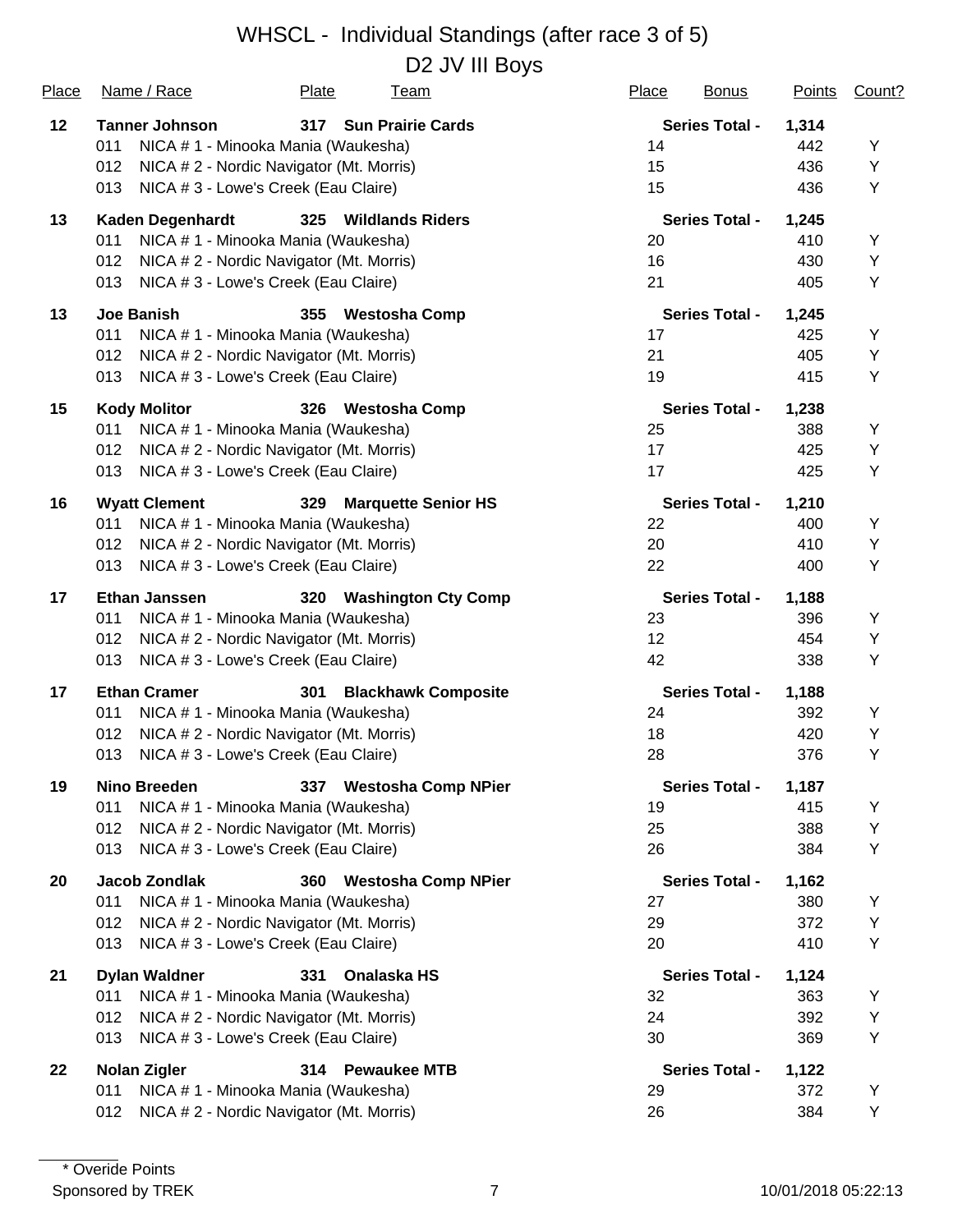## WHSCL - Individual Standings (after race 3 of 5) D<sub>2</sub> JV III Boys

| Place | Name / Race                                     | Plate | Team                       | Place          | <b>Bonus</b>          | <b>Points</b> | Count? |
|-------|-------------------------------------------------|-------|----------------------------|----------------|-----------------------|---------------|--------|
|       | 013 NICA # 3 - Lowe's Creek (Eau Claire)        |       |                            | 31             |                       | 366           | Y      |
| 23    | <b>Christian Moore</b>                          |       | 304 Fox Valley Composite   |                | <b>Series Total -</b> | 1,120         |        |
|       | 011<br>NICA # 1 - Minooka Mania (Waukesha)      |       |                            | 37             |                       | 348           | Υ      |
|       | 012<br>NICA # 2 - Nordic Navigator (Mt. Morris) |       |                            | 27             |                       | 380           | Y      |
|       | NICA # 3 - Lowe's Creek (Eau Claire)<br>013     |       |                            | 24             |                       | 392           | Υ      |
| 24    | <b>Cayden Nimmer</b>                            |       | 348 Green Bay Composite    |                | <b>Series Total -</b> | 1,075         |        |
|       | 011<br>NICA # 1 - Minooka Mania (Waukesha)      |       |                            | 31             |                       | 366           | Y      |
|       | NICA # 2 - Nordic Navigator (Mt. Morris)<br>012 |       |                            | 38             |                       | 346           | Y      |
|       | NICA # 3 - Lowe's Creek (Eau Claire)<br>013     |       |                            | 32             |                       | 363           | Y      |
| 25    | <b>Sam Paupore</b>                              |       | 341 Westosha Comp SPort    |                | <b>Series Total -</b> | 1,070         |        |
|       | NICA # 1 - Minooka Mania (Waukesha)<br>011      |       |                            | 1              |                       | 540           | Y      |
|       | 012 NICA # 2 - Nordic Navigator (Mt. Morris)    |       |                            | $\overline{2}$ |                       | 530           | Υ      |
| 26    | <b>Andrew Leland</b>                            |       | 300 Blackhawk Composite    |                | <b>Series Total -</b> | 1,069         |        |
|       | 011<br>NICA # 1 - Minooka Mania (Waukesha)      |       |                            | 38             |                       | 346           | Y      |
|       | NICA # 2 - Nordic Navigator (Mt. Morris)<br>012 |       |                            | 30             |                       | 369           | Y      |
|       | NICA # 3 - Lowe's Creek (Eau Claire)<br>013     |       |                            | 35             |                       | 354           | Y      |
| 27    | <b>Theo Van Straten</b>                         |       | 347 Green Bay Composite    |                | <b>Series Total -</b> | 1,067         |        |
|       | NICA # 1 - Minooka Mania (Waukesha)<br>011      |       |                            | 34             |                       | 357           | Y      |
|       | NICA # 2 - Nordic Navigator (Mt. Morris)<br>012 |       |                            | 31             |                       | 366           | Υ      |
|       | NICA # 3 - Lowe's Creek (Eau Claire)<br>013     |       |                            | 39             |                       | 344           | Y      |
| 28    | <b>Remington Ladd</b>                           |       | 352 Rice Lake Composite    |                | <b>Series Total -</b> | 1,064         |        |
|       | NICA # 1 - Minooka Mania (Waukesha)<br>011      |       |                            | 39             |                       | 344           | Y      |
|       | NICA # 2 - Nordic Navigator (Mt. Morris)<br>012 |       |                            | 32             |                       | 363           | Υ      |
|       | NICA # 3 - Lowe's Creek (Eau Claire)<br>013     |       |                            | 34             |                       | 357           | Υ      |
| 29    | <b>Ethan Komp</b>                               |       | 364 Rice Lake Composite    |                | <b>Series Total -</b> | 1,034         |        |
|       | NICA # 2 - Nordic Navigator (Mt. Morris)<br>012 |       |                            | 5              |                       | 504           | Υ      |
|       | 013 NICA # 3 - Lowe's Creek (Eau Claire)        |       |                            | $\overline{2}$ |                       | 530           | Υ      |
| 30    | <b>William Frank</b>                            | 363   | <b>Green Bay Composite</b> |                | <b>Series Total -</b> | 1,033         |        |
|       | NICA # 2 - Nordic Navigator (Mt. Morris)<br>012 |       |                            | 4              |                       | 512           | Y      |
|       | NICA # 3 - Lowe's Creek (Eau Claire)<br>013     |       |                            | 3              |                       | 521           | Υ      |
| 31    | <b>Reid Watson</b>                              |       | 356 Cam-Rock Comp          |                | <b>Series Total -</b> | 1,032         |        |
|       | NICA # 1 - Minooka Mania (Waukesha)<br>011      |       |                            | 42             |                       | 338           | Υ      |
|       | NICA #2 - Nordic Navigator (Mt. Morris)<br>012  |       |                            | 35             |                       | 354           | Υ      |
|       | NICA #3 - Lowe's Creek (Eau Claire)<br>013      |       |                            | 41             |                       | 340           | Υ      |
| 32    | <b>Ryan Carew</b>                               |       | 306 Fox Valley Composite   |                | <b>Series Total -</b> | 1,031         |        |
|       | NICA # 1 - Minooka Mania (Waukesha)<br>011      |       |                            | 47             |                       | 329           | Y      |
|       | NICA #2 - Nordic Navigator (Mt. Morris)<br>012  |       |                            | 33             |                       | 360           | Υ      |
|       | NICA # 3 - Lowe's Creek (Eau Claire)<br>013     |       |                            | 40             |                       | 342           | Υ      |
| 33    | <b>Nathaniel Osborne</b>                        |       | 362 Brookfield Composite   |                | <b>Series Total -</b> | 1,017         |        |
|       | 012<br>NICA # 2 - Nordic Navigator (Mt. Morris) |       |                            | 3              |                       | 521           | Y      |
|       | NICA # 3 - Lowe's Creek (Eau Claire)<br>013     |       |                            | 6              |                       | 496           | Y      |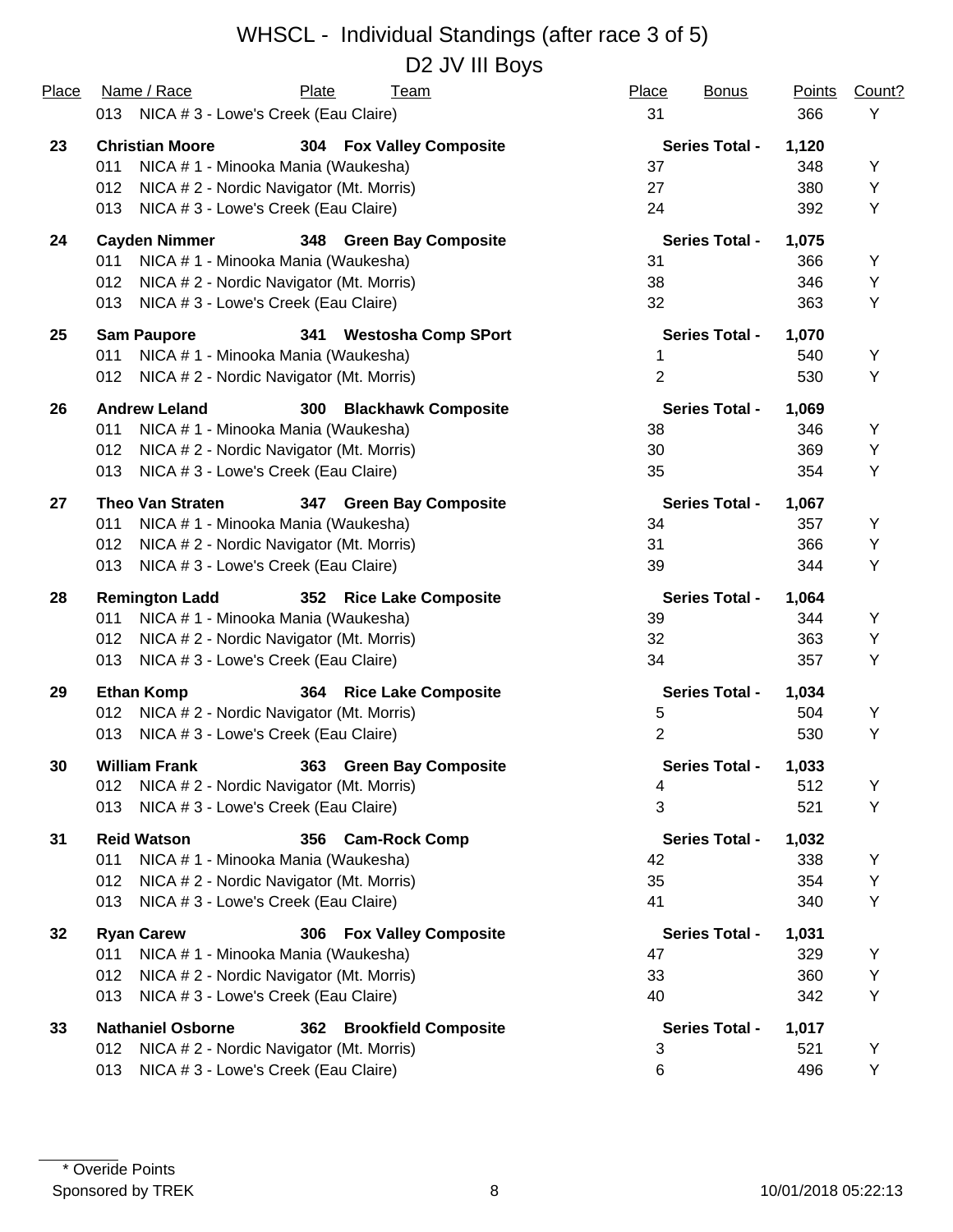D2 JV III Boys

| Place | Name / Race                                     | Plate<br>Team                        | Place<br><b>Bonus</b> | Points | Count? |
|-------|-------------------------------------------------|--------------------------------------|-----------------------|--------|--------|
| 34    | <b>Connor Redding</b>                           | 302 BGMS Acosta Comp                 | <b>Series Total -</b> | 1,005  |        |
|       | NICA # 1 - Minooka Mania (Waukesha)<br>011      |                                      | 49                    | 327    | Y      |
|       | NICA # 2 - Nordic Navigator (Mt. Morris)<br>012 |                                      | 39                    | 344    | Υ      |
|       | NICA # 3 - Lowe's Creek (Eau Claire)<br>013     |                                      | 44                    | 334    | Υ      |
| 35    | <b>Sam Somerville</b>                           | 336 Fall Creek HS                    | <b>Series Total -</b> | 986    |        |
|       | 011<br>NICA # 1 - Minooka Mania (Waukesha)      |                                      | 4                     | 512    | Υ      |
|       | 013<br>NICA # 3 - Lowe's Creek (Eau Claire)     |                                      | 9                     | 474    | Υ      |
| 36    | <b>Rider Rainer</b>                             | 327 Westosha Comp                    | <b>Series Total -</b> | 880    |        |
|       | 011<br>NICA # 1 - Minooka Mania (Waukesha)      |                                      | 18                    | 420    | Y      |
|       | NICA # 2 - Nordic Navigator (Mt. Morris)<br>012 |                                      | 11                    | 460    | Υ      |
| 37    | <b>Martin Panofsky</b>                          | <b>330</b><br><b>Madison East HS</b> | <b>Series Total -</b> | 824    |        |
|       | 011<br>NICA # 1 - Minooka Mania (Waukesha)      |                                      | 15                    | 436    | Y      |
|       | NICA # 3 - Lowe's Creek (Eau Claire)<br>013     |                                      | 25                    | 388    | Υ      |
| 38    | <b>Carter Kasianowicz</b>                       | 342 Westosha Comp SPort              | <b>Series Total -</b> | 796    |        |
|       | 011<br>NICA # 1 - Minooka Mania (Waukesha)      |                                      | 28                    | 376    | Y      |
|       | NICA # 3 - Lowe's Creek (Eau Claire)<br>013     |                                      | 18                    | 420    | Υ      |
| 39    | <b>Matt Andersen</b>                            | 335 Cambridge HS                     | <b>Series Total -</b> | 765    |        |
|       | NICA # 1 - Minooka Mania (Waukesha)<br>011      |                                      | 30                    | 369    | Υ      |
|       | NICA # 2 - Nordic Navigator (Mt. Morris)<br>012 |                                      | 23                    | 396    | Υ      |
| 40    | <b>Alex Kinnamon</b>                            | 316 Sauk Prairie HS                  | <b>Series Total -</b> | 756    |        |
|       | NICA # 1 - Minooka Mania (Waukesha)<br>011      |                                      | 26                    | 384    | Υ      |
|       | NICA #3 - Lowe's Creek (Eau Claire)<br>013      |                                      | 29                    | 372    | Υ      |
| 41    | <b>Mason Kaupplia</b>                           | 338 Westosha Comp IL                 | <b>Series Total -</b> | 736    |        |
|       | NICA # 1 - Minooka Mania (Waukesha)<br>011      |                                      | 33                    | 360    | Y      |
|       | 012 NICA # 2 - Nordic Navigator (Mt. Morris)    |                                      | 28                    | 376    | Υ      |
| 42    | <b>Cooper Gorecki</b>                           | 346 Fall Creek Comp                  | <b>Series Total -</b> | 714    |        |
|       | NICA # 1 - Minooka Mania (Waukesha)<br>011      |                                      | 35                    | 354    | Υ      |
|       | NICA # 3 - Lowe's Creek (Eau Claire)<br>013     |                                      | 33                    | 360    | Y      |
| 43    | <b>William Nisbet</b>                           | 344 Blackhawk Composite              | <b>Series Total -</b> | 702    |        |
|       | NICA # 1 - Minooka Mania (Waukesha)<br>011      |                                      | 36                    | 351    | Υ      |
|       | 013<br>NICA # 3 - Lowe's Creek (Eau Claire)     |                                      | 36                    | 351    | Υ      |
| 44    | <b>Sam Carlson</b>                              | 318 West Bend West HS                | <b>Series Total -</b> | 697    |        |
|       | 012<br>NICA # 2 - Nordic Navigator (Mt. Morris) |                                      | 36                    | 351    | Y      |
|       | 013<br>NICA # 3 - Lowe's Creek (Eau Claire)     |                                      | 38                    | 346    | Y      |
| 45    | <b>Reid Gowan</b>                               | 334 Cambridge HS                     | <b>Series Total -</b> | 691    |        |
|       | 011<br>NICA # 1 - Minooka Mania (Waukesha)      |                                      | 44                    | 334    | Y      |
|       | 012<br>NICA # 2 - Nordic Navigator (Mt. Morris) |                                      | 34                    | 357    | Y      |
| 46    | <b>Jack Hobson</b>                              | 323 Wausau Composite                 | <b>Series Total -</b> | 690    |        |
|       | 011<br>NICA # 1 - Minooka Mania (Waukesha)      |                                      | 40                    | 342    | Υ      |
|       | NICA # 2 - Nordic Navigator (Mt. Morris)<br>012 |                                      | 37                    | 348    | Y      |
| 47    | <b>Joshua Nathaniel</b>                         | <b>MKE MTB Composite</b><br>351      | <b>Series Total -</b> | 676    |        |
|       | NICA # 1 - Minooka Mania (Waukesha)<br>011      |                                      | 41                    | 340    | Y      |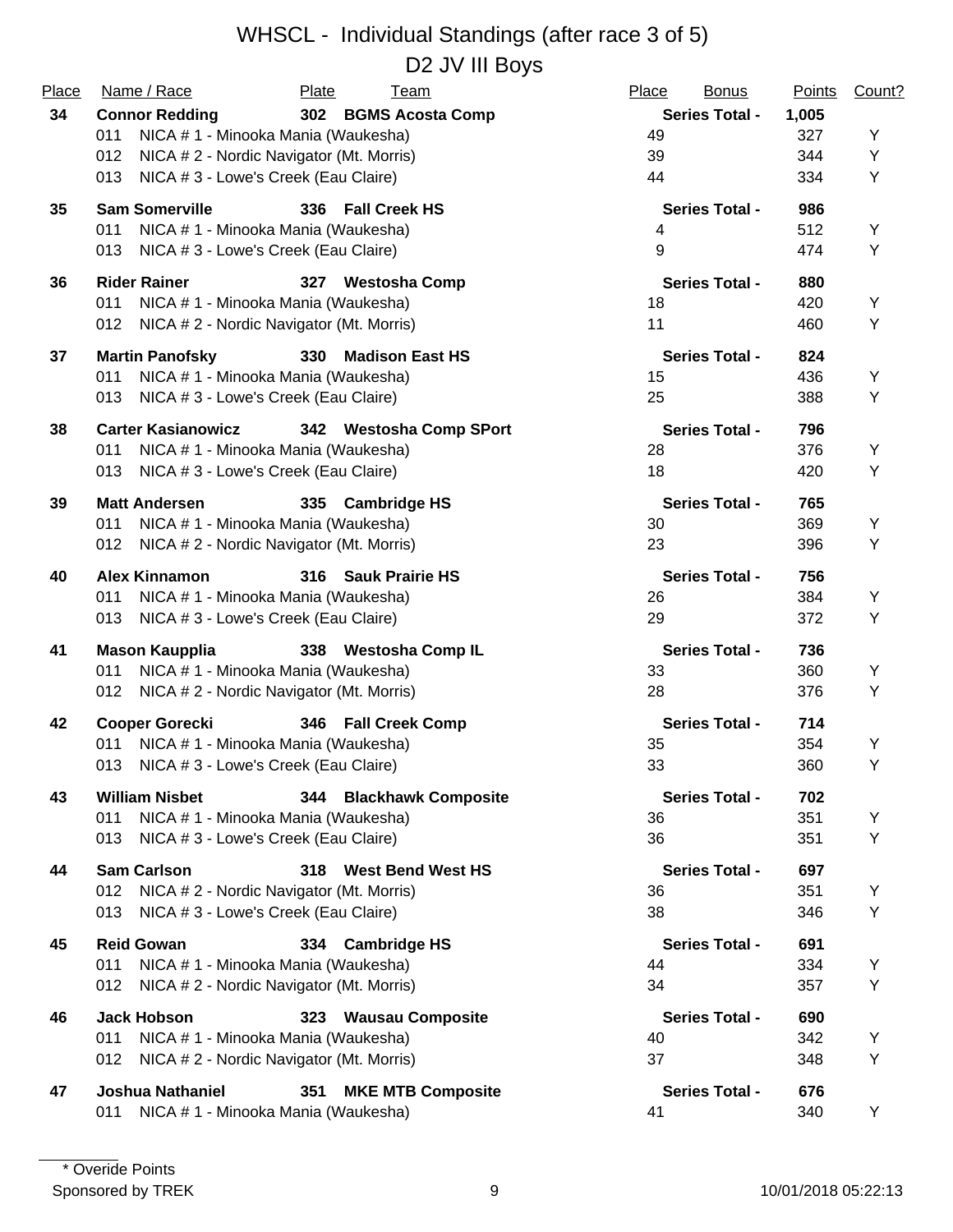# WHSCL - Individual Standings (after race 3 of 5) D2 JV III Boys

| Place | Name / Race                                                                                                  | Plate      | Team                     | Place    | <b>Bonus</b>          | Points            | Count? |
|-------|--------------------------------------------------------------------------------------------------------------|------------|--------------------------|----------|-----------------------|-------------------|--------|
|       | 013 NICA # 3 - Lowe's Creek (Eau Claire)                                                                     |            |                          | 43       |                       | 336               | Y      |
| 48    | <b>Alan Angulo</b><br>NICA # 1 - Minooka Mania (Waukesha)<br>011<br>013 NICA # 3 - Lowe's Creek (Eau Claire) |            | 345 BGMS Acosta Comp     | 48<br>45 | <b>Series Total -</b> | 660<br>328<br>332 | Y<br>Y |
| 49    | <b>Mitchell Moriarty</b><br>011 NICA # 1 - Minooka Mania (Waukesha)                                          |            | 343 Blackhawk Composite  | 16       | <b>Series Total -</b> | 430<br>430        | Υ      |
| 50    | <b>Ben Komoroske</b><br>011 NICA # 1 - Minooka Mania (Waukesha)                                              |            | 308 Green Bay Composite  | 21       | <b>Series Total -</b> | 405<br>405        | Y      |
| 51    | Henry Schwiesow 307 Green Bay Composite<br>013 NICA # 3 - Lowe's Creek (Eau Claire)                          |            |                          | 23       | <b>Series Total -</b> | 396<br>396        | Y      |
| 52    | Ethan Wright<br>013 NICA # 3 - Lowe's Creek (Eau Claire)                                                     |            | 358 Sauk Prairie Comp    | 27       | <b>Series Total -</b> | 380<br>380        | Y      |
| 53    | Nick Kelm<br>013 NICA # 3 - Lowe's Creek (Eau Claire)                                                        |            | 312 Lake Ctry Composite  | 37       | <b>Series Total -</b> | 348<br>348        | Y      |
| 54    | <b>Lance Dalton</b><br>011 NICA # 1 - Minooka Mania (Waukesha)                                               | <b>350</b> | <b>Janesville</b>        | 43       | <b>Series Total -</b> | 336<br>336        | Υ      |
| 55    | Jake Averkamp<br>011 NICA # 1 - Minooka Mania (Waukesha)                                                     |            | 305 Fox Valley Composite | 45       | <b>Series Total -</b> | 332<br>332        | Υ      |
| 56    | <b>Larson Wells</b><br>011 NICA # 1 - Minooka Mania (Waukesha)                                               |            | 361 Sauk Prairie Comp    | 46       | <b>Series Total -</b> | 330<br>330        | Υ      |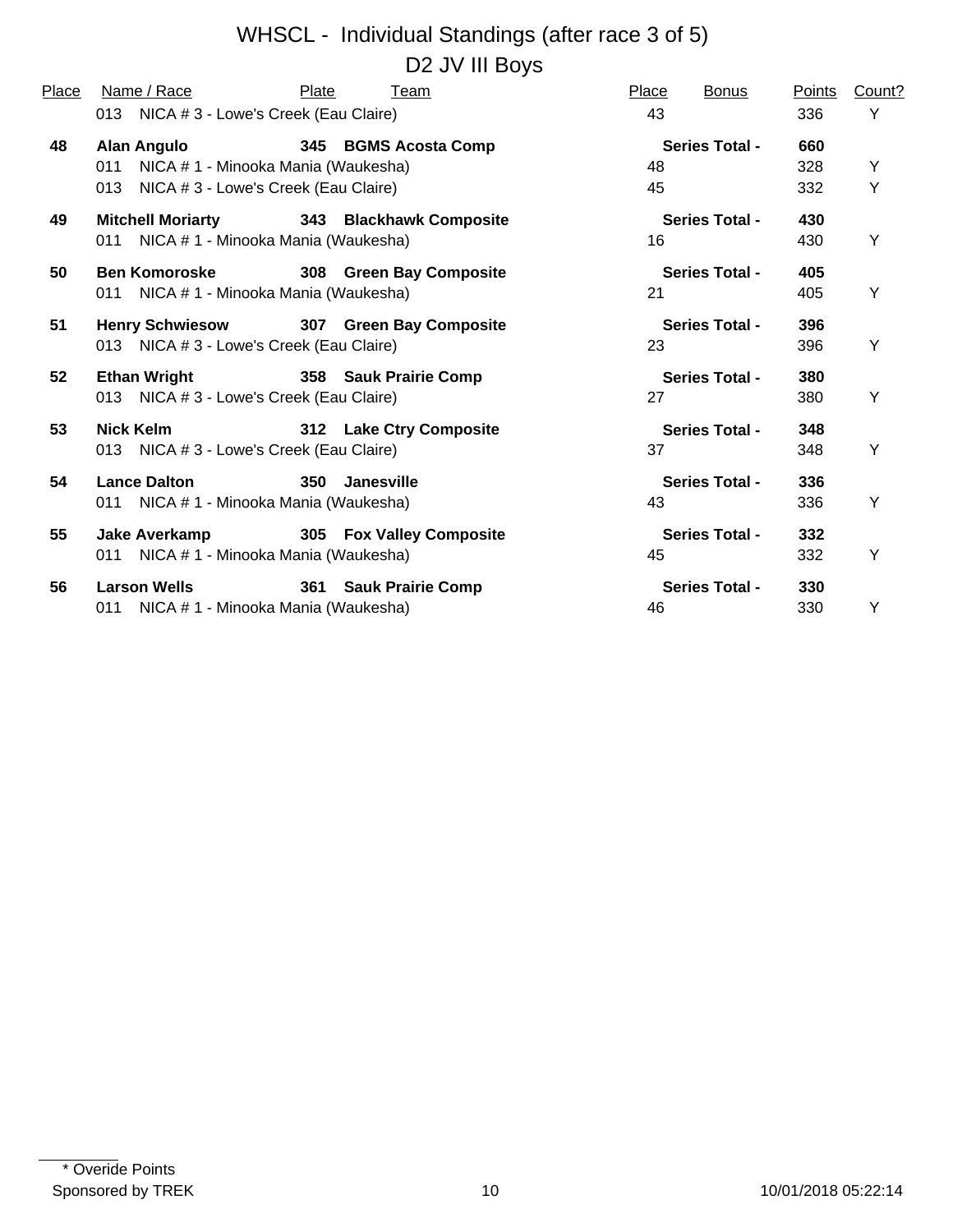D1 JV II Boys

| Place          | Name / Race                                     | Plate | <u>Team</u>                 | Place<br><b>Bonus</b> | <b>Points</b> | Count? |
|----------------|-------------------------------------------------|-------|-----------------------------|-----------------------|---------------|--------|
|                | 1 Paul Johannes                                 |       | 512 Hmschl Ath Wksha Cty    | <b>Series Total -</b> | 1,500         |        |
|                | NICA # 1 - Minooka Mania (Waukesha)<br>011      |       |                             | 1                     | 500           | Υ      |
|                | 012<br>NICA # 2 - Nordic Navigator (Mt. Morris) |       |                             |                       | 500           | Υ      |
|                | 013<br>NICA # 3 - Lowe's Creek (Eau Claire)     |       |                             | 1                     | 500           | Υ      |
| $\mathbf{2}$   | <b>Ean Benson</b>                               |       | 510 Hmschl Ath Wksha Cty    | <b>Series Total -</b> | 1,452         |        |
|                | 011<br>NICA # 1 - Minooka Mania (Waukesha)      |       |                             | 2                     | 490           | Y      |
|                | NICA #2 - Nordic Navigator (Mt. Morris)<br>012  |       |                             | 4                     | 472           | Υ      |
|                | NICA #3 - Lowe's Creek (Eau Claire)<br>013      |       |                             | $\overline{2}$        | 490           | Υ      |
| $\mathbf{3}$   | <b>Cade Larson</b>                              | 535   | <b>SPASH</b>                | <b>Series Total -</b> | 1,417         |        |
|                | 011<br>NICA # 1 - Minooka Mania (Waukesha)      |       |                             | 4                     | 472           | Υ      |
|                | 012<br>NICA # 2 - Nordic Navigator (Mt. Morris) |       |                             | 3                     | 481           | Υ      |
|                | NICA # 3 - Lowe's Creek (Eau Claire)<br>013     |       |                             | 5                     | 464           | Υ      |
| 4              | <b>Hugh Wiese</b>                               | 539   | <b>Rhinelander HS</b>       | <b>Series Total -</b> | 1,395         |        |
|                | 011<br>NICA # 1 - Minooka Mania (Waukesha)      |       |                             | 5                     | 464           | Y      |
|                | NICA # 2 - Nordic Navigator (Mt. Morris)<br>012 |       |                             | 2                     | 490           | Υ      |
|                | 013<br>NICA # 3 - Lowe's Creek (Eau Claire)     |       |                             | 8                     | 441           | Υ      |
| 5              | <b>David Litton</b>                             | 506   | <b>Shorewood Greyhounds</b> | <b>Series Total -</b> | 1,392         |        |
|                | NICA # 1 - Minooka Mania (Waukesha)<br>011      |       |                             | 6                     | 456           | Υ      |
|                | NICA # 2 - Nordic Navigator (Mt. Morris)<br>012 |       |                             | 5                     | 464           | Υ      |
|                | 013<br>NICA # 3 - Lowe's Creek (Eau Claire)     |       |                             | 4                     | 472           | Υ      |
| 6              | <b>Mark Ruzicka</b>                             |       | 534 Shorewood Greyhounds    | <b>Series Total -</b> | 1,382         |        |
|                | 011<br>NICA # 1 - Minooka Mania (Waukesha)      |       |                             | 3                     | 481           | Y      |
|                | 012<br>NICA # 2 - Nordic Navigator (Mt. Morris) |       |                             | 11                    | 420           | Υ      |
|                | 013<br>NICA # 3 - Lowe's Creek (Eau Claire)     |       |                             | 3                     | 481           | Υ      |
| $\overline{7}$ | <b>Mason Gustafson</b>                          | 502   | <b>Marshfield</b>           | <b>Series Total -</b> | 1,316         |        |
|                | 011<br>NICA # 1 - Minooka Mania (Waukesha)      |       |                             | 8                     | 441           | Υ      |
|                | 012<br>NICA # 2 - Nordic Navigator (Mt. Morris) |       |                             | $\overline{7}$        | 448           | Y      |
|                | 013<br>NICA # 3 - Lowe's Creek (Eau Claire)     |       |                             | 10                    | 427           | Υ      |
|                | <b>Quentin Saylor</b>                           |       | 500 Lake Mills HS           | <b>Series Total -</b> | 1,284         |        |
|                | NICA #1 - Minooka Mania (Waukesha)<br>011       |       |                             | 11                    | 420           | Y      |
|                | NICA # 2 - Nordic Navigator (Mt. Morris)<br>012 |       |                             | 6                     | 456           | Y      |
|                | 013<br>NICA # 3 - Lowe's Creek (Eau Claire)     |       |                             | 13                    | 408           | Y      |
| 9              | <b>Matthew Peppel</b>                           | 511   | <b>Hmschl Ath Wksha Cty</b> | <b>Series Total -</b> | 1,277         |        |
|                | NICA # 1 - Minooka Mania (Waukesha)<br>011      |       |                             | 9                     | 434           | Υ      |
|                | NICA # 2 - Nordic Navigator (Mt. Morris)<br>012 |       |                             | 8                     | 441           | Υ      |
|                | 013<br>NICA # 3 - Lowe's Creek (Eau Claire)     |       |                             | 14                    | 402           | Υ      |
| 10             | <b>Garrett Frank</b>                            |       | 518 Sun Prairie HS          | <b>Series Total -</b> | 1,250         |        |
|                | 011<br>NICA # 1 - Minooka Mania (Waukesha)      |       |                             | 10                    | 427           | Υ      |
|                | NICA #2 - Nordic Navigator (Mt. Morris)<br>012  |       |                             | 10                    | 427           | Υ      |
|                | NICA # 3 - Lowe's Creek (Eau Claire)<br>013     |       |                             | 15                    | 396           | Υ      |
| 11             | <b>Aidan Conroy</b>                             | 531   | <b>Shorewood Greyhounds</b> | <b>Series Total -</b> | 1,179         |        |
|                | NICA # 1 - Minooka Mania (Waukesha)<br>011      |       |                             | 15                    | 396           | Y      |
|                | NICA # 2 - Nordic Navigator (Mt. Morris)<br>012 |       |                             | 13                    | 408           | Υ      |
|                | NICA #3 - Lowe's Creek (Eau Claire)<br>013      |       |                             | 19                    | 375           | Y      |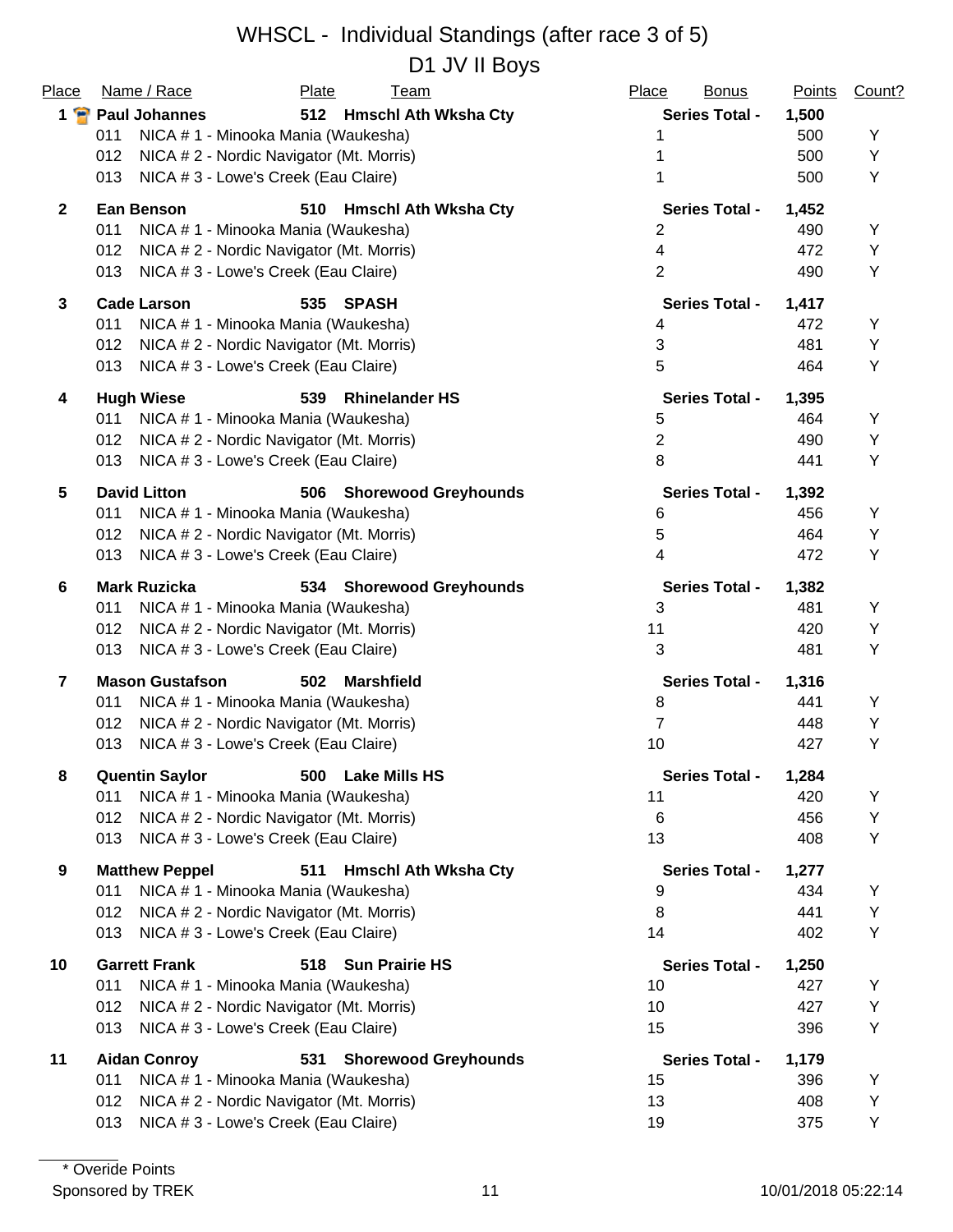D1 JV II Boys

|                         |                                  |              |                                                                                                                                                                                                                                                                                                                                                                                                                                                                                                                                                                                                                                                                                                                                                                                                                                                                                                                                                                                                                                                                                                                                                                                                                                                                                                                                                                                                                                                                                                                                                                                                                                 |                      |                                                                                                                                                                                                                                                                                                                                          | Count?                                           |
|-------------------------|----------------------------------|--------------|---------------------------------------------------------------------------------------------------------------------------------------------------------------------------------------------------------------------------------------------------------------------------------------------------------------------------------------------------------------------------------------------------------------------------------------------------------------------------------------------------------------------------------------------------------------------------------------------------------------------------------------------------------------------------------------------------------------------------------------------------------------------------------------------------------------------------------------------------------------------------------------------------------------------------------------------------------------------------------------------------------------------------------------------------------------------------------------------------------------------------------------------------------------------------------------------------------------------------------------------------------------------------------------------------------------------------------------------------------------------------------------------------------------------------------------------------------------------------------------------------------------------------------------------------------------------------------------------------------------------------------|----------------------|------------------------------------------------------------------------------------------------------------------------------------------------------------------------------------------------------------------------------------------------------------------------------------------------------------------------------------------|--------------------------------------------------|
| Louis Loduha            |                                  |              |                                                                                                                                                                                                                                                                                                                                                                                                                                                                                                                                                                                                                                                                                                                                                                                                                                                                                                                                                                                                                                                                                                                                                                                                                                                                                                                                                                                                                                                                                                                                                                                                                                 |                      | 1,178                                                                                                                                                                                                                                                                                                                                    |                                                  |
| 011                     |                                  |              | 13                                                                                                                                                                                                                                                                                                                                                                                                                                                                                                                                                                                                                                                                                                                                                                                                                                                                                                                                                                                                                                                                                                                                                                                                                                                                                                                                                                                                                                                                                                                                                                                                                              |                      | 408                                                                                                                                                                                                                                                                                                                                      | Y                                                |
| 012                     |                                  |              | 18                                                                                                                                                                                                                                                                                                                                                                                                                                                                                                                                                                                                                                                                                                                                                                                                                                                                                                                                                                                                                                                                                                                                                                                                                                                                                                                                                                                                                                                                                                                                                                                                                              |                      | 380                                                                                                                                                                                                                                                                                                                                      | Υ                                                |
| 013                     |                                  |              | 16                                                                                                                                                                                                                                                                                                                                                                                                                                                                                                                                                                                                                                                                                                                                                                                                                                                                                                                                                                                                                                                                                                                                                                                                                                                                                                                                                                                                                                                                                                                                                                                                                              |                      | 390                                                                                                                                                                                                                                                                                                                                      | Υ                                                |
| <b>Vann Kempf</b>       | 530                              |              |                                                                                                                                                                                                                                                                                                                                                                                                                                                                                                                                                                                                                                                                                                                                                                                                                                                                                                                                                                                                                                                                                                                                                                                                                                                                                                                                                                                                                                                                                                                                                                                                                                 |                      | 1,135                                                                                                                                                                                                                                                                                                                                    |                                                  |
| 011                     |                                  |              | 17                                                                                                                                                                                                                                                                                                                                                                                                                                                                                                                                                                                                                                                                                                                                                                                                                                                                                                                                                                                                                                                                                                                                                                                                                                                                                                                                                                                                                                                                                                                                                                                                                              |                      | 385                                                                                                                                                                                                                                                                                                                                      | Υ                                                |
| 012                     |                                  |              | 21                                                                                                                                                                                                                                                                                                                                                                                                                                                                                                                                                                                                                                                                                                                                                                                                                                                                                                                                                                                                                                                                                                                                                                                                                                                                                                                                                                                                                                                                                                                                                                                                                              |                      | 365                                                                                                                                                                                                                                                                                                                                      | Υ                                                |
| 013                     |                                  |              | 17                                                                                                                                                                                                                                                                                                                                                                                                                                                                                                                                                                                                                                                                                                                                                                                                                                                                                                                                                                                                                                                                                                                                                                                                                                                                                                                                                                                                                                                                                                                                                                                                                              |                      | 385                                                                                                                                                                                                                                                                                                                                      | Υ                                                |
| <b>Sean Miller</b>      | 507                              |              |                                                                                                                                                                                                                                                                                                                                                                                                                                                                                                                                                                                                                                                                                                                                                                                                                                                                                                                                                                                                                                                                                                                                                                                                                                                                                                                                                                                                                                                                                                                                                                                                                                 |                      | 1,126                                                                                                                                                                                                                                                                                                                                    |                                                  |
| 011                     |                                  |              | 21                                                                                                                                                                                                                                                                                                                                                                                                                                                                                                                                                                                                                                                                                                                                                                                                                                                                                                                                                                                                                                                                                                                                                                                                                                                                                                                                                                                                                                                                                                                                                                                                                              |                      | 365                                                                                                                                                                                                                                                                                                                                      | Υ                                                |
|                         |                                  |              |                                                                                                                                                                                                                                                                                                                                                                                                                                                                                                                                                                                                                                                                                                                                                                                                                                                                                                                                                                                                                                                                                                                                                                                                                                                                                                                                                                                                                                                                                                                                                                                                                                 |                      |                                                                                                                                                                                                                                                                                                                                          | Υ                                                |
| 013                     |                                  |              | 21                                                                                                                                                                                                                                                                                                                                                                                                                                                                                                                                                                                                                                                                                                                                                                                                                                                                                                                                                                                                                                                                                                                                                                                                                                                                                                                                                                                                                                                                                                                                                                                                                              |                      | 365                                                                                                                                                                                                                                                                                                                                      | Υ                                                |
| <b>Dakota Wiltsey</b>   | 503                              |              |                                                                                                                                                                                                                                                                                                                                                                                                                                                                                                                                                                                                                                                                                                                                                                                                                                                                                                                                                                                                                                                                                                                                                                                                                                                                                                                                                                                                                                                                                                                                                                                                                                 |                      | 1,118                                                                                                                                                                                                                                                                                                                                    |                                                  |
| 011                     |                                  |              | 18                                                                                                                                                                                                                                                                                                                                                                                                                                                                                                                                                                                                                                                                                                                                                                                                                                                                                                                                                                                                                                                                                                                                                                                                                                                                                                                                                                                                                                                                                                                                                                                                                              |                      | 380                                                                                                                                                                                                                                                                                                                                      | Υ                                                |
|                         |                                  |              |                                                                                                                                                                                                                                                                                                                                                                                                                                                                                                                                                                                                                                                                                                                                                                                                                                                                                                                                                                                                                                                                                                                                                                                                                                                                                                                                                                                                                                                                                                                                                                                                                                 |                      |                                                                                                                                                                                                                                                                                                                                          | Υ                                                |
| 013                     |                                  |              | 25                                                                                                                                                                                                                                                                                                                                                                                                                                                                                                                                                                                                                                                                                                                                                                                                                                                                                                                                                                                                                                                                                                                                                                                                                                                                                                                                                                                                                                                                                                                                                                                                                              |                      | 348                                                                                                                                                                                                                                                                                                                                      | Υ                                                |
| <b>Devin Powers</b>     |                                  |              |                                                                                                                                                                                                                                                                                                                                                                                                                                                                                                                                                                                                                                                                                                                                                                                                                                                                                                                                                                                                                                                                                                                                                                                                                                                                                                                                                                                                                                                                                                                                                                                                                                 |                      | 1,064                                                                                                                                                                                                                                                                                                                                    |                                                  |
| 011                     |                                  |              | 22                                                                                                                                                                                                                                                                                                                                                                                                                                                                                                                                                                                                                                                                                                                                                                                                                                                                                                                                                                                                                                                                                                                                                                                                                                                                                                                                                                                                                                                                                                                                                                                                                              |                      | 360                                                                                                                                                                                                                                                                                                                                      | Υ                                                |
| 012                     |                                  |              | 22                                                                                                                                                                                                                                                                                                                                                                                                                                                                                                                                                                                                                                                                                                                                                                                                                                                                                                                                                                                                                                                                                                                                                                                                                                                                                                                                                                                                                                                                                                                                                                                                                              |                      | 360                                                                                                                                                                                                                                                                                                                                      | Υ                                                |
| 013                     |                                  |              | 26                                                                                                                                                                                                                                                                                                                                                                                                                                                                                                                                                                                                                                                                                                                                                                                                                                                                                                                                                                                                                                                                                                                                                                                                                                                                                                                                                                                                                                                                                                                                                                                                                              |                      | 344                                                                                                                                                                                                                                                                                                                                      | Υ                                                |
| <b>Aidan Cera</b>       | 546                              |              |                                                                                                                                                                                                                                                                                                                                                                                                                                                                                                                                                                                                                                                                                                                                                                                                                                                                                                                                                                                                                                                                                                                                                                                                                                                                                                                                                                                                                                                                                                                                                                                                                                 |                      | 1,052                                                                                                                                                                                                                                                                                                                                    |                                                  |
| 011                     |                                  |              | 26                                                                                                                                                                                                                                                                                                                                                                                                                                                                                                                                                                                                                                                                                                                                                                                                                                                                                                                                                                                                                                                                                                                                                                                                                                                                                                                                                                                                                                                                                                                                                                                                                              |                      | 344                                                                                                                                                                                                                                                                                                                                      | Υ                                                |
|                         |                                  |              |                                                                                                                                                                                                                                                                                                                                                                                                                                                                                                                                                                                                                                                                                                                                                                                                                                                                                                                                                                                                                                                                                                                                                                                                                                                                                                                                                                                                                                                                                                                                                                                                                                 |                      |                                                                                                                                                                                                                                                                                                                                          | Υ                                                |
| 013                     |                                  |              | 24                                                                                                                                                                                                                                                                                                                                                                                                                                                                                                                                                                                                                                                                                                                                                                                                                                                                                                                                                                                                                                                                                                                                                                                                                                                                                                                                                                                                                                                                                                                                                                                                                              |                      | 352                                                                                                                                                                                                                                                                                                                                      | Υ                                                |
| <b>Blair Atwood</b>     | 528                              |              |                                                                                                                                                                                                                                                                                                                                                                                                                                                                                                                                                                                                                                                                                                                                                                                                                                                                                                                                                                                                                                                                                                                                                                                                                                                                                                                                                                                                                                                                                                                                                                                                                                 |                      | 1,013                                                                                                                                                                                                                                                                                                                                    |                                                  |
| 011                     |                                  |              | 30                                                                                                                                                                                                                                                                                                                                                                                                                                                                                                                                                                                                                                                                                                                                                                                                                                                                                                                                                                                                                                                                                                                                                                                                                                                                                                                                                                                                                                                                                                                                                                                                                              |                      | 329                                                                                                                                                                                                                                                                                                                                      | Υ                                                |
| 012                     |                                  |              | 24                                                                                                                                                                                                                                                                                                                                                                                                                                                                                                                                                                                                                                                                                                                                                                                                                                                                                                                                                                                                                                                                                                                                                                                                                                                                                                                                                                                                                                                                                                                                                                                                                              |                      | 352                                                                                                                                                                                                                                                                                                                                      | Υ                                                |
| 013                     |                                  |              | 29                                                                                                                                                                                                                                                                                                                                                                                                                                                                                                                                                                                                                                                                                                                                                                                                                                                                                                                                                                                                                                                                                                                                                                                                                                                                                                                                                                                                                                                                                                                                                                                                                              |                      | 332                                                                                                                                                                                                                                                                                                                                      | Υ                                                |
| <b>Ben Willkom</b>      |                                  |              |                                                                                                                                                                                                                                                                                                                                                                                                                                                                                                                                                                                                                                                                                                                                                                                                                                                                                                                                                                                                                                                                                                                                                                                                                                                                                                                                                                                                                                                                                                                                                                                                                                 |                      | 870                                                                                                                                                                                                                                                                                                                                      |                                                  |
| 012                     |                                  |              | 12                                                                                                                                                                                                                                                                                                                                                                                                                                                                                                                                                                                                                                                                                                                                                                                                                                                                                                                                                                                                                                                                                                                                                                                                                                                                                                                                                                                                                                                                                                                                                                                                                              |                      | 414                                                                                                                                                                                                                                                                                                                                      | Υ                                                |
| 013                     |                                  |              | 6                                                                                                                                                                                                                                                                                                                                                                                                                                                                                                                                                                                                                                                                                                                                                                                                                                                                                                                                                                                                                                                                                                                                                                                                                                                                                                                                                                                                                                                                                                                                                                                                                               |                      | 456                                                                                                                                                                                                                                                                                                                                      | Υ                                                |
| <b>Charlie Gravelle</b> |                                  |              |                                                                                                                                                                                                                                                                                                                                                                                                                                                                                                                                                                                                                                                                                                                                                                                                                                                                                                                                                                                                                                                                                                                                                                                                                                                                                                                                                                                                                                                                                                                                                                                                                                 |                      | 868                                                                                                                                                                                                                                                                                                                                      |                                                  |
| 011                     |                                  |              | 7                                                                                                                                                                                                                                                                                                                                                                                                                                                                                                                                                                                                                                                                                                                                                                                                                                                                                                                                                                                                                                                                                                                                                                                                                                                                                                                                                                                                                                                                                                                                                                                                                               |                      | 448                                                                                                                                                                                                                                                                                                                                      | Υ                                                |
| 013                     |                                  |              | 11                                                                                                                                                                                                                                                                                                                                                                                                                                                                                                                                                                                                                                                                                                                                                                                                                                                                                                                                                                                                                                                                                                                                                                                                                                                                                                                                                                                                                                                                                                                                                                                                                              |                      | 420                                                                                                                                                                                                                                                                                                                                      | Υ                                                |
| <b>Reece Rimrodt</b>    |                                  |              |                                                                                                                                                                                                                                                                                                                                                                                                                                                                                                                                                                                                                                                                                                                                                                                                                                                                                                                                                                                                                                                                                                                                                                                                                                                                                                                                                                                                                                                                                                                                                                                                                                 |                      | 862                                                                                                                                                                                                                                                                                                                                      |                                                  |
| 011                     |                                  |              | 12                                                                                                                                                                                                                                                                                                                                                                                                                                                                                                                                                                                                                                                                                                                                                                                                                                                                                                                                                                                                                                                                                                                                                                                                                                                                                                                                                                                                                                                                                                                                                                                                                              |                      |                                                                                                                                                                                                                                                                                                                                          | Υ                                                |
| 013                     |                                  |              | $\overline{7}$                                                                                                                                                                                                                                                                                                                                                                                                                                                                                                                                                                                                                                                                                                                                                                                                                                                                                                                                                                                                                                                                                                                                                                                                                                                                                                                                                                                                                                                                                                                                                                                                                  |                      | 448                                                                                                                                                                                                                                                                                                                                      | Υ                                                |
| <b>Avery Durnen</b>     |                                  |              |                                                                                                                                                                                                                                                                                                                                                                                                                                                                                                                                                                                                                                                                                                                                                                                                                                                                                                                                                                                                                                                                                                                                                                                                                                                                                                                                                                                                                                                                                                                                                                                                                                 |                      | 792                                                                                                                                                                                                                                                                                                                                      |                                                  |
| 011                     |                                  |              |                                                                                                                                                                                                                                                                                                                                                                                                                                                                                                                                                                                                                                                                                                                                                                                                                                                                                                                                                                                                                                                                                                                                                                                                                                                                                                                                                                                                                                                                                                                                                                                                                                 |                      |                                                                                                                                                                                                                                                                                                                                          | Υ                                                |
| 012                     |                                  |              | 14                                                                                                                                                                                                                                                                                                                                                                                                                                                                                                                                                                                                                                                                                                                                                                                                                                                                                                                                                                                                                                                                                                                                                                                                                                                                                                                                                                                                                                                                                                                                                                                                                              |                      | 402                                                                                                                                                                                                                                                                                                                                      | Υ                                                |
| <b>Miles Hanson</b>     |                                  |              |                                                                                                                                                                                                                                                                                                                                                                                                                                                                                                                                                                                                                                                                                                                                                                                                                                                                                                                                                                                                                                                                                                                                                                                                                                                                                                                                                                                                                                                                                                                                                                                                                                 |                      | 784                                                                                                                                                                                                                                                                                                                                      |                                                  |
| 011                     |                                  |              | 20                                                                                                                                                                                                                                                                                                                                                                                                                                                                                                                                                                                                                                                                                                                                                                                                                                                                                                                                                                                                                                                                                                                                                                                                                                                                                                                                                                                                                                                                                                                                                                                                                              |                      | 370                                                                                                                                                                                                                                                                                                                                      | Υ                                                |
| 013                     |                                  |              | 12                                                                                                                                                                                                                                                                                                                                                                                                                                                                                                                                                                                                                                                                                                                                                                                                                                                                                                                                                                                                                                                                                                                                                                                                                                                                                                                                                                                                                                                                                                                                                                                                                              |                      | 414                                                                                                                                                                                                                                                                                                                                      | Y                                                |
|                         | Name / Race<br>012<br>012<br>012 | <b>Plate</b> | <u>Team</u><br>505 Shorewood Greyhounds<br>NICA # 1 - Minooka Mania (Waukesha)<br>NICA #2 - Nordic Navigator (Mt. Morris)<br>NICA # 3 - Lowe's Creek (Eau Claire)<br><b>Menomonee Falls HS</b><br>NICA # 1 - Minooka Mania (Waukesha)<br>NICA # 2 - Nordic Navigator (Mt. Morris)<br>NICA #3 - Lowe's Creek (Eau Claire)<br><b>Shorewood Greyhounds</b><br>NICA # 1 - Minooka Mania (Waukesha)<br>NICA # 2 - Nordic Navigator (Mt. Morris)<br>NICA # 3 - Lowe's Creek (Eau Claire)<br>Mukwonago HS<br>NICA # 1 - Minooka Mania (Waukesha)<br>NICA # 2 - Nordic Navigator (Mt. Morris)<br>NICA # 3 - Lowe's Creek (Eau Claire)<br>533 Shorewood Greyhounds<br>NICA # 1 - Minooka Mania (Waukesha)<br>NICA # 2 - Nordic Navigator (Mt. Morris)<br>NICA # 3 - Lowe's Creek (Eau Claire)<br><b>Menomonee Falls HS</b><br>NICA # 1 - Minooka Mania (Waukesha)<br>NICA # 2 - Nordic Navigator (Mt. Morris)<br>NICA # 3 - Lowe's Creek (Eau Claire)<br><b>Madison West HS</b><br>NICA # 1 - Minooka Mania (Waukesha)<br>NICA # 2 - Nordic Navigator (Mt. Morris)<br>NICA # 3 - Lowe's Creek (Eau Claire)<br>536 Verona HS<br>NICA # 2 - Nordic Navigator (Mt. Morris)<br>NICA # 3 - Lowe's Creek (Eau Claire)<br>532 Shorewood Greyhounds<br>NICA # 1 - Minooka Mania (Waukesha)<br>NICA # 3 - Lowe's Creek (Eau Claire)<br>541 Sun Prairie HS<br>NICA # 1 - Minooka Mania (Waukesha)<br>NICA # 3 - Lowe's Creek (Eau Claire)<br>527 Verona HS<br>NICA # 1 - Minooka Mania (Waukesha)<br>NICA # 2 - Nordic Navigator (Mt. Morris)<br>540 Sun Prairie HS<br>NICA # 1 - Minooka Mania (Waukesha)<br>NICA # 3 - Lowe's Creek (Eau Claire) | 15<br>16<br>23<br>16 | <b>Place</b><br><b>Bonus</b><br><b>Series Total -</b><br><b>Series Total -</b><br><b>Series Total -</b><br><b>Series Total -</b><br><b>Series Total -</b><br><b>Series Total -</b><br><b>Series Total -</b><br><b>Series Total -</b><br><b>Series Total -</b><br><b>Series Total -</b><br><b>Series Total -</b><br><b>Series Total -</b> | <b>Points</b><br>396<br>390<br>356<br>414<br>390 |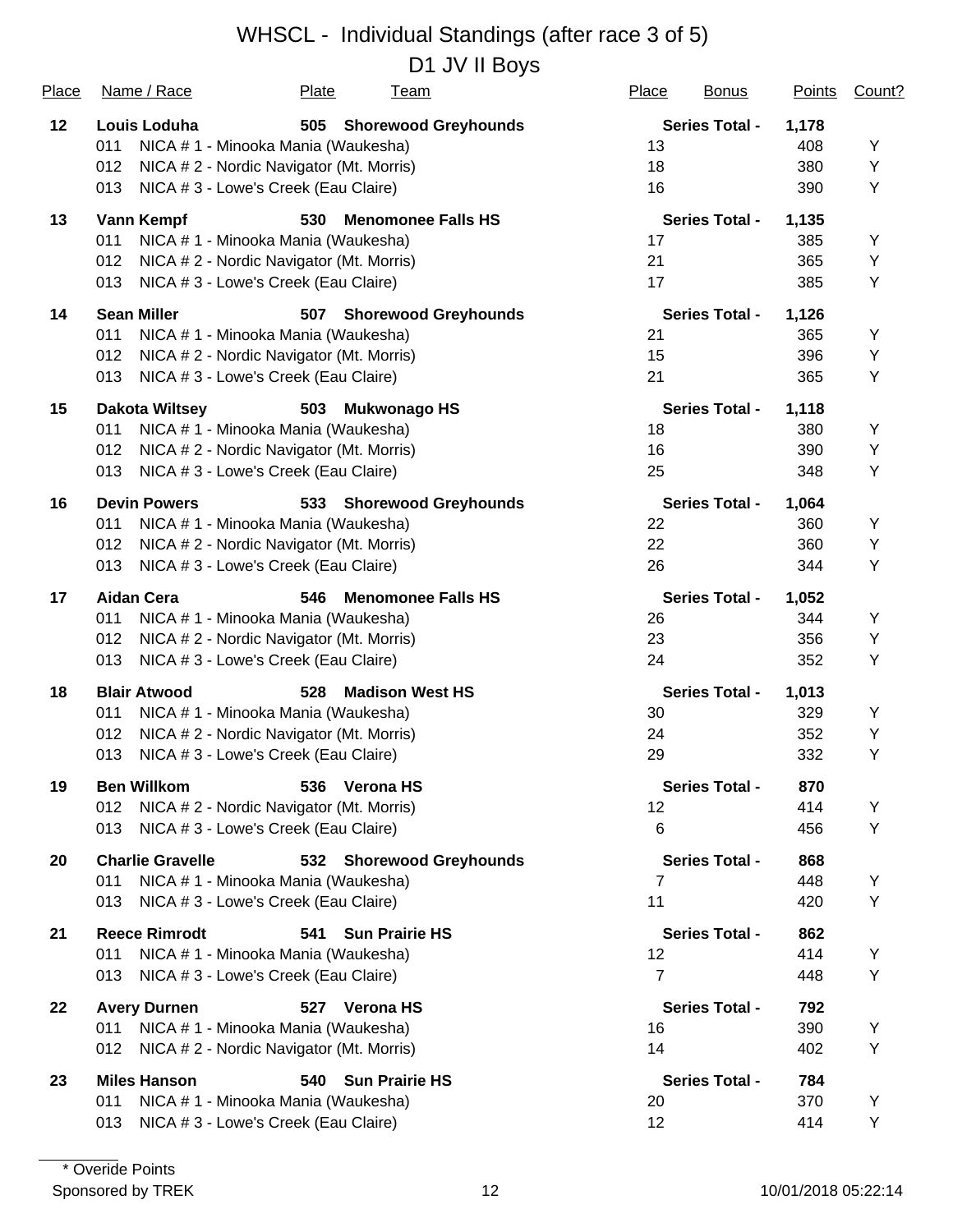D1 JV II Boys

| <b>Place</b> | Name / Race                                     | <b>Plate</b> | <u>Team</u>              | <b>Place</b> | <b>Bonus</b>          | <b>Points</b> | Count? |
|--------------|-------------------------------------------------|--------------|--------------------------|--------------|-----------------------|---------------|--------|
| 24           | <b>Adrian Gephardt</b>                          |              | 508 SPASH                |              | <b>Series Total -</b> | 750           |        |
|              | NICA # 2 - Nordic Navigator (Mt. Morris)<br>012 |              |                          | 20           |                       | 370           | Y      |
|              | NICA # 3 - Lowe's Creek (Eau Claire)<br>013     |              |                          | 18           |                       | 380           | Υ      |
| 25           | <b>Ryan Owens</b>                               |              | 513 Verona HS            |              | <b>Series Total -</b> | 733           |        |
|              | NICA # 1 - Minooka Mania (Waukesha)<br>011      |              |                          | 25           |                       | 348           | Υ      |
|              | 012<br>NICA # 2 - Nordic Navigator (Mt. Morris) |              |                          | 17           |                       | 385           | Υ      |
| 26           | <b>Lucas Hoheisel</b>                           | 519          | Marshfield               |              | <b>Series Total -</b> | 728           |        |
|              | NICA # 1 - Minooka Mania (Waukesha)<br>011      |              |                          | 14           |                       | 402           | Υ      |
|              | 013<br>NICA # 3 - Lowe's Creek (Eau Claire)     |              |                          | 31           |                       | 326           | Υ      |
| 27           | <b>Brody Smith</b>                              |              | 504 Mukwonago HS         |              | <b>Series Total -</b> | 726           |        |
|              | NICA # 1 - Minooka Mania (Waukesha)<br>011      |              |                          | 23           |                       | 356           | Υ      |
|              | NICA # 3 - Lowe's Creek (Eau Claire)<br>013     |              |                          | 20           |                       | 370           | Υ      |
| 28           | <b>Emmett Mathe</b>                             | 521          | <b>Mukwonago HS</b>      |              | <b>Series Total -</b> | 715           |        |
|              | 011<br>NICA # 1 - Minooka Mania (Waukesha)      |              |                          | 27           |                       | 340           | Υ      |
|              | 012<br>NICA # 2 - Nordic Navigator (Mt. Morris) |              |                          | 19           |                       | 375           | Υ      |
| 29           | <b>Nathan Strasman</b>                          | 509          | SPASH                    |              | <b>Series Total -</b> | 708           |        |
|              | 012<br>NICA # 2 - Nordic Navigator (Mt. Morris) |              |                          | 25           |                       | 348           | Υ      |
|              | 013<br>NICA # 3 - Lowe's Creek (Eau Claire)     |              |                          | 22           |                       | 360           | Υ      |
| 30           | <b>Noah Schoephoester</b>                       | 529          | <b>Madison West HS</b>   |              | <b>Series Total -</b> | 692           |        |
|              | NICA # 1 - Minooka Mania (Waukesha)<br>011      |              |                          | 24           |                       | 352           | Υ      |
|              | NICA # 3 - Lowe's Creek (Eau Claire)<br>013     |              |                          | 27           |                       | 340           | Υ      |
| 31           | <b>Sam Gulan</b>                                |              | 522 SPASH                |              | <b>Series Total -</b> | 680           |        |
|              | NICA # 1 - Minooka Mania (Waukesha)<br>011      |              |                          | 28           |                       | 336           | Y      |
|              | NICA # 2 - Nordic Navigator (Mt. Morris)<br>012 |              |                          | 26           |                       | 344           | Υ      |
| 32           | <b>Dawson Worzella</b>                          | 547          | <b>SPASH</b>             |              | <b>Series Total -</b> | 676           |        |
|              | NICA # 2 - Nordic Navigator (Mt. Morris)<br>012 |              |                          | 27           |                       | 340           | Y      |
|              | NICA # 3 - Lowe's Creek (Eau Claire)<br>013     |              |                          | 28           |                       | 336           | Υ      |
| 33           | Benjamin Haugstad 543 Menomonee Falls HS        |              |                          |              | <b>Series Total -</b> | 668           |        |
|              | NICA # 1 - Minooka Mania (Waukesha)<br>011      |              |                          | 29           |                       | 332           | Y      |
|              | NICA # 2 - Nordic Navigator (Mt. Morris)<br>012 |              |                          | 28           |                       | 336           | Υ      |
| 34           | <b>Adley Smith</b>                              |              | 542 Menomonee Falls HS   |              | <b>Series Total -</b> | 652           |        |
|              | NICA # 1 - Minooka Mania (Waukesha)<br>011      |              |                          | 33           |                       | 320           | Υ      |
|              | NICA # 2 - Nordic Navigator (Mt. Morris)<br>012 |              |                          | 29           |                       | 332           | Υ      |
| 34           | Eli Freedman                                    |              | 520 Madison West HS      |              | <b>Series Total -</b> | 652           |        |
|              | 011<br>NICA # 1 - Minooka Mania (Waukesha)      |              |                          | 32           |                       | 323           | Y      |
|              | NICA # 3 - Lowe's Creek (Eau Claire)<br>013     |              |                          | 30           |                       | 329           | Υ      |
| 36           | <b>Clinton Tompkins</b>                         | 501          | <b>Marshfield</b>        |              | <b>Series Total -</b> | 434           |        |
|              | 012 NICA # 2 - Nordic Navigator (Mt. Morris)    |              |                          | 9            |                       | 434           | Υ      |
| 36           | <b>Michael McEllistrem</b>                      | 517          | <b>Eau Claire Mem HS</b> |              | <b>Series Total -</b> | 434           |        |
|              | NICA # 3 - Lowe's Creek (Eau Claire)<br>013     |              |                          | 9            |                       | 434           | Y      |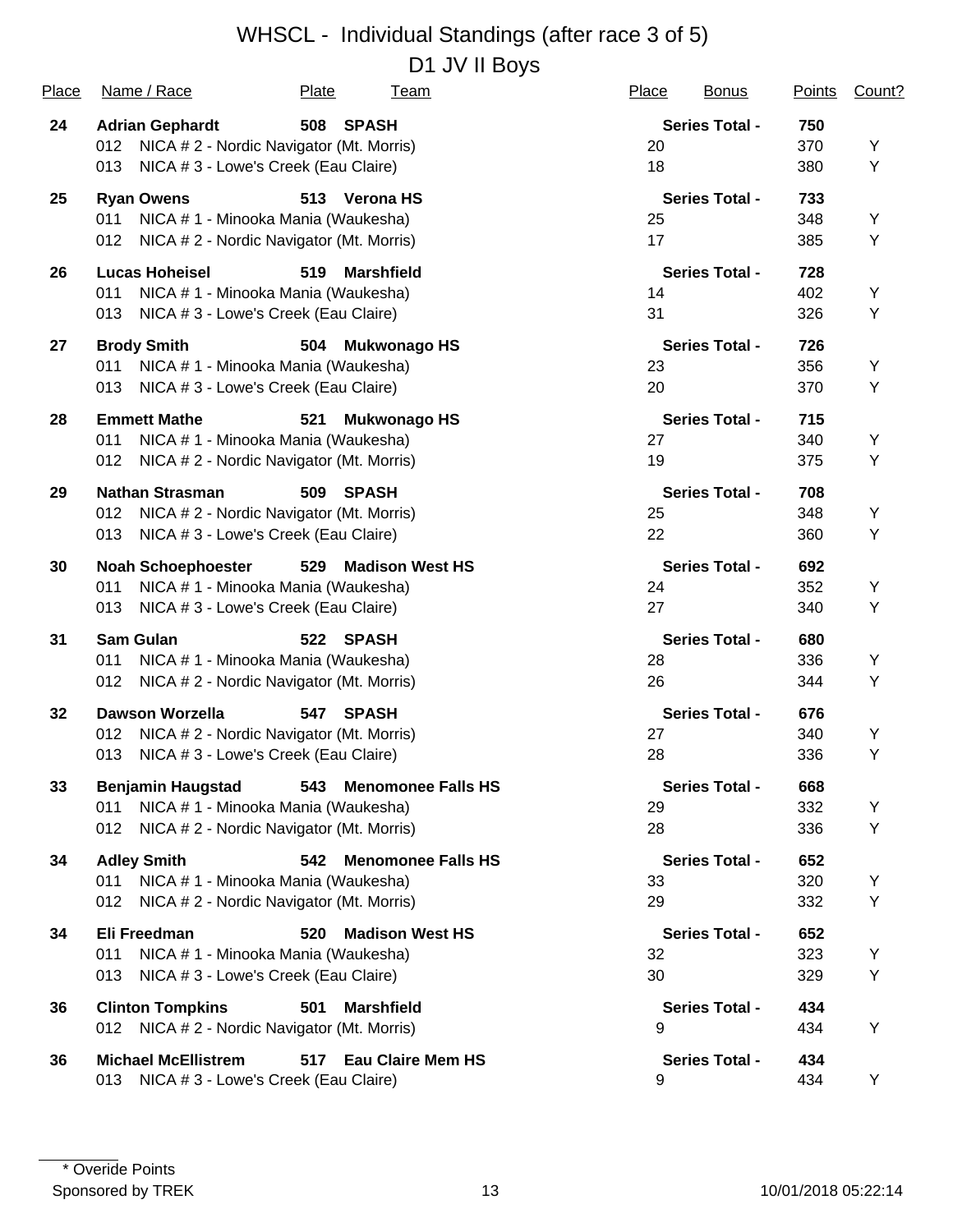# WHSCL - Individual Standings (after race 3 of 5) D1 JV II Boys

| Place | Name / Race                                 | Plate | Team                     | Place | <b>Bonus</b>          | <b>Points</b> | Count? |
|-------|---------------------------------------------|-------|--------------------------|-------|-----------------------|---------------|--------|
| 38    | <b>Jacob Horsfall</b>                       | 514   | Verona HS                |       | <b>Series Total -</b> | 375           |        |
|       | NICA # 1 - Minooka Mania (Waukesha)<br>011  |       | 19                       |       | 375                   | Y             |        |
| 39    | <b>Bronson Kullman</b>                      | 537   | <b>Eau Claire Mem HS</b> |       | <b>Series Total -</b> | 356           |        |
|       | NICA # 3 - Lowe's Creek (Eau Claire)<br>013 |       | 23                       |       | 356                   | Y             |        |
| 40    | <b>Bjorn Magedanz</b>                       |       | 523 Hmschl Ath Wksha Cty |       | <b>Series Total -</b> | 326           |        |
|       | NICA # 1 - Minooka Mania (Waukesha)<br>011  |       |                          | 31    |                       | 326           |        |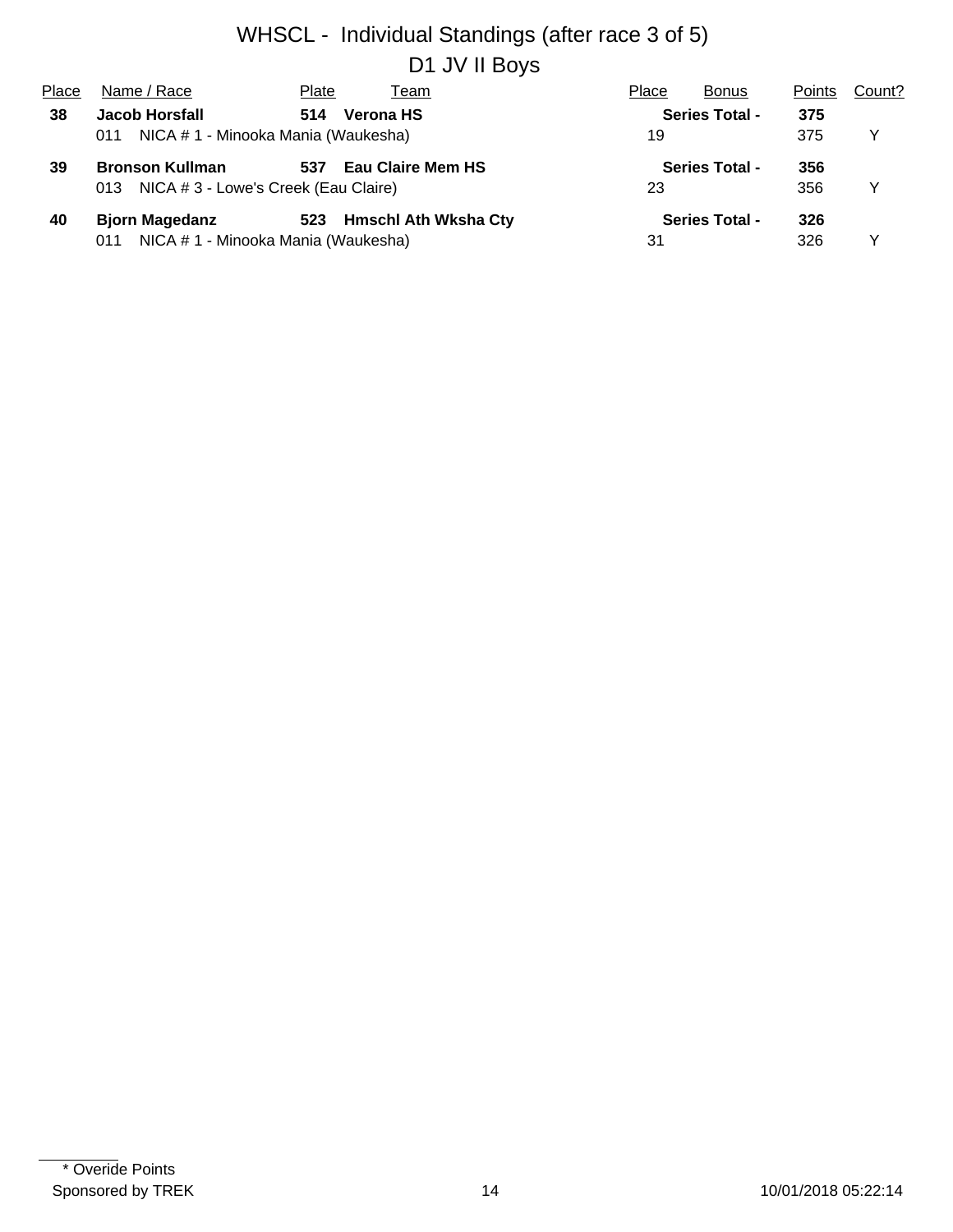D2 JV II Boys

| Place           | Name / Race                                     | Plate<br><u>Team</u>          | Place<br><b>Bonus</b> | <b>Points</b> | Count? |
|-----------------|-------------------------------------------------|-------------------------------|-----------------------|---------------|--------|
|                 | 1 P Lucas Lirette                               | 609 Lake Ctry Composite       | <b>Series Total -</b> | 1,462         |        |
|                 | 011<br>NICA # 1 - Minooka Mania (Waukesha)      |                               | 3                     | 481           | Y      |
|                 | 012<br>NICA # 2 - Nordic Navigator (Mt. Morris) |                               | 1                     | 500           | Y      |
|                 | NICA # 3 - Lowe's Creek (Eau Claire)<br>013     |                               | 3                     | 481           | Y      |
|                 | 1 <b>P</b> Auguste Raasch                       | 648 MKE/Northshore Comp       | <b>Series Total -</b> | 1,462         |        |
|                 | NICA # 1 - Minooka Mania (Waukesha)<br>011      |                               | 4                     | 472           | Y      |
|                 | 012<br>NICA # 2 - Nordic Navigator (Mt. Morris) |                               | $\overline{2}$        | 490           | Υ      |
|                 | NICA # 3 - Lowe's Creek (Eau Claire)<br>013     |                               | 1                     | 500           | Y      |
| 3               | <b>Alexander Gosse</b>                          | 644 Wausau Composite          | <b>Series Total -</b> | 1,452         |        |
|                 | 011<br>NICA # 1 - Minooka Mania (Waukesha)      |                               | $\overline{2}$        | 490           | Y      |
|                 | NICA # 2 - Nordic Navigator (Mt. Morris)<br>012 |                               | 4                     | 472           | Y      |
|                 | NICA # 3 - Lowe's Creek (Eau Claire)<br>013     |                               | $\overline{2}$        | 490           | Y      |
| 4               | <b>Jonathan Jones</b>                           | <b>Cambridge HS</b><br>651    | <b>Series Total -</b> | 1,354         |        |
|                 | NICA # 1 - Minooka Mania (Waukesha)<br>011      |                               | 6                     | 456           | Υ      |
|                 | 012<br>NICA # 2 - Nordic Navigator (Mt. Morris) |                               | 5                     | 464           | Υ      |
|                 | 013<br>NICA # 3 - Lowe's Creek (Eau Claire)     |                               | 9                     | 434           | Υ      |
| $5\phantom{.0}$ | <b>Eric Haas</b>                                | <b>Cambridge HS</b><br>650    | <b>Series Total -</b> | 1,346         |        |
|                 | 011<br>NICA # 1 - Minooka Mania (Waukesha)      |                               | 5                     | 464           | Υ      |
|                 | NICA # 2 - Nordic Navigator (Mt. Morris)<br>012 |                               | 8                     | 441           | Υ      |
|                 | NICA # 3 - Lowe's Creek (Eau Claire)<br>013     |                               | 8                     | 441           | Υ      |
| 6               | <b>Scout Stokes</b>                             | 631<br><b>Fall Creek Comp</b> | <b>Series Total -</b> | 1,326         |        |
|                 | NICA # 1 - Minooka Mania (Waukesha)<br>011      |                               | 12                    | 414           | Y      |
|                 | NICA # 2 - Nordic Navigator (Mt. Morris)<br>012 |                               | $\overline{7}$        | 448           | Υ      |
|                 | 013<br>NICA # 3 - Lowe's Creek (Eau Claire)     |                               | 5                     | 464           | Υ      |
| $\overline{7}$  | <b>Matthew Mosher</b>                           | 632 Fall Creek Comp           | <b>Series Total -</b> | 1,324         |        |
|                 | 011<br>NICA # 1 - Minooka Mania (Waukesha)      |                               | 15                    | 396           | Υ      |
|                 | 012<br>NICA # 2 - Nordic Navigator (Mt. Morris) |                               | 6                     | 456           | Υ      |
|                 | 013<br>NICA # 3 - Lowe's Creek (Eau Claire)     |                               | 4                     | 472           | Y      |
| 8               | <b>Chris Karlovich</b>                          | 649 Cambridge HS              | <b>Series Total -</b> | 1,255         |        |
|                 | NICA # 1 - Minooka Mania (Waukesha)<br>011      |                               | 13                    | 408           | Υ      |
|                 | NICA # 2 - Nordic Navigator (Mt. Morris)<br>012 |                               | 11                    | 420           | Υ      |
|                 | NICA # 3 - Lowe's Creek (Eau Claire)<br>013     |                               | 10                    | 427           | Υ      |
| 9               | <b>Jamison Olson</b>                            | 637 Lake Ctry Composite       | <b>Series Total -</b> | 1,237         |        |
|                 | 011<br>NICA # 1 - Minooka Mania (Waukesha)      |                               | 14                    | 402           | Υ      |
|                 | NICA # 2 - Nordic Navigator (Mt. Morris)<br>012 |                               | 10                    | 427           | Υ      |
|                 | 013<br>NICA # 3 - Lowe's Creek (Eau Claire)     |                               | 13                    | 408           | Υ      |
| 10              | <b>Eric Blaszczak</b>                           | 611<br><b>Central WI Comp</b> | <b>Series Total -</b> | 1,224         |        |
|                 | NICA # 1 - Minooka Mania (Waukesha)<br>011      |                               | 16                    | 390           | Υ      |
|                 | NICA # 2 - Nordic Navigator (Mt. Morris)<br>012 |                               | 12                    | 414           | Υ      |
|                 | 013<br>NICA # 3 - Lowe's Creek (Eau Claire)     |                               | 11                    | 420           | Υ      |
| 11              | <b>Skyler Schmitt</b>                           | 643 Washington Cty Comp       | <b>Series Total -</b> | 1,218         |        |
|                 | NICA # 1 - Minooka Mania (Waukesha)<br>011      |                               | 8                     | 441           | Υ      |
|                 | NICA # 2 - Nordic Navigator (Mt. Morris)<br>012 |                               | 14                    | 402           | Υ      |
|                 | NICA #3 - Lowe's Creek (Eau Claire)<br>013      |                               | 19                    | 375           | Υ      |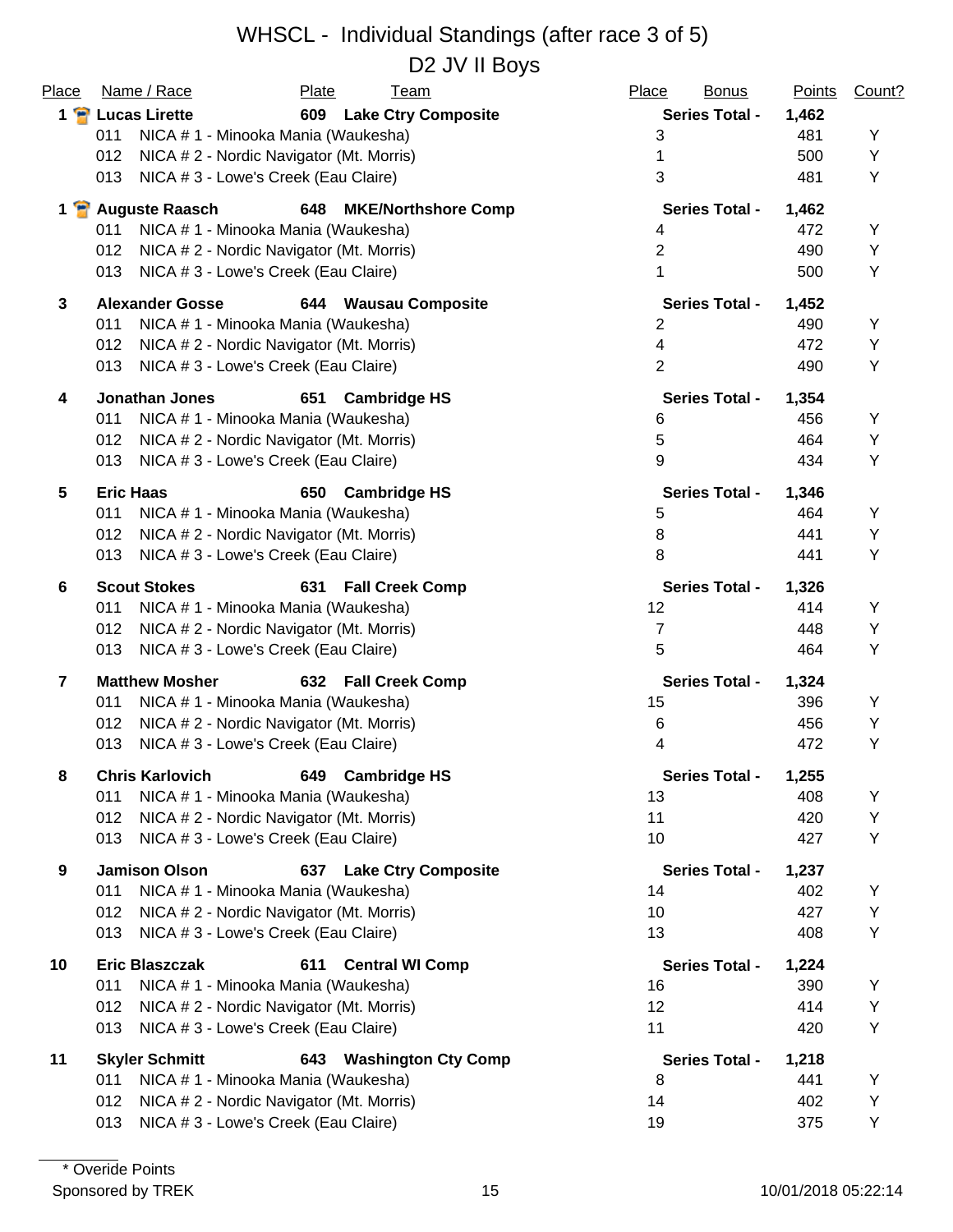D2 JV II Boys

| <u>Place</u> | Name / Race                                   | <b>Plate</b>                             | <u>Team</u>                 | <b>Place</b> | <b>Bonus</b>          | <b>Points</b> | Count? |
|--------------|-----------------------------------------------|------------------------------------------|-----------------------------|--------------|-----------------------|---------------|--------|
| 12           | <b>Austin Nest</b>                            |                                          | 618 Wausau Composite        |              | <b>Series Total -</b> | 1,195         |        |
|              | 011                                           | NICA # 1 - Minooka Mania (Waukesha)      |                             | 17           |                       | 385           | Y      |
|              | 012                                           | NICA # 2 - Nordic Navigator (Mt. Morris) |                             | 15           |                       | 396           | Y      |
|              | 013                                           | NICA # 3 - Lowe's Creek (Eau Claire)     |                             | 12           |                       | 414           | Υ      |
| 13           | <b>Sam Ibeling</b>                            |                                          | 646 Cam-Rock Comp           |              | <b>Series Total -</b> | 1,163         |        |
|              | 011                                           | NICA # 1 - Minooka Mania (Waukesha)      |                             | 20           |                       | 370           | Y      |
|              | 012                                           | NICA # 2 - Nordic Navigator (Mt. Morris) |                             | 13           |                       | 408           | Υ      |
|              | 013                                           | NICA #3 - Lowe's Creek (Eau Claire)      |                             | 17           |                       | 385           | Υ      |
| 14           | <b>Sean Hodkiewicz</b>                        |                                          | 653 Rice Lake Composite     |              | <b>Series Total -</b> | 1,089         |        |
|              | 011                                           | NICA # 1 - Minooka Mania (Waukesha)      |                             | 22           |                       | 360           | Y      |
|              | 012                                           | NICA # 2 - Nordic Navigator (Mt. Morris) |                             | 17           |                       | 385           | Υ      |
|              | 013                                           | NICA # 3 - Lowe's Creek (Eau Claire)     |                             | 26           |                       | 344           | Υ      |
| 15           | <b>Noah Savas</b>                             | 641                                      | <b>Rice Lake Composite</b>  |              | <b>Series Total -</b> | 1,086         |        |
|              | 011                                           | NICA # 1 - Minooka Mania (Waukesha)      |                             | 23           |                       | 356           | Y      |
|              | 012                                           | NICA # 2 - Nordic Navigator (Mt. Morris) |                             | 21           |                       | 365           | Υ      |
|              | 013                                           | NICA # 3 - Lowe's Creek (Eau Claire)     |                             | 21           |                       | 365           | Υ      |
| 16           | Carlos Urgel De La Torre 629 BGMS Acosta Comp |                                          |                             |              | <b>Series Total -</b> | 1,074         |        |
|              | 011                                           | NICA # 1 - Minooka Mania (Waukesha)      |                             | 25           |                       | 348           | Υ      |
|              | 012                                           | NICA # 2 - Nordic Navigator (Mt. Morris) |                             | 20           |                       | 370           | Υ      |
|              | 013                                           | NICA # 3 - Lowe's Creek (Eau Claire)     |                             | 23           |                       | 356           | Υ      |
| 17           | <b>Nick Skaalen</b>                           |                                          | 616 Washington Cty Comp     |              | <b>Series Total -</b> | 1,065         |        |
|              | 011                                           | NICA # 1 - Minooka Mania (Waukesha)      |                             | 34           |                       | 317           | Υ      |
|              | 012                                           | NICA # 2 - Nordic Navigator (Mt. Morris) |                             | 24           |                       | 352           | Υ      |
|              | 013                                           | NICA # 3 - Lowe's Creek (Eau Claire)     |                             | 15           |                       | 396           | Υ      |
| 18           | <b>Dylan Romzek</b>                           |                                          | 635 Fox Valley Composite    |              | <b>Series Total -</b> | 1,052         |        |
|              | 011                                           | NICA # 1 - Minooka Mania (Waukesha)      |                             | 26           |                       | 344           | Y      |
|              | 012                                           | NICA # 2 - Nordic Navigator (Mt. Morris) |                             | 25           |                       | 348           | Υ      |
|              | 013                                           | NICA # 3 - Lowe's Creek (Eau Claire)     |                             | 22           |                       | 360           | Υ      |
| 19           | <b>Devin Hatch</b>                            |                                          | 657 Westosha Comp SPort     |              | <b>Series Total -</b> | 1,016         |        |
|              | 011                                           | NICA # 1 - Minooka Mania (Waukesha)      |                             | 27           |                       | 340           | Y      |
|              | 012                                           | NICA # 2 - Nordic Navigator (Mt. Morris) |                             | 27           |                       | 340           | Y      |
|              | 013                                           | NICA # 3 - Lowe's Creek (Eau Claire)     |                             | 28           |                       | 336           | Υ      |
| 20           | <b>Zander Smith</b>                           | 623                                      | <b>Holmen HS</b>            |              | <b>Series Total -</b> | 981           |        |
|              | 011                                           | NICA # 1 - Minooka Mania (Waukesha)      |                             | 31           |                       | 326           | Y      |
|              | 012                                           | NICA # 2 - Nordic Navigator (Mt. Morris) |                             | 29           |                       | 332           | Υ      |
|              | 013                                           | NICA # 3 - Lowe's Creek (Eau Claire)     |                             | 32           |                       | 323           | Υ      |
| 21           | <b>Tanner Schultz</b>                         | 668                                      | <b>West Bend West HS</b>    |              | <b>Series Total -</b> | 960           |        |
|              | 011                                           | NICA #1 - Minooka Mania (Waukesha)       |                             | 37           |                       | 308           | Y      |
|              | 012                                           | NICA # 2 - Nordic Navigator (Mt. Morris) |                             | 33           |                       | 320           | Y      |
|              | 013                                           | NICA # 3 - Lowe's Creek (Eau Claire)     |                             | 29           |                       | 332           | Υ      |
| 22           | <b>David Mahan</b>                            | 603                                      | <b>Fox Valley Composite</b> |              | <b>Series Total -</b> | 951           |        |
|              | 011                                           | NICA # 1 - Minooka Mania (Waukesha)      |                             | 35           |                       | 314           | Υ      |
|              | 012                                           | NICA # 2 - Nordic Navigator (Mt. Morris) |                             | 31           |                       | 326           | Y      |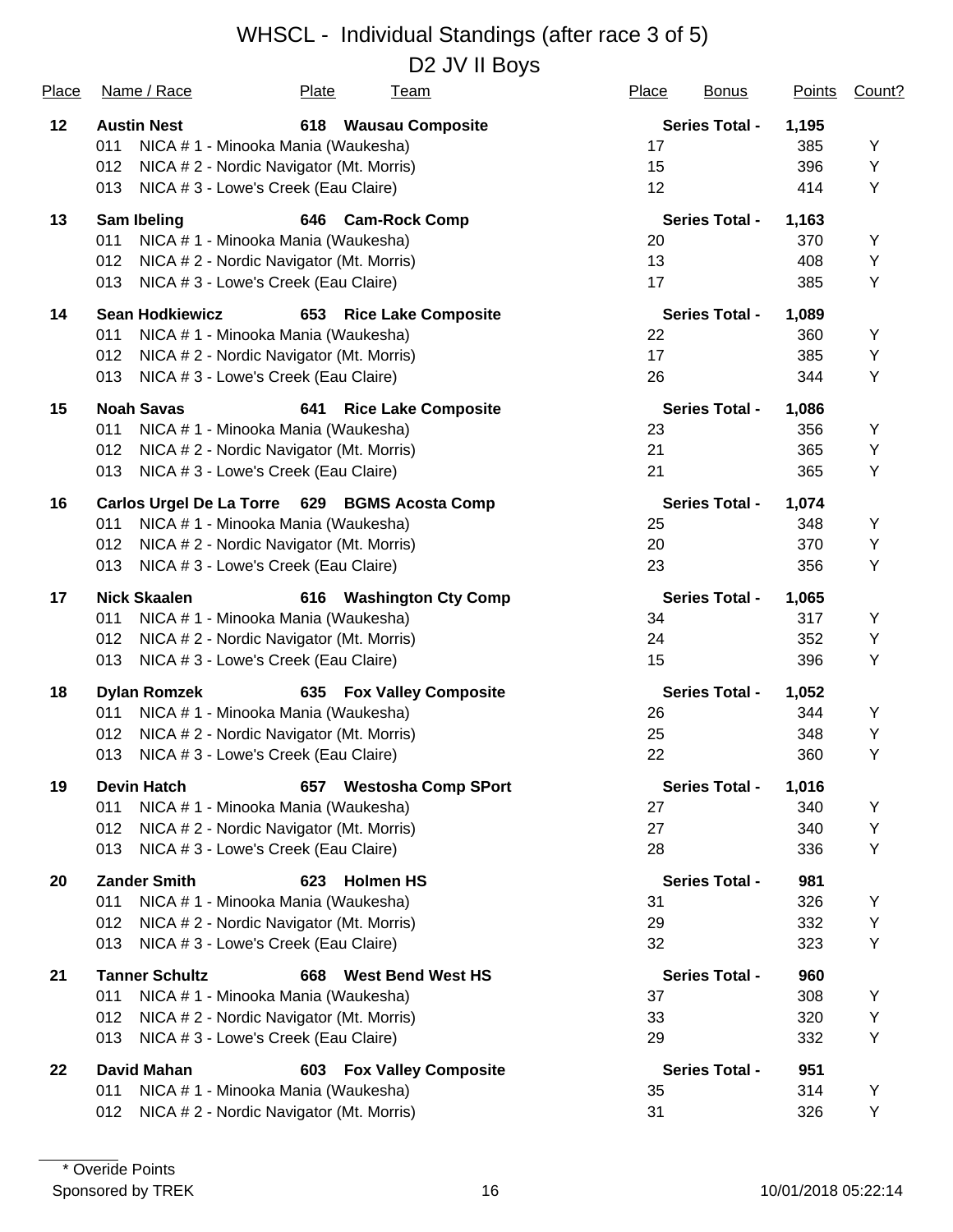#### WHSCL - Individual Standings (after race 3 of 5) D<sub>2</sub> JV II Bovs

| Place | Name / Race                                     | Plate<br>Team                      | Place<br><b>Bonus</b> | <b>Points</b> | Count? |
|-------|-------------------------------------------------|------------------------------------|-----------------------|---------------|--------|
|       | 013 NICA # 3 - Lowe's Creek (Eau Claire)        |                                    | 36                    | 311           | Y      |
| 23    | <b>Seth Herrmann</b>                            | 647 Holmen HS                      | <b>Series Total -</b> | 929           |        |
|       | NICA #1 - Minooka Mania (Waukesha)<br>011       |                                    | 7                     | 448           | Y      |
|       | 012<br>NICA # 2 - Nordic Navigator (Mt. Morris) |                                    | $\mathbf{3}$          | 481           | Y      |
| 24    | <b>Samuel Settersten</b>                        | 652 Cambridge HS                   | <b>Series Total -</b> | 916           |        |
|       | NICA # 1 - Minooka Mania (Waukesha)<br>011      |                                    | 39                    | 304           | Y      |
|       | NICA # 2 - Nordic Navigator (Mt. Morris)<br>012 |                                    | 38                    | 306           | Y      |
|       | NICA # 3 - Lowe's Creek (Eau Claire)<br>013     |                                    | 38                    | 306           | Y      |
| 25    | <b>Frank Snyder</b>                             | <b>662 Fox Valley Composite</b>    | <b>Series Total -</b> | 908           |        |
|       | NICA # 1 - Minooka Mania (Waukesha)<br>011      |                                    | 40                    | 302           | Υ      |
|       | NICA # 2 - Nordic Navigator (Mt. Morris)<br>012 |                                    | 39                    | 304           | Υ      |
|       | NICA #3 - Lowe's Creek (Eau Claire)<br>013      |                                    | 40                    | 302           | Υ      |
| 26    | <b>David Wettstein</b>                          | 624 Holmen HS                      | <b>Series Total -</b> | 882           |        |
|       | NICA # 1 - Minooka Mania (Waukesha)<br>011      |                                    | 9                     | 434           | Y      |
|       | NICA #3 - Lowe's Creek (Eau Claire)<br>013      |                                    | $\overline{7}$        | 448           | Y      |
| 27    | <b>Nicolas Ruffolo</b>                          | 628 Westosha Comp SPort            | <b>Series Total -</b> | 810           |        |
|       | NICA # 1 - Minooka Mania (Waukesha)<br>011      |                                    | 11                    | 420           | Y      |
|       | 012<br>NICA # 2 - Nordic Navigator (Mt. Morris) |                                    | 16                    | 390           | Y      |
| 28    | <b>Jonathon Heinemann</b>                       | 639<br><b>Pewaukee MTB</b>         | <b>Series Total -</b> | 804           |        |
|       | NICA # 2 - Nordic Navigator (Mt. Morris)<br>012 |                                    | 9                     | 434           | Y      |
|       | NICA # 3 - Lowe's Creek (Eau Claire)<br>013     |                                    | 20                    | 370           | Y      |
| 29    | <b>Riley Mullen</b>                             | 633<br><b>Fall Creek Comp</b>      | <b>Series Total -</b> | 770           |        |
|       | 012<br>NICA # 2 - Nordic Navigator (Mt. Morris) |                                    | 18                    | 380           | Υ      |
|       | NICA # 3 - Lowe's Creek (Eau Claire)<br>013     |                                    | 16                    | 390           | Y      |
| 30    | <b>Kai Klaas</b>                                | 645<br><b>Cam-Rock Comp</b>        | <b>Series Total -</b> | 750           |        |
|       | 011<br>NICA # 1 - Minooka Mania (Waukesha)      |                                    | 19                    | 375           | Υ      |
|       | 012<br>NICA # 2 - Nordic Navigator (Mt. Morris) |                                    | 19                    | 375           | Υ      |
| 31    | Joseph Giorgianni                               | <b>Marquette Senior HS</b><br>672  | <b>Series Total -</b> | 738           |        |
|       | NICA # 1 - Minooka Mania (Waukesha)<br>011      |                                    | 28                    | 336           | Y      |
|       | 013<br>NICA # 3 - Lowe's Creek (Eau Claire)     |                                    | 14                    | 402           | Y      |
| 32    | <b>Will Then</b>                                | <b>Brookfield Composite</b><br>661 | <b>Series Total -</b> | 708           |        |
|       | 011<br>NICA # 1 - Minooka Mania (Waukesha)      |                                    | 24                    | 352           | Y      |
|       | NICA # 2 - Nordic Navigator (Mt. Morris)<br>012 |                                    | 23                    | 356           | Υ      |
| 33    | <b>Oliver Grasse</b>                            | <b>MKE/Northshore Comp</b><br>626  | <b>Series Total -</b> | 703           |        |
|       | NICA #1 - Minooka Mania (Waukesha)<br>011       |                                    | 18                    | 380           | Y      |
|       | NICA # 2 - Nordic Navigator (Mt. Morris)<br>012 |                                    | 32                    | 323           | Υ      |
| 34    | <b>Jack Neupert</b>                             | Janesville<br>608                  | <b>Series Total -</b> | 701           |        |
|       | NICA # 1 - Minooka Mania (Waukesha)<br>011      |                                    | 21                    | 365           | Υ      |
|       | NICA # 2 - Nordic Navigator (Mt. Morris)<br>012 |                                    | 28                    | 336           | Υ      |
| 35    | <b>Landon Sherman</b>                           | 636<br>Janesville                  | <b>Series Total -</b> | 696           |        |
|       | 012<br>NICA # 2 - Nordic Navigator (Mt. Morris) |                                    | 26                    | 344           | Y      |
|       | NICA # 3 - Lowe's Creek (Eau Claire)<br>013     |                                    | 24                    | 352           | Y      |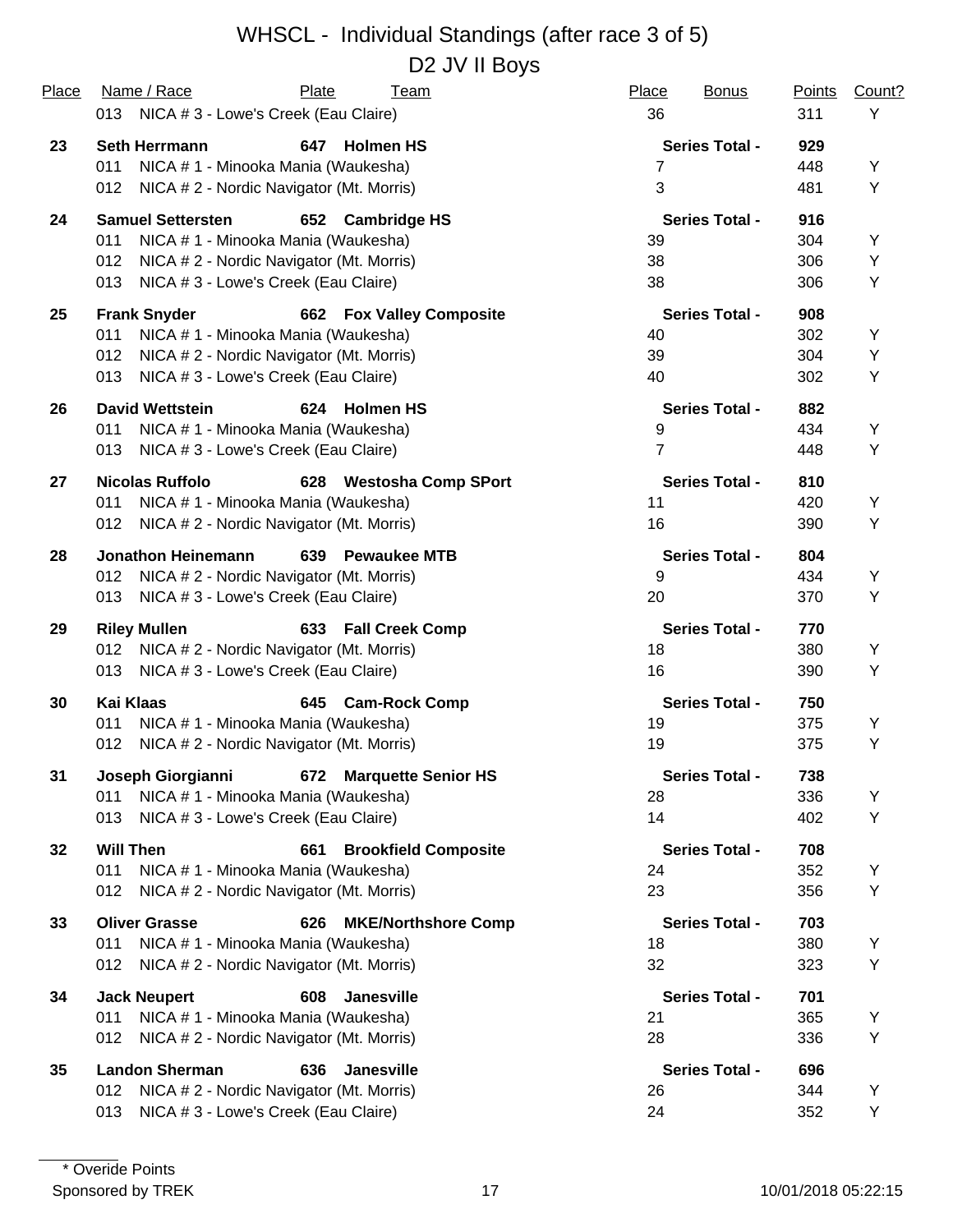D2 JV II Boys

| Place | Name / Race                                     | Plate<br><b>Team</b>            | Place<br><b>Bonus</b> | <b>Points</b> | Count? |
|-------|-------------------------------------------------|---------------------------------|-----------------------|---------------|--------|
| 36    | <b>Carson Lisowe</b>                            | <b>634 Fox Valley Composite</b> | <b>Series Total -</b> | 665           |        |
|       | 012 NICA # 2 - Nordic Navigator (Mt. Morris)    |                                 | 34                    | 317           | Υ      |
|       | NICA # 3 - Lowe's Creek (Eau Claire)<br>013     |                                 | 25                    | 348           | Υ      |
| 37    | <b>Ethan Messerschmidt</b>                      | 622 Brookfield Composite        | <b>Series Total -</b> | 661           |        |
|       | NICA # 1 - Minooka Mania (Waukesha)<br>011      |                                 | 29                    | 332           | Υ      |
|       | NICA # 2 - Nordic Navigator (Mt. Morris)<br>012 |                                 | 30                    | 329           | Υ      |
| 38    | <b>Christian Spaeth</b>                         | 617 Washington Cty Comp         | <b>Series Total -</b> | 658           |        |
|       | 011<br>NICA # 1 - Minooka Mania (Waukesha)      |                                 | 30                    | 329           | Υ      |
|       | NICA # 3 - Lowe's Creek (Eau Claire)<br>013     |                                 | 30                    | 329           | Υ      |
| 39    | <b>Logan Gundry</b>                             | 627 Fall Creek HS               | <b>Series Total -</b> | 654           |        |
|       | 012 NICA # 2 - Nordic Navigator (Mt. Morris)    |                                 | 35                    | 314           | Υ      |
|       | NICA # 3 - Lowe's Creek (Eau Claire)<br>013     |                                 | 27                    | 340           | Υ      |
| 40    | <b>Braeden Weix</b>                             | 621 Sauk Prairie Comp           | <b>Series Total -</b> | 631           |        |
|       | NICA # 1 - Minooka Mania (Waukesha)<br>011      |                                 | 36                    | 311           | Υ      |
|       | NICA # 3 - Lowe's Creek (Eau Claire)<br>013     |                                 | 33                    | 320           | Υ      |
| 41    | <b>Adam Stecker</b>                             | 671<br><b>Sauk Prairie HS</b>   | <b>Series Total -</b> | 625           |        |
|       | 012 NICA # 2 - Nordic Navigator (Mt. Morris)    |                                 | 36                    | 311           | Υ      |
|       | 013<br>NICA #3 - Lowe's Creek (Eau Claire)      |                                 | 35                    | 314           | Υ      |
| 42    | <b>Mack Fritz</b>                               | 670 Fox Valley Composite        | <b>Series Total -</b> | 606           |        |
|       | 012 NICA # 2 - Nordic Navigator (Mt. Morris)    |                                 | 40                    | 302           | Υ      |
|       | NICA # 3 - Lowe's Creek (Eau Claire)<br>013     |                                 | 39                    | 304           | Υ      |
| 43    | Norval Almeyda                                  | 673 MKE MTB Composite           | <b>Series Total -</b> | 598           |        |
|       | 012 NICA # 2 - Nordic Navigator (Mt. Morris)    |                                 | 41                    | 300           | Υ      |
|       | NICA # 3 - Lowe's Creek (Eau Claire)<br>013     |                                 | 42                    | 298           | Υ      |
| 44    | Jaydyn Wilkerson                                | 665 MKE MTB Composite           | <b>Series Total -</b> | 594           |        |
|       | NICA # 1 - Minooka Mania (Waukesha)<br>011      |                                 | 41                    | 300           | Υ      |
|       | NICA # 3 - Lowe's Creek (Eau Claire)<br>013     |                                 | 44                    | 294           | Υ      |
| 45    | Elijah Noah Wick                                | 663<br><b>MKE MTB Composite</b> | <b>Series Total -</b> | 590           |        |
|       | NICA # 1 - Minooka Mania (Waukesha)<br>011      |                                 | 42                    | 298           | Y      |
|       | 013 NICA # 3 - Lowe's Creek (Eau Claire)        |                                 | 45                    | 292           | Υ      |
| 46    | <b>Ethan Komp</b>                               | 640 Rice Lake Composite         | <b>Series Total -</b> | 500           |        |
|       | 011 NICA # 1 - Minooka Mania (Waukesha)         |                                 | 1                     | 500           | Y      |
| 47    | <b>Breck Golden</b>                             | 601 Cedarburg MTB Team          | <b>Series Total -</b> | 456           |        |
|       | 013 NICA # 3 - Lowe's Creek (Eau Claire)        |                                 | 6                     | 456           | Y      |
| 48    | <b>Mitchell Prange</b>                          | 612 Central WI Comp             | <b>Series Total -</b> | 427           |        |
|       | 011 NICA # 1 - Minooka Mania (Waukesha)         |                                 | 10                    | 427           | Υ      |
| 49    | <b>Drew Mayo</b>                                | 602 Fall Creek Comp             | <b>Series Total -</b> | 380           |        |
|       | 013 NICA # 3 - Lowe's Creek (Eau Claire)        |                                 | 18                    | 380           | Y      |
| 50    | <b>Landon Manock</b>                            | 659 LaCrosse Central HS         | <b>Series Total -</b> | 360           |        |
|       | 012 NICA # 2 - Nordic Navigator (Mt. Morris)    |                                 | 22                    | 360           | Y      |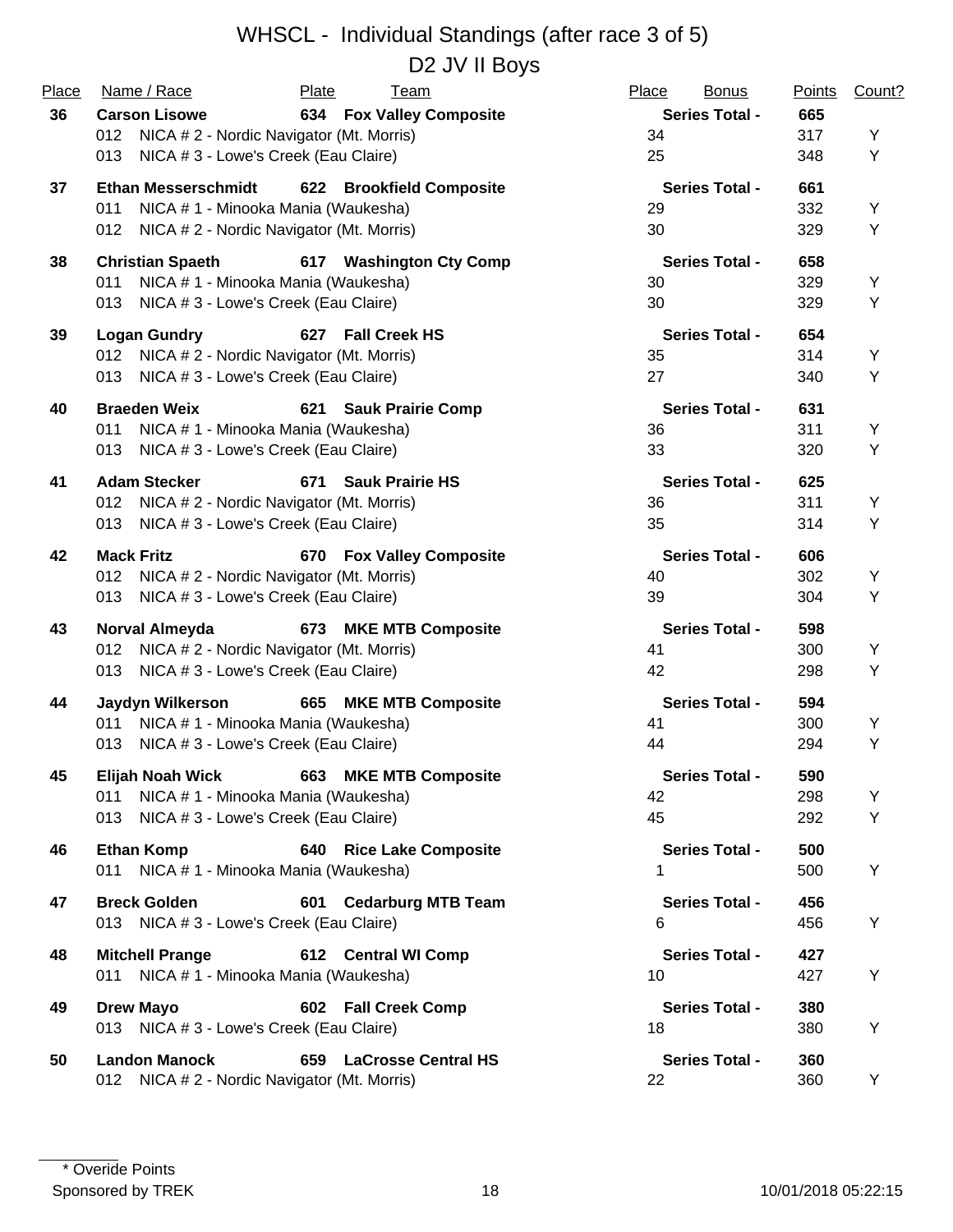D2 JV II Boys

| Place | Name / Race                                                                        | Plate | Team                   | Place | <b>Bonus</b>          | <u>Points</u> | Count? |
|-------|------------------------------------------------------------------------------------|-------|------------------------|-------|-----------------------|---------------|--------|
| 51    | <b>Carter Ellis</b><br>013 NICA # 3 - Lowe's Creek (Eau Claire)                    |       | 619 Wildlands Riders   | 31    | <b>Series Total -</b> | 326<br>326    | Y      |
| 52    | <b>Matthew Thomas</b><br>011 NICA # 1 - Minooka Mania (Waukesha)                   |       | 630 Cedarburg MTB Team | 32    | <b>Series Total -</b> | 323<br>323    | Y      |
| 53    | Luke Larson<br>011 NICA # 1 - Minooka Mania (Waukesha)                             |       | 614 Sauk Prairie HS    | 33    | <b>Series Total -</b> | 320<br>320    | Y      |
| 54    | <b>Michael Clark</b><br>013 NICA # 3 - Lowe's Creek (Eau Claire)                   |       | 656 Wildlands Riders   | 34    | <b>Series Total -</b> | 317<br>317    | Y      |
| 55    | Kaja Perisic<br>013 NICA # 3 - Lowe's Creek (Eau Claire)                           |       | 607 Janesville         | 37    | <b>Series Total -</b> | 308<br>308    | Y      |
| 55    | Larson Wells <b>Example 20</b><br>012 NICA # 2 - Nordic Navigator (Mt. Morris)     |       | 677 Sauk Prairie Comp  | 37    | <b>Series Total -</b> | 308<br>308    | Y      |
| 57    | <b>Nathan Monday</b><br>011 NICA # 1 - Minooka Mania (Waukesha)                    |       | 613 Pewaukee MTB       | 38    | <b>Series Total -</b> | 306<br>306    | Y      |
| 58    | <b>Drew Tuttle</b><br>013 NICA # 3 - Lowe's Creek (Eau Claire)                     |       | 606 Hayward Comp       | 41    | <b>Series Total -</b> | 300<br>300    | Υ      |
| 59    | Jensenne Almeyda 675 MKE MTB Composite<br>013 NICA # 3 - Lowe's Creek (Eau Claire) |       |                        | 43    | <b>Series Total -</b> | 296<br>296    | Y      |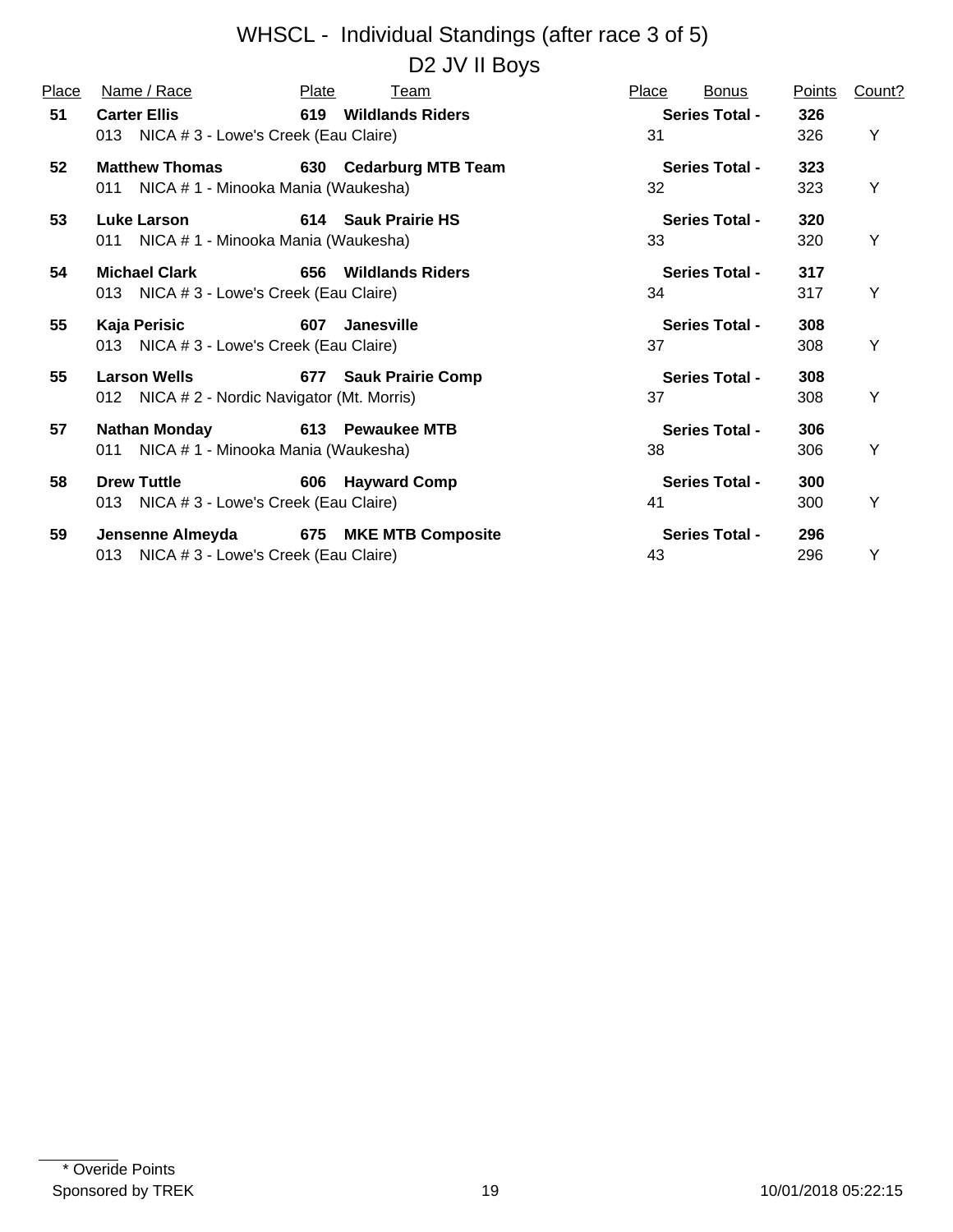| Place<br>$1$ $\bullet$ | Name / Race                                                               | Plate<br><u>Team</u>             | Place<br><b>Bonus</b> | <b>Points</b> | Count? |
|------------------------|---------------------------------------------------------------------------|----------------------------------|-----------------------|---------------|--------|
|                        | <b>Nicholas Bucciarelli</b><br>NICA # 1 - Minooka Mania (Waukesha)<br>011 | 844 Shorewood Greyhounds         | <b>Series Total -</b> | 1,500<br>500  | Υ      |
|                        | 012<br>NICA # 2 - Nordic Navigator (Mt. Morris)                           |                                  |                       | 500           | Υ      |
|                        | NICA #3 - Lowe's Creek (Eau Claire)<br>013                                |                                  |                       | 500           | Υ      |
| $\overline{2}$         | <b>Thomas Sizer</b>                                                       | 835 Eau Claire Mem HS            | <b>Series Total -</b> | 1,435         |        |
|                        | 011<br>NICA # 1 - Minooka Mania (Waukesha)                                |                                  | $\overline{2}$        | 490           | Υ      |
|                        | 012<br>NICA # 2 - Nordic Navigator (Mt. Morris)                           |                                  | 5                     | 464           | Υ      |
|                        | 013<br>NICA # 3 - Lowe's Creek (Eau Claire)                               |                                  | 3                     | 481           | Υ      |
| 3                      | <b>Raife Davies</b>                                                       | <b>Lake Mills HS</b><br>840      | <b>Series Total -</b> | 1,434         |        |
|                        | 011<br>NICA # 1 - Minooka Mania (Waukesha)                                |                                  | 3                     | 481           | Υ      |
|                        | NICA # 2 - Nordic Navigator (Mt. Morris)<br>012                           |                                  | 3                     | 481           | Υ      |
|                        | NICA # 3 - Lowe's Creek (Eau Claire)<br>013                               |                                  | 4                     | 472           | Υ      |
| 3                      | <b>Ellison Kotz</b>                                                       | <b>Eau Claire Mem HS</b><br>848  | <b>Series Total -</b> | 1,434         |        |
|                        | 011<br>NICA # 1 - Minooka Mania (Waukesha)                                |                                  | 4                     | 472           | Υ      |
|                        | 012<br>NICA # 2 - Nordic Navigator (Mt. Morris)                           |                                  | 4                     | 472           | Υ      |
|                        | 013<br>NICA # 3 - Lowe's Creek (Eau Claire)                               |                                  | $\overline{2}$        | 490           | Y      |
| 5                      | <b>Isaac Johnson</b>                                                      | 845 Hmschl Ath Wksha Cty         | <b>Series Total -</b> | 1,402         |        |
|                        | 011<br>NICA # 1 - Minooka Mania (Waukesha)                                |                                  | 6                     | 456           | Υ      |
|                        | 012<br>NICA # 2 - Nordic Navigator (Mt. Morris)                           |                                  | $\overline{2}$        | 490           | Υ      |
|                        | NICA # 3 - Lowe's Creek (Eau Claire)<br>013                               |                                  | 6                     | 456           | Y      |
| 6                      | <b>Kyle Griswold</b>                                                      | 827 Shorewood Greyhounds         | <b>Series Total -</b> | 1,339         |        |
|                        | NICA # 1 - Minooka Mania (Waukesha)<br>011                                |                                  | 9                     | 434           | Υ      |
|                        | 012<br>NICA # 2 - Nordic Navigator (Mt. Morris)                           |                                  | 8                     | 441           | Υ      |
|                        | 013<br>NICA # 3 - Lowe's Creek (Eau Claire)                               |                                  | 5                     | 464           | Y      |
| $\overline{7}$         | <b>Jake Shanks</b>                                                        | 834 Hmschl Ath Wksha Cty         | <b>Series Total -</b> | 1,337         |        |
|                        | 011<br>NICA # 1 - Minooka Mania (Waukesha)                                |                                  | 8                     | 441           | Υ      |
|                        | 012<br>NICA # 2 - Nordic Navigator (Mt. Morris)                           |                                  | 7                     | 448           | Υ      |
|                        | 013<br>NICA # 3 - Lowe's Creek (Eau Claire)                               |                                  | $\overline{7}$        | 448           | Υ      |
| 8                      | <b>Max Burdeen</b>                                                        | 818 Madison West HS              | <b>Series Total -</b> | 1,318         |        |
|                        | 011<br>NICA # 1 - Minooka Mania (Waukesha)                                |                                  | 5                     | 464           | Y      |
|                        | 012<br>NICA # 2 - Nordic Navigator (Mt. Morris)                           |                                  | 10                    | 427           | Y      |
|                        | 013<br>NICA # 3 - Lowe's Creek (Eau Claire)                               |                                  | 10                    | 427           | Y      |
| 9                      | <b>Dylan Maes</b>                                                         | 812<br><b>Madison West HS</b>    | <b>Series Total -</b> | 1,310         |        |
|                        | NICA # 1 - Minooka Mania (Waukesha)<br>011                                |                                  | 11                    | 420           | Y      |
|                        | 012<br>NICA # 2 - Nordic Navigator (Mt. Morris)                           |                                  | 6                     | 456           | Y      |
|                        | NICA # 3 - Lowe's Creek (Eau Claire)<br>013                               |                                  | 9                     | 434           | Υ      |
| 10                     | <b>Conner Perry</b>                                                       | La Crosse Logan HS<br>811        | <b>Series Total -</b> | 1,276         |        |
|                        | NICA # 1 - Minooka Mania (Waukesha)<br>011                                |                                  | 7                     | 448           | Y      |
|                        | NICA # 2 - Nordic Navigator (Mt. Morris)<br>012                           |                                  | 11                    | 420           | Υ      |
|                        | 013<br>NICA # 3 - Lowe's Creek (Eau Claire)                               |                                  | 13                    | 408           | Υ      |
| 11                     | <b>Stephen Esterle</b>                                                    | <b>Menomonee Falls HS</b><br>821 | <b>Series Total -</b> | 1,242         |        |
|                        | NICA # 1 - Minooka Mania (Waukesha)<br>011                                |                                  | 12                    | 414           | Y      |
|                        | NICA # 2 - Nordic Navigator (Mt. Morris)<br>012                           |                                  | 12                    | 414           | Υ      |
|                        | NICA # 3 - Lowe's Creek (Eau Claire)<br>013                               |                                  | 12                    | 414           | Υ      |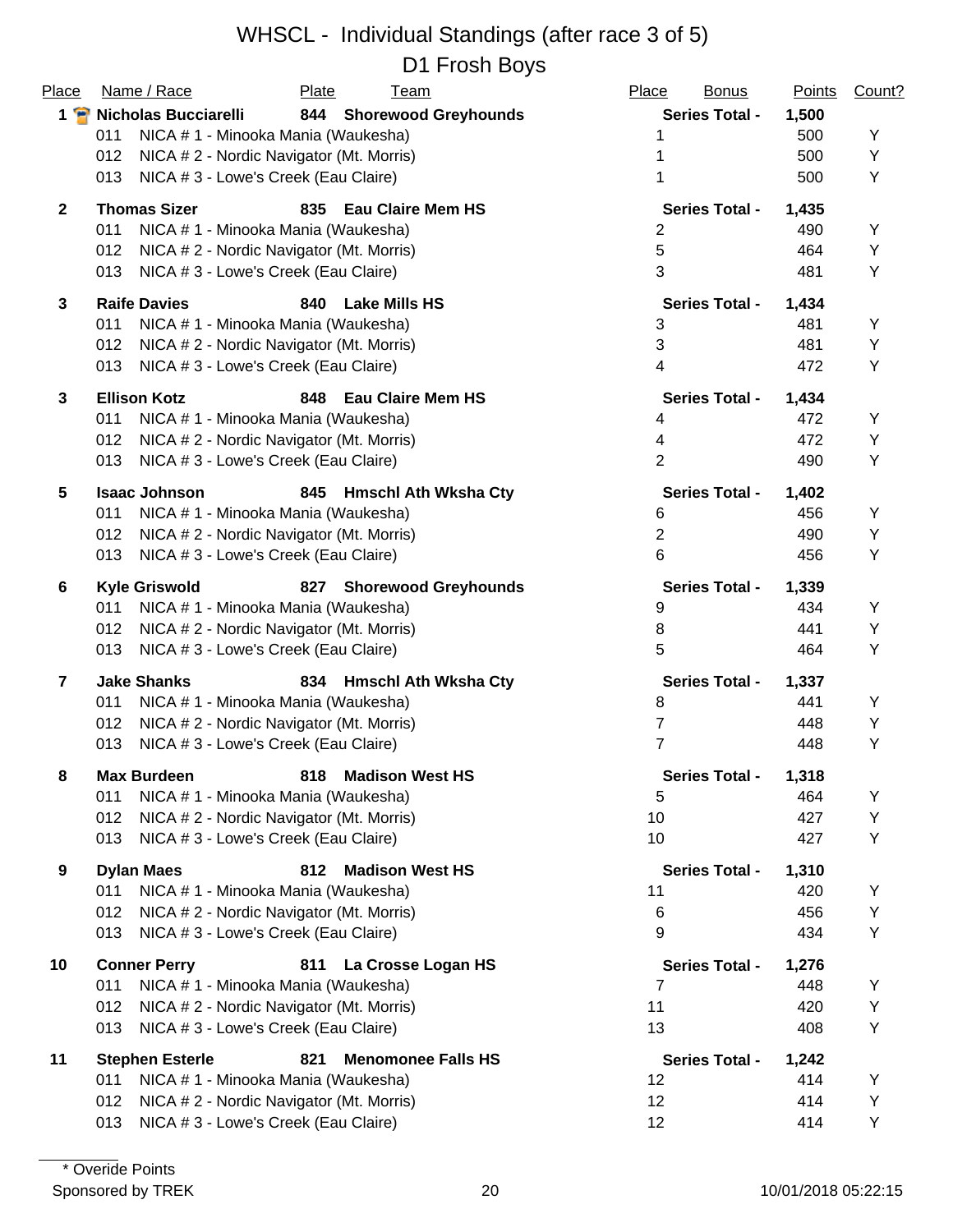| Place | Name / Race           | Plate<br><u>Team</u>                     | Place<br><b>Bonus</b> | Points | Count? |
|-------|-----------------------|------------------------------------------|-----------------------|--------|--------|
| 12    | <b>Kason Neinast</b>  | 843<br><b>Marshfield</b>                 | <b>Series Total -</b> | 1,179  |        |
|       | 011                   | NICA # 1 - Minooka Mania (Waukesha)      | 19                    | 375    | Υ      |
|       | 012                   | NICA # 2 - Nordic Navigator (Mt. Morris) | 14                    | 402    | Υ      |
|       | 013                   | NICA # 3 - Lowe's Creek (Eau Claire)     | 14                    | 402    | Υ      |
| 13    | Kenneth Iggulden      | 839 Sun Prairie HS                       | <b>Series Total -</b> | 1,150  |        |
|       | 011                   | NICA #1 - Minooka Mania (Waukesha)       | 16                    | 390    | Y      |
|       | 012                   | NICA # 2 - Nordic Navigator (Mt. Morris) | 19                    | 375    | Υ      |
|       | 013                   | NICA # 3 - Lowe's Creek (Eau Claire)     | 17                    | 385    | Υ      |
| 14    | <b>Preston Kern</b>   | <b>Lake Mills HS</b><br>841              | <b>Series Total -</b> | 1,141  |        |
|       | 011                   | NICA # 1 - Minooka Mania (Waukesha)      | 20                    | 370    | Y      |
|       | 012                   | NICA # 2 - Nordic Navigator (Mt. Morris) | 15                    | 396    | Υ      |
|       | 013                   | NICA # 3 - Lowe's Creek (Eau Claire)     | 19                    | 375    | Υ      |
| 15    | <b>Cameron Bub</b>    | 847 Sun Prairie HS                       | <b>Series Total -</b> | 1,140  |        |
|       | 011                   | NICA # 1 - Minooka Mania (Waukesha)      | 18                    | 380    | Υ      |
|       | 012                   | NICA # 2 - Nordic Navigator (Mt. Morris) | 18                    | 380    | Υ      |
|       | 013                   | NICA # 3 - Lowe's Creek (Eau Claire)     | 18                    | 380    | Υ      |
| 16    | <b>Weston Klein</b>   | <b>Lake Mills HS</b><br>800              | <b>Series Total -</b> | 1,105  |        |
|       | 011                   | NICA # 1 - Minooka Mania (Waukesha)      | 21                    | 365    | Υ      |
|       | 012                   | NICA # 2 - Nordic Navigator (Mt. Morris) | 20                    | 370    | Υ      |
|       | 013                   | NICA # 3 - Lowe's Creek (Eau Claire)     | 20                    | 370    | Υ      |
| 17    | <b>Stanley Berry</b>  | 830 Shorewood Greyhounds                 | <b>Series Total -</b> | 1,077  |        |
|       | 011                   | NICA # 1 - Minooka Mania (Waukesha)      | 22                    | 360    | Υ      |
|       | 012                   | NICA # 2 - Nordic Navigator (Mt. Morris) | 24                    | 352    | Υ      |
|       | 013                   | NICA # 3 - Lowe's Creek (Eau Claire)     | 21                    | 365    | Υ      |
| 18    | <b>Kyle Siefert</b>   | 808<br><b>Rhinelander HS</b>             | <b>Series Total -</b> | 1,061  |        |
|       | 011                   | NICA # 1 - Minooka Mania (Waukesha)      | 26                    | 344    | Y      |
|       | 012                   | NICA # 2 - Nordic Navigator (Mt. Morris) | 21                    | 365    | Υ      |
|       | 013                   | NICA # 3 - Lowe's Creek (Eau Claire)     | 24                    | 352    | Υ      |
| 19    | <b>David Gorectke</b> | 833 Hmschl Ath Wksha Cty                 | <b>Series Total -</b> | 1,044  |        |
|       | 011                   | NICA # 1 - Minooka Mania (Waukesha)      | 25                    | 348    | Y      |
|       | 012                   | NICA # 2 - Nordic Navigator (Mt. Morris) | 23                    | 356    | Υ      |
|       | 013                   | NICA # 3 - Lowe's Creek (Eau Claire)     | 27                    | 340    | Υ      |
| 20    | <b>Charlie Yuroff</b> | 817<br><b>Madison West HS</b>            | <b>Series Total -</b> | 868    |        |
|       | 011                   | NICA # 1 - Minooka Mania (Waukesha)      | 10                    | 427    | Y      |
|       | 013                   | NICA # 3 - Lowe's Creek (Eau Claire)     | 8                     | 441    | Υ      |
| 21    | <b>Jack Volm</b>      | <b>SPASH</b><br>831                      | <b>Series Total -</b> | 828    |        |
|       | 012                   | NICA # 2 - Nordic Navigator (Mt. Morris) | 13                    | 408    | Y      |
|       | 013                   | NICA # 3 - Lowe's Creek (Eau Claire)     | 11                    | 420    | Υ      |
| 22    | <b>Isaac Gormley</b>  | <b>Verona HS</b><br>846                  | <b>Series Total -</b> | 804    |        |
|       | 011                   | NICA # 1 - Minooka Mania (Waukesha)      | 13                    | 408    | Y      |
|       | 013                   | NICA # 3 - Lowe's Creek (Eau Claire)     | 15                    | 396    | Y      |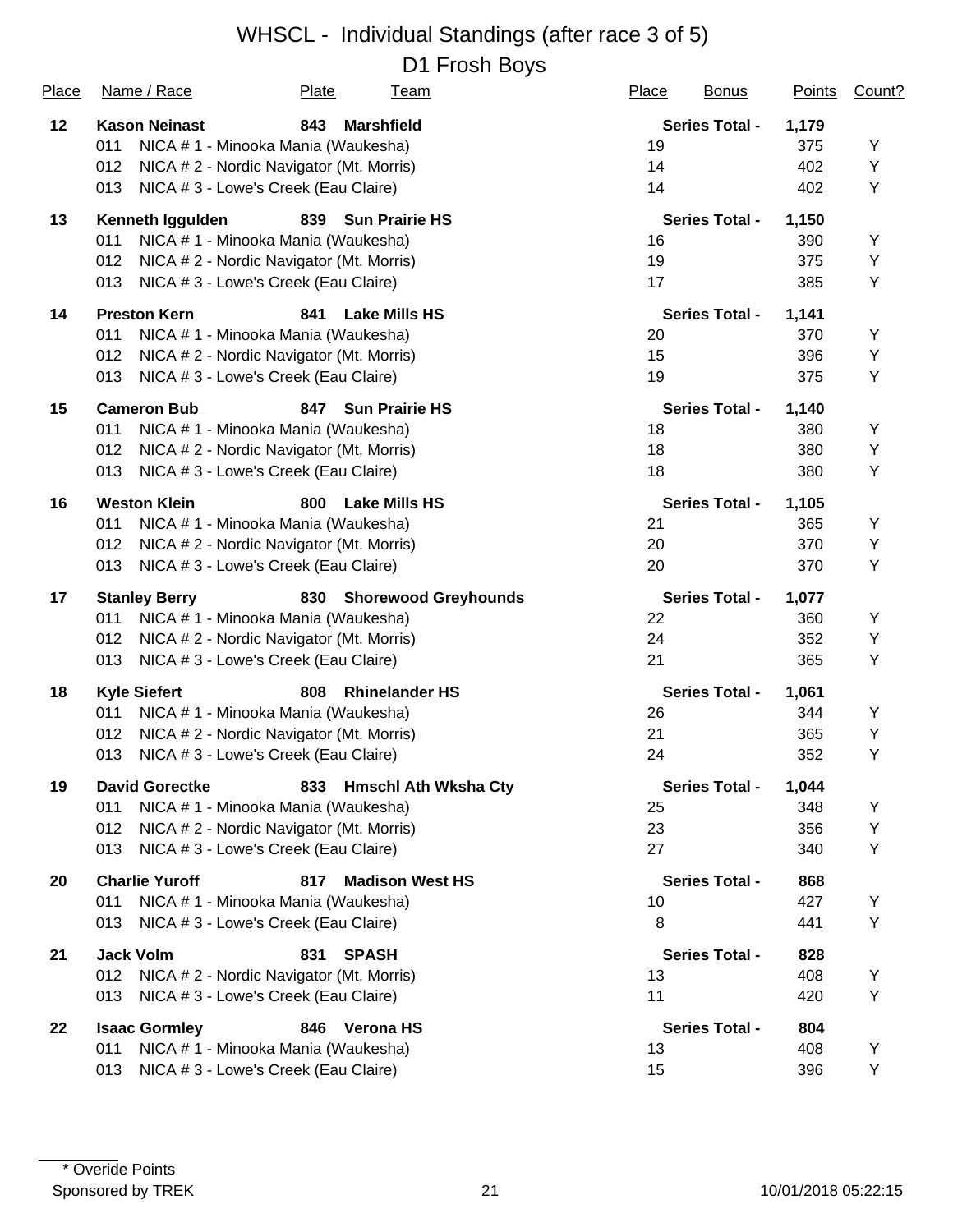| Place | Name / Race                                     | Plate                               | Team                      | Place | <b>Bonus</b>          | Points | Count? |
|-------|-------------------------------------------------|-------------------------------------|---------------------------|-------|-----------------------|--------|--------|
| 23    | <b>Otto Ellison</b>                             |                                     | 842 Madison West HS       |       | <b>Series Total -</b> | 786    |        |
|       | NICA # 1 - Minooka Mania (Waukesha)<br>011      |                                     |                           | 15    |                       | 396    | Y      |
|       | 012 NICA # 2 - Nordic Navigator (Mt. Morris)    |                                     |                           | 16    |                       | 390    | Y      |
| 24    | Aidan Kilbourn                                  | 822                                 | <b>Menomonee Falls HS</b> |       | <b>Series Total -</b> | 775    |        |
|       | NICA # 2 - Nordic Navigator (Mt. Morris)<br>012 |                                     |                           | 17    |                       | 385    | Y      |
|       | 013 NICA # 3 - Lowe's Creek (Eau Claire)        |                                     |                           | 16    |                       | 390    | Y      |
| 25    | <b>Ash Weber</b>                                | 802                                 | <b>Madison West HS</b>    |       | <b>Series Total -</b> | 716    |        |
|       | 012 NICA # 2 - Nordic Navigator (Mt. Morris)    |                                     |                           | 22    |                       | 360    | Y      |
|       | 013 NICA # 3 - Lowe's Creek (Eau Claire)        |                                     |                           | 23    |                       | 356    | Y      |
| 26    | Ryan Leahy                                      | 803                                 | <b>Menomonee Falls HS</b> |       | <b>Series Total -</b> | 700    |        |
|       | 011 NICA # 1 - Minooka Mania (Waukesha)         |                                     |                           | 24    |                       | 352    | Y      |
|       | 013 NICA # 3 - Lowe's Creek (Eau Claire)        |                                     |                           | 25    |                       | 348    | Y      |
| 27    | <b>Pramana Saldin</b>                           |                                     | 805 Shorewood Greyhounds  |       | <b>Series Total -</b> | 696    |        |
|       | 011                                             | NICA # 1 - Minooka Mania (Waukesha) |                           | 28    |                       | 336    | Y      |
|       | 013 NICA # 3 - Lowe's Creek (Eau Claire)        |                                     |                           | 22    |                       | 360    | Y      |
| 28    | <b>Siris Whitefeather</b>                       |                                     | 832 SPASH                 |       | <b>Series Total -</b> | 434    |        |
|       | 012 NICA # 2 - Nordic Navigator (Mt. Morris)    |                                     |                           | 9     |                       | 434    | Υ      |
| 29    | <b>Tom Dolan</b>                                |                                     | 813 Madison West HS       |       | <b>Series Total -</b> | 402    |        |
|       | 011 NICA # 1 - Minooka Mania (Waukesha)         |                                     |                           | 14    |                       | 402    | Y      |
| 30    | <b>Rana Eitel</b>                               |                                     | 826 Shorewood Greyhounds  |       | <b>Series Total -</b> | 385    |        |
|       | 011 NICA # 1 - Minooka Mania (Waukesha)         |                                     |                           | 17    |                       | 385    | Y      |
| 31    | <b>Jonathan Haugstad</b>                        |                                     | 823 Menomonee Falls HS    |       | <b>Series Total -</b> | 356    |        |
|       | 011 NICA # 1 - Minooka Mania (Waukesha)         |                                     |                           | 23    |                       | 356    | Y      |
| 32    | <b>Quentin Maas</b>                             |                                     | 849 Eau Claire Mem HS     |       | <b>Series Total -</b> | 344    |        |
|       | 013 NICA # 3 - Lowe's Creek (Eau Claire)        |                                     |                           | 26    |                       | 344    | Y      |
| 33    | Leo Prosen-Oldani                               |                                     | 828 Shorewood Greyhounds  |       | <b>Series Total -</b> | 340    |        |
|       | 011 NICA # 1 - Minooka Mania (Waukesha)         |                                     |                           | 27    |                       | 340    | Y      |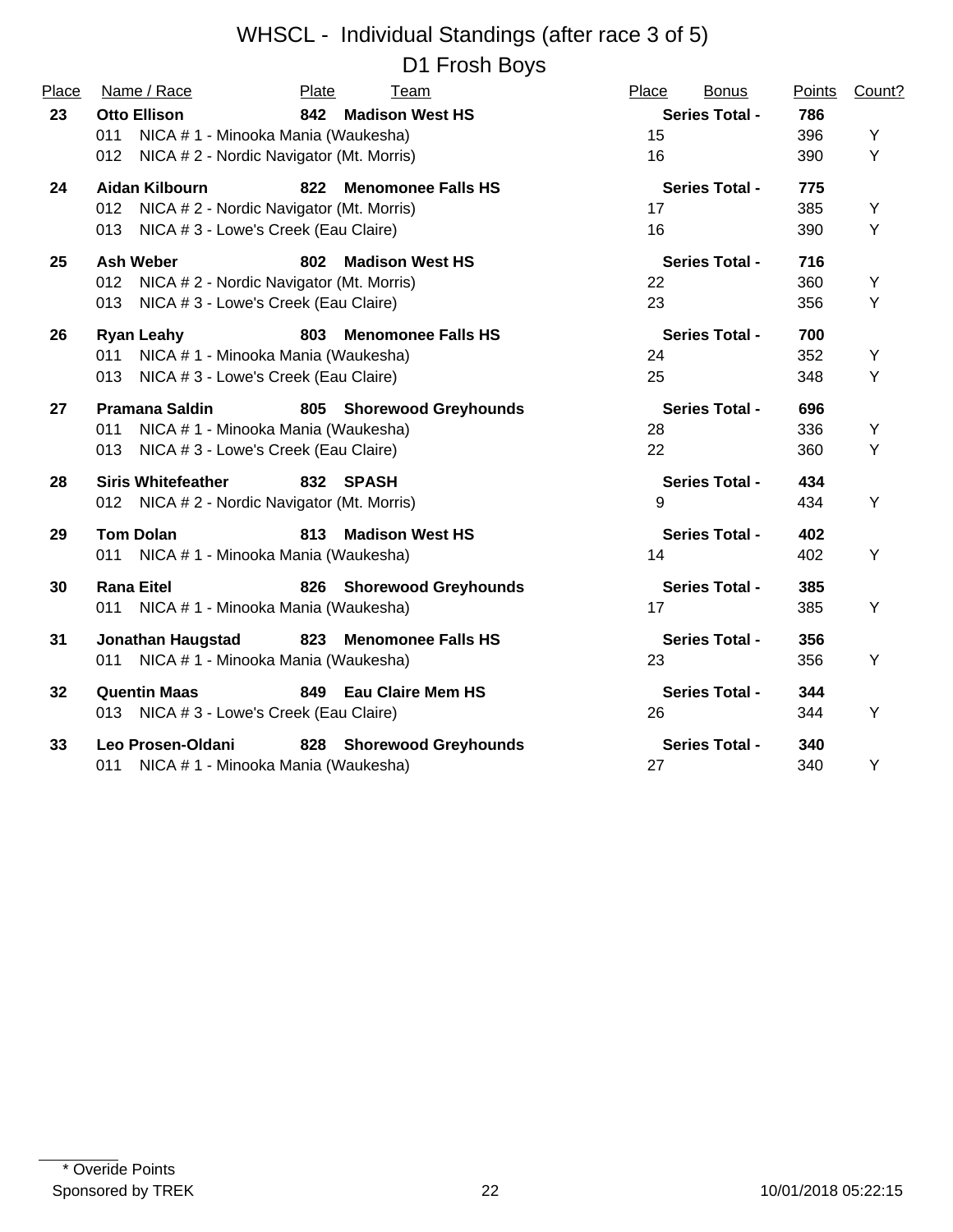| Place<br>$1$ $\bullet$ | Name / Race<br>Plate<br><u>Team</u>                                                         | Place<br><b>Bonus</b> | <b>Points</b> | Count? |
|------------------------|---------------------------------------------------------------------------------------------|-----------------------|---------------|--------|
|                        | 944 Rhinelander NW Comp<br><b>Jakob Craig</b><br>NICA # 1 - Minooka Mania (Waukesha)<br>011 | <b>Series Total -</b> | 1,500<br>500  | Υ      |
|                        | 012<br>NICA # 2 - Nordic Navigator (Mt. Morris)                                             |                       | 500           | Υ      |
|                        | NICA #3 - Lowe's Creek (Eau Claire)<br>013                                                  |                       | 500           | Υ      |
| $\overline{2}$         | <b>Therin Smith</b><br>941<br><b>LaCrosse Central HS</b>                                    | <b>Series Total -</b> | 1,461         |        |
|                        | 011<br>NICA # 1 - Minooka Mania (Waukesha)                                                  | 3                     | 481           | Υ      |
|                        | 012<br>NICA # 2 - Nordic Navigator (Mt. Morris)                                             | $\overline{2}$        | 490           | Υ      |
|                        | 013<br>NICA # 3 - Lowe's Creek (Eau Claire)                                                 | $\overline{2}$        | 490           | Υ      |
|                        |                                                                                             |                       |               |        |
| 3                      | <b>Kade Carlson</b><br><b>Hayward HS</b><br>949                                             | <b>Series Total -</b> | 1,426         |        |
|                        | 011<br>NICA # 1 - Minooka Mania (Waukesha)                                                  | 5                     | 464           | Y      |
|                        | NICA # 2 - Nordic Navigator (Mt. Morris)<br>012                                             | $\sqrt{3}$            | 481           | Y      |
|                        | 013<br>NICA # 3 - Lowe's Creek (Eau Claire)                                                 | 3                     | 481           | Υ      |
| 4                      | <b>Drake Marks</b><br>934<br><b>Hayward HS</b>                                              | <b>Series Total -</b> | 1,400         |        |
|                        | NICA # 1 - Minooka Mania (Waukesha)<br>011                                                  | 4                     | 472           | Y      |
|                        | 012<br>NICA # 2 - Nordic Navigator (Mt. Morris)                                             | 5                     | 464           | Υ      |
|                        | 013<br>NICA # 3 - Lowe's Creek (Eau Claire)                                                 | 5                     | 464           | Υ      |
| 5                      | <b>Riley Wrightsman</b><br>943<br><b>MKE MTB Composite</b>                                  | <b>Series Total -</b> | 1,392         |        |
|                        | 011<br>NICA # 1 - Minooka Mania (Waukesha)                                                  | 7                     | 448           | Y      |
|                        | 012<br>NICA # 2 - Nordic Navigator (Mt. Morris)                                             | 4                     | 472           | Υ      |
|                        | 013<br>NICA # 3 - Lowe's Creek (Eau Claire)                                                 | 4                     | 472           | Υ      |
| 6                      | <b>Jackson Hankes</b><br>937<br><b>Janesville</b>                                           | <b>Series Total -</b> | 1,353         |        |
|                        | 011<br>NICA # 1 - Minooka Mania (Waukesha)                                                  | 6                     | 456           | Υ      |
|                        | 012<br>NICA # 2 - Nordic Navigator (Mt. Morris)                                             | 6                     | 456           | Υ      |
|                        | 013<br>NICA # 3 - Lowe's Creek (Eau Claire)                                                 | 8                     | 441           | Υ      |
| $\overline{7}$         | <b>Gavin Wateski</b><br>948<br><b>Holmen HS</b>                                             | <b>Series Total -</b> | 1,309         |        |
|                        | 011<br>NICA # 1 - Minooka Mania (Waukesha)                                                  | 9                     | 434           | Υ      |
|                        | 012<br>NICA # 2 - Nordic Navigator (Mt. Morris)                                             | 8                     | 441           | Υ      |
|                        | 013<br>NICA # 3 - Lowe's Creek (Eau Claire)                                                 | 9                     | 434           | Υ      |
| 8                      | 970 Westosha Comp SPort<br><b>Connor Buchanan</b>                                           | <b>Series Total -</b> | 1,303         |        |
|                        | 011<br>NICA # 1 - Minooka Mania (Waukesha)                                                  | 11                    | 420           | Υ      |
|                        | NICA #2 - Nordic Navigator (Mt. Morris)<br>012                                              | 10                    | 427           | Υ      |
|                        | 013<br>NICA # 3 - Lowe's Creek (Eau Claire)                                                 | 6                     | 456           | Υ      |
| 9                      | <b>Owen Buske</b><br>930<br><b>Madison East HS</b>                                          | <b>Series Total -</b> | 1,232         |        |
|                        | 011<br>NICA # 1 - Minooka Mania (Waukesha)                                                  | 13                    | 408           | Y      |
|                        | NICA #2 - Nordic Navigator (Mt. Morris)<br>012                                              | 9                     | 434           | Υ      |
|                        | NICA # 3 - Lowe's Creek (Eau Claire)<br>013                                                 | 16                    | 390           | Υ      |
| 10                     | <b>Michael Spangenberg</b><br>945 West Bend West HS                                         | <b>Series Total -</b> | 1,230         |        |
|                        | NICA # 1 - Minooka Mania (Waukesha)<br>011                                                  | 12                    | 414           | Y      |
|                        | NICA #2 - Nordic Navigator (Mt. Morris)<br>012                                              | 14                    | 402           | Υ      |
|                        | 013<br>NICA # 3 - Lowe's Creek (Eau Claire)                                                 | 12                    | 414           | Υ      |
| 11                     | <b>Parker Faust</b><br>918<br><b>Wausau East</b>                                            | <b>Series Total -</b> | 1,213         |        |
|                        | 011<br>NICA # 1 - Minooka Mania (Waukesha)                                                  | 17                    | 385           | Y      |
|                        | NICA # 2 - Nordic Navigator (Mt. Morris)<br>012                                             | 13                    | 408           | Y      |
|                        | NICA # 3 - Lowe's Creek (Eau Claire)<br>013                                                 | 11                    | 420           | Y      |
|                        |                                                                                             |                       |               |        |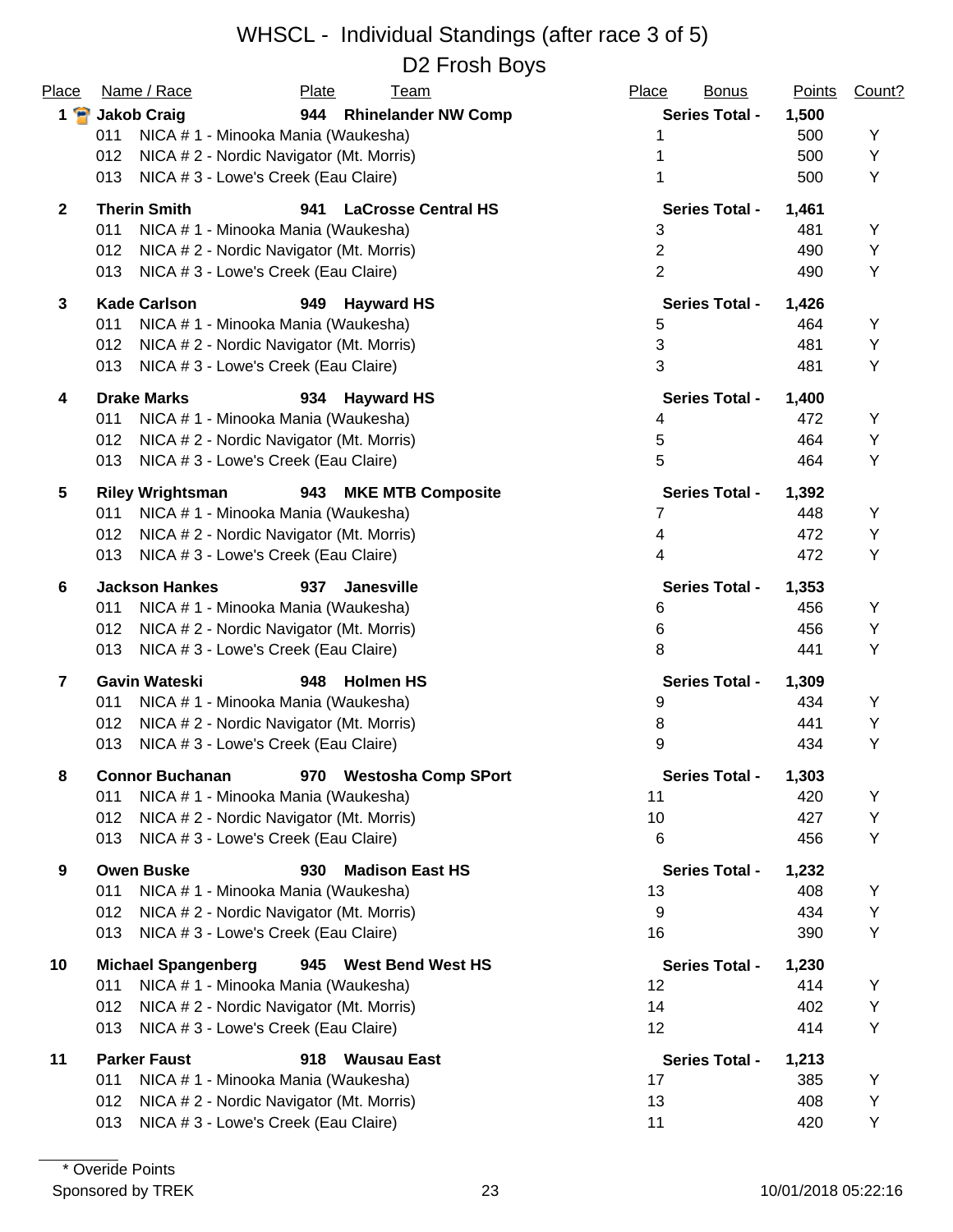| <b>Place</b> | Name / Race                                     | Plate | <u>Team</u>                | <b>Place</b>    | <b>Bonus</b>          | <b>Points</b> | Count? |
|--------------|-------------------------------------------------|-------|----------------------------|-----------------|-----------------------|---------------|--------|
| 12           | <b>Caleb Garner</b>                             |       | 903 Green Bay Composite    |                 | <b>Series Total -</b> | 1,207         |        |
|              | 011<br>NICA # 1 - Minooka Mania (Waukesha)      |       |                            | 14              |                       | 402           | Υ      |
|              | NICA # 2 - Nordic Navigator (Mt. Morris)<br>012 |       |                            | 11              |                       | 420           | Υ      |
|              | NICA # 3 - Lowe's Creek (Eau Claire)<br>013     |       |                            | 17              |                       | 385           | Υ      |
| 13           | <b>Nicholas Jarman</b>                          |       | 942 LaCrosse Central HS    |                 | <b>Series Total -</b> | 1,192         |        |
|              | 011<br>NICA # 1 - Minooka Mania (Waukesha)      |       |                            | 19              |                       | 375           | Υ      |
|              | 012<br>NICA # 2 - Nordic Navigator (Mt. Morris) |       |                            | 16              |                       | 390           | Υ      |
|              | 013<br>NICA # 3 - Lowe's Creek (Eau Claire)     |       |                            | 10              |                       | 427           | Υ      |
| 14           | <b>Rabe Oeltjen</b>                             | 940   | <b>LaCrosse Central HS</b> |                 | <b>Series Total -</b> | 1,178         |        |
|              | 011<br>NICA # 1 - Minooka Mania (Waukesha)      |       |                            | 23              |                       | 356           | Y      |
|              | NICA # 2 - Nordic Navigator (Mt. Morris)<br>012 |       |                            | 12 <sub>2</sub> |                       | 414           | Υ      |
|              | 013<br>NICA # 3 - Lowe's Creek (Eau Claire)     |       |                            | 13              |                       | 408           | Υ      |
| 15           | <b>Ryan Paupore</b>                             | 951   | <b>Westosha Comp SPort</b> |                 | <b>Series Total -</b> | 1,171         |        |
|              | NICA # 1 - Minooka Mania (Waukesha)<br>011      |       |                            | 16              |                       | 390           | Υ      |
|              | 012<br>NICA # 2 - Nordic Navigator (Mt. Morris) |       |                            | 17              |                       | 385           | Υ      |
|              | 013<br>NICA # 3 - Lowe's Creek (Eau Claire)     |       |                            | 15              |                       | 396           | Υ      |
| 16           | <b>Anthony Wagner</b>                           |       | 908 LaCrosse Central HS    |                 | <b>Series Total -</b> | 1,126         |        |
|              | 011<br>NICA # 1 - Minooka Mania (Waukesha)      |       |                            | 20              |                       | 370           | Υ      |
|              | 012<br>NICA # 2 - Nordic Navigator (Mt. Morris) |       |                            | 15              |                       | 396           | Υ      |
|              | 013<br>NICA # 3 - Lowe's Creek (Eau Claire)     |       |                            | 22              |                       | 360           | Υ      |
| 17           | <b>Brogan Ashworth</b>                          |       | 915 Sauk Prairie HS        |                 | <b>Series Total -</b> | 1,066         |        |
|              | NICA # 1 - Minooka Mania (Waukesha)<br>011      |       |                            | 31              |                       | 326           | Υ      |
|              | 012<br>NICA # 2 - Nordic Navigator (Mt. Morris) |       |                            | 19              |                       | 375           | Υ      |
|              | 013<br>NICA # 3 - Lowe's Creek (Eau Claire)     |       |                            | 21              |                       | 365           | Υ      |
| 18           | <b>Luka Towne</b>                               |       | 917 Verona Composite       |                 | <b>Series Total -</b> | 1,044         |        |
|              | 011<br>NICA # 1 - Minooka Mania (Waukesha)      |       |                            | 26              |                       | 344           | Y      |
|              | 012<br>NICA # 2 - Nordic Navigator (Mt. Morris) |       |                            | 26              |                       | 344           | Υ      |
|              | NICA # 3 - Lowe's Creek (Eau Claire)<br>013     |       |                            | 23              |                       | 356           | Υ      |
| 19           | <b>Travis Senft</b>                             |       | 924 Westosha Comp          |                 | <b>Series Total -</b> | 1,014         |        |
|              | 011<br>NICA # 1 - Minooka Mania (Waukesha)      |       |                            | 35              |                       | 314           | Y      |
|              | 012<br>NICA # 2 - Nordic Navigator (Mt. Morris) |       |                            | 25              |                       | 348           | Υ      |
|              | 013<br>NICA # 3 - Lowe's Creek (Eau Claire)     |       |                            | 24              |                       | 352           | Υ      |
| 20           | <b>Riley Mortvedt</b>                           | 901   | <b>Blackhawk Composite</b> |                 | <b>Series Total -</b> | 1,012         |        |
|              | 011<br>NICA # 1 - Minooka Mania (Waukesha)      |       |                            | 33              |                       | 320           | Y      |
|              | NICA # 2 - Nordic Navigator (Mt. Morris)<br>012 |       |                            | 23              |                       | 356           | Υ      |
|              | 013<br>NICA # 3 - Lowe's Creek (Eau Claire)     |       |                            | 28              |                       | 336           | Υ      |
| 21           | <b>William Krueger</b>                          |       | 910 MKE MTB Composite      |                 | <b>Series Total -</b> | 1,004         |        |
|              | 011<br>NICA # 1 - Minooka Mania (Waukesha)      |       |                            | 27              |                       | 340           | Y      |
|              | 012<br>NICA # 2 - Nordic Navigator (Mt. Morris) |       |                            | 22              |                       | 360           | Υ      |
|              | 013<br>NICA # 3 - Lowe's Creek (Eau Claire)     |       |                            | 39              |                       | 304           | Υ      |
| 22           | <b>Wesley Rybarczyk</b>                         | 931   | <b>Sauk Prairie Comp</b>   |                 | <b>Series Total -</b> | 1,003         |        |
|              | NICA # 1 - Minooka Mania (Waukesha)<br>011      |       |                            | 32              |                       | 323           | Υ      |
|              | NICA # 2 - Nordic Navigator (Mt. Morris)<br>012 |       |                            | 27              |                       | 340           | Y      |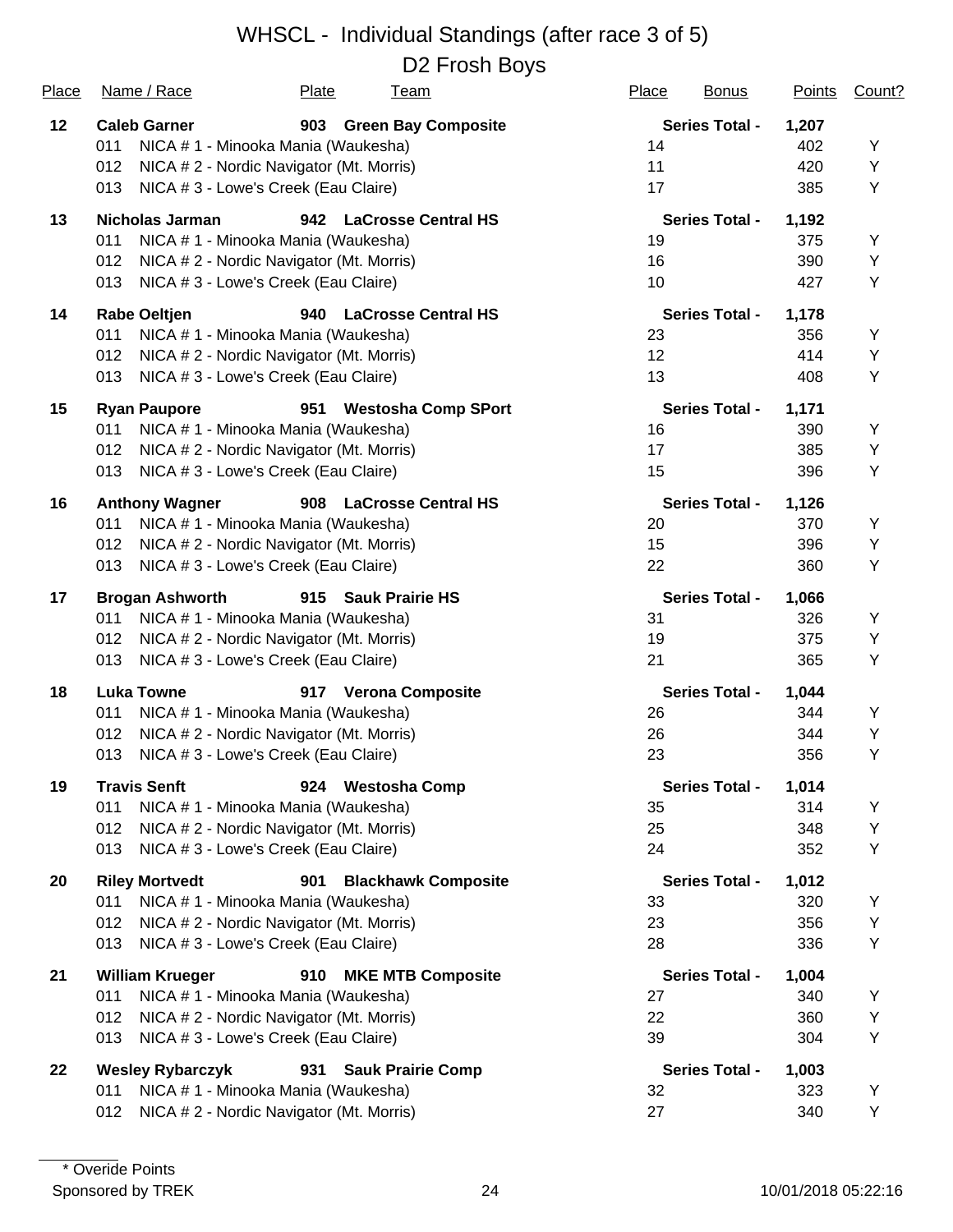| Place | Name / Race<br>Plate<br><u>Team</u>                  | Place<br><b>Bonus</b> | <b>Points</b> | Count? |
|-------|------------------------------------------------------|-----------------------|---------------|--------|
|       | 013 NICA # 3 - Lowe's Creek (Eau Claire)             | 27                    | 340           | Y      |
| 23    | <b>Hamilton Reinbold</b><br>976 MKE MTB Composite    | <b>Series Total -</b> | 962           |        |
|       | 011<br>NICA # 1 - Minooka Mania (Waukesha)           | 42                    | 298           | Y      |
|       | NICA # 2 - Nordic Navigator (Mt. Morris)<br>012      | 29                    | 332           | Υ      |
|       | NICA # 3 - Lowe's Creek (Eau Claire)<br>013          | 29                    | 332           | Υ      |
| 24    | <b>Silas Harris-Coleman</b><br>978 MKE MTB Composite | <b>Series Total -</b> | 952           |        |
|       | 011<br>NICA # 1 - Minooka Mania (Waukesha)           | 41                    | 300           | Υ      |
|       | NICA # 2 - Nordic Navigator (Mt. Morris)<br>012      | 31                    | 326           | Υ      |
|       | NICA # 3 - Lowe's Creek (Eau Claire)<br>013          | 31                    | 326           | Υ      |
| 25    | <b>Xander Enright</b><br>923 Westosha Comp           | <b>Series Total -</b> | 939           |        |
|       | 011<br>NICA # 1 - Minooka Mania (Waukesha)           | 39                    | 304           | Υ      |
|       | NICA # 2 - Nordic Navigator (Mt. Morris)<br>012      | 30                    | 329           | Υ      |
|       | NICA # 3 - Lowe's Creek (Eau Claire)<br>013          | 38                    | 306           | Υ      |
| 26    | <b>Samuel Moore</b><br>975 Fox Valley Composite      | <b>Series Total -</b> | 926           |        |
|       | 011<br>NICA # 1 - Minooka Mania (Waukesha)           | 45                    | 292           | Y      |
|       | 012<br>NICA # 2 - Nordic Navigator (Mt. Morris)      | 32                    | 323           | Υ      |
|       | 013<br>NICA # 3 - Lowe's Creek (Eau Claire)          | 36                    | 311           | Y      |
| 27    | <b>Liam Strong</b><br>933<br>Onalaska HS             | <b>Series Total -</b> | 914           |        |
|       | 011<br>NICA # 1 - Minooka Mania (Waukesha)           | 44                    | 294           | Υ      |
|       | 012<br>NICA # 2 - Nordic Navigator (Mt. Morris)      | 33                    | 320           | Υ      |
|       | NICA # 3 - Lowe's Creek (Eau Claire)<br>013          | 41                    | 300           | Υ      |
| 28    | <b>Alex Martin</b><br>950 Westosha Comp NPier        | <b>Series Total -</b> | 889           |        |
|       | 011<br>NICA # 1 - Minooka Mania (Waukesha)           | 8                     | 441           | Υ      |
|       | NICA #2 - Nordic Navigator (Mt. Morris)<br>012       | $\overline{7}$        | 448           | Y      |
| 29    | Jura Gerlach<br>939 Lake Ctry Composite              | <b>Series Total -</b> | 875           |        |
|       | NICA # 1 - Minooka Mania (Waukesha)<br>011           | 10                    | 427           | Υ      |
|       | NICA # 3 - Lowe's Creek (Eau Claire)<br>013          | $\overline{7}$        | 448           | Y      |
| 30    | 946 Washington Cty Comp<br><b>Sawyer Bussey</b>      | <b>Series Total -</b> | 798           |        |
|       | NICA # 1 - Minooka Mania (Waukesha)<br>011           | 15                    | 396           | Υ      |
|       | 013<br>NICA # 3 - Lowe's Creek (Eau Claire)          | 14                    | 402           | Υ      |
| 31    | <b>Nick Duke</b><br>925<br><b>Westosha Comp</b>      | <b>Series Total -</b> | 760           |        |
|       | 012<br>NICA # 2 - Nordic Navigator (Mt. Morris)      | 18                    | 380           | Y      |
|       | 013<br>NICA # 3 - Lowe's Creek (Eau Claire)          | 18                    | 380           | Y      |
| 32    | <b>Elijah Zempel</b><br>926 Cam-Rock Comp            | <b>Series Total -</b> | 735           |        |
|       | NICA # 1 - Minooka Mania (Waukesha)<br>011           | 22                    | 360           | Y      |
|       | NICA # 3 - Lowe's Creek (Eau Claire)<br>013          | 19                    | 375           | Υ      |
| 33    | Lucca Spicuzza-Pesicek 938 Lake Ctry Composite       | <b>Series Total -</b> | 722           |        |
|       | NICA # 1 - Minooka Mania (Waukesha)<br>011           | 24                    | 352           | Y      |
|       | 013<br>NICA # 3 - Lowe's Creek (Eau Claire)          | 20                    | 370           | Υ      |
| 34    | <b>Tony McArthur</b><br>960 West Bend West HS        | <b>Series Total -</b> | 697           |        |
|       | NICA # 1 - Minooka Mania (Waukesha)<br>011           | 29                    | 332           | Y      |
|       | NICA # 2 - Nordic Navigator (Mt. Morris)<br>012      | 21                    | 365           | Y      |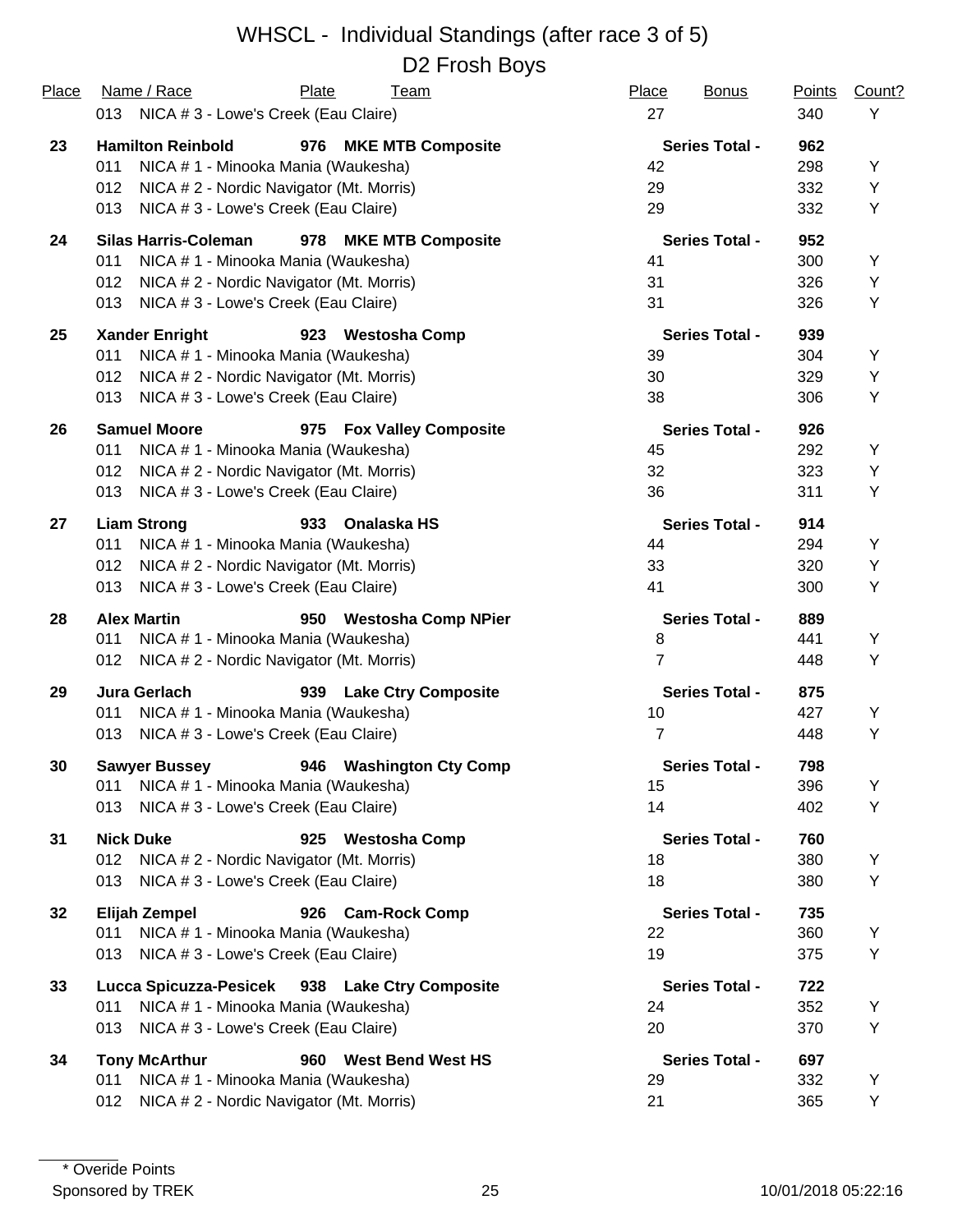| Place    | Name / Race                                  | Plate<br><b>Team</b>          | Place<br><b>Bonus</b> | <b>Points</b> | Count? |
|----------|----------------------------------------------|-------------------------------|-----------------------|---------------|--------|
| 35<br>36 | <b>Christian Randolph</b>                    | 964 Westosha Comp             | <b>Series Total -</b> | 684           |        |
|          | 012 NICA # 2 - Nordic Navigator (Mt. Morris) |                               | 28                    | 336           | Y      |
|          | NICA # 3 - Lowe's Creek (Eau Claire)<br>013  |                               | 25                    | 348           | Y      |
|          | <b>Rj</b> Goldberg                           | 919 Washington Cty Comp       | <b>Series Total -</b> | 660           |        |
|          | 011 NICA # 1 - Minooka Mania (Waukesha)      |                               | 37                    | 308           | Υ      |
|          | 012 NICA # 2 - Nordic Navigator (Mt. Morris) |                               | 24                    | 352           | Y      |
| 37       | <b>Seth Fink</b>                             | 904 Green Bay Composite       | <b>Series Total -</b> | 659           |        |
|          | 011<br>NICA # 1 - Minooka Mania (Waukesha)   |                               | 28                    | 336           | Υ      |
|          | NICA # 3 - Lowe's Creek (Eau Claire)<br>013  |                               | 32                    | 323           | Υ      |
| 38       | <b>Ryan Quackenboss</b>                      | 909 LaCrosse Central HS       | <b>Series Total -</b> | 623           |        |
|          | NICA #1 - Minooka Mania (Waukesha)<br>011    |                               | 38                    | 306           | Y      |
|          | NICA # 3 - Lowe's Creek (Eau Claire)<br>013  |                               | 34                    | 317           | Y      |
| 39       | <b>Jack Maurer</b>                           | 928<br><b>Madison East HS</b> | <b>Series Total -</b> | 622           |        |
|          | NICA # 1 - Minooka Mania (Waukesha)<br>011   |                               | 40                    | 302           | Υ      |
|          | NICA # 3 - Lowe's Creek (Eau Claire)<br>013  |                               | 33                    | 320           | Υ      |
| 40       | <b>Brayden Molinaro</b>                      | 968 Westosha Comp NPier       | <b>Series Total -</b> | 591           |        |
|          | NICA # 1 - Minooka Mania (Waukesha)<br>011   |                               | 47                    | 289           | Υ      |
|          | NICA # 3 - Lowe's Creek (Eau Claire)<br>013  |                               | 40                    | 302           | Υ      |
| 41       | <b>Nathaniel Osborne</b>                     | 947 Brookfield Composite      | <b>Series Total -</b> | 490           |        |
|          | 011 NICA # 1 - Minooka Mania (Waukesha)      |                               | $\overline{2}$        | 490           | Υ      |
| 42       | <b>Thomas Breit</b>                          | 932 Onalaska HS               | <b>Series Total -</b> | 380           |        |
|          | 011 NICA # 1 - Minooka Mania (Waukesha)      |                               | 18                    | 380           | Υ      |
| 43       | <b>Silas Cobb</b>                            | 952 La Crosse Composite       | <b>Series Total -</b> | 370           |        |
|          | 012 NICA # 2 - Nordic Navigator (Mt. Morris) |                               | 20                    | 370           | Υ      |
| 44       | <b>Sam Strohl</b>                            | 936 Ozaukee Composite         | <b>Series Total -</b> | 365           |        |
|          | 011 NICA # 1 - Minooka Mania (Waukesha)      |                               | 21                    | 365           | Υ      |
| 45       | <b>Ean Dalton</b>                            | 906<br><b>Janesville</b>      | <b>Series Total -</b> | 348           |        |
|          | 011 NICA # 1 - Minooka Mania (Waukesha)      |                               | 25                    | 348           | Υ      |
| 46       | <b>Ronan Monahan</b>                         | 973 Ozaukee Composite         | <b>Series Total -</b> | 344           |        |
|          | 013 NICA # 3 - Lowe's Creek (Eau Claire)     |                               | 26                    | 344           | Y      |
| 47       | <b>Ryan Gierhart</b>                         | 916 Verona Composite          | <b>Series Total -</b> | 329           |        |
|          | 011 NICA # 1 - Minooka Mania (Waukesha)      |                               | 30                    | 329           | Υ      |
| 47       | <b>Brandon Fink</b>                          | 967 Onalaska HS               | <b>Series Total -</b> | 329           |        |
|          | 013 NICA # 3 - Lowe's Creek (Eau Claire)     |                               | 30                    | 329           | Υ      |
|          |                                              |                               |                       |               |        |
| 49       | <b>Tristan Sohr</b>                          | 953 Ozaukee Composite         | <b>Series Total -</b> | 317           |        |
|          | 011 NICA # 1 - Minooka Mania (Waukesha)      |                               | 34                    | 317           | Υ      |
| 50       | <b>Elliott Simon</b>                         | 958 Verona Composite          | <b>Series Total -</b> | 314           |        |
|          | 013 NICA # 3 - Lowe's Creek (Eau Claire)     |                               | 35                    | 314           | Υ      |
| 51       | <b>Mitchell Teunissen</b>                    | 954 Ozaukee Composite         | <b>Series Total -</b> | 311           |        |
|          | NICA # 1 - Minooka Mania (Waukesha)<br>011   |                               | 36                    | 311           | Y      |